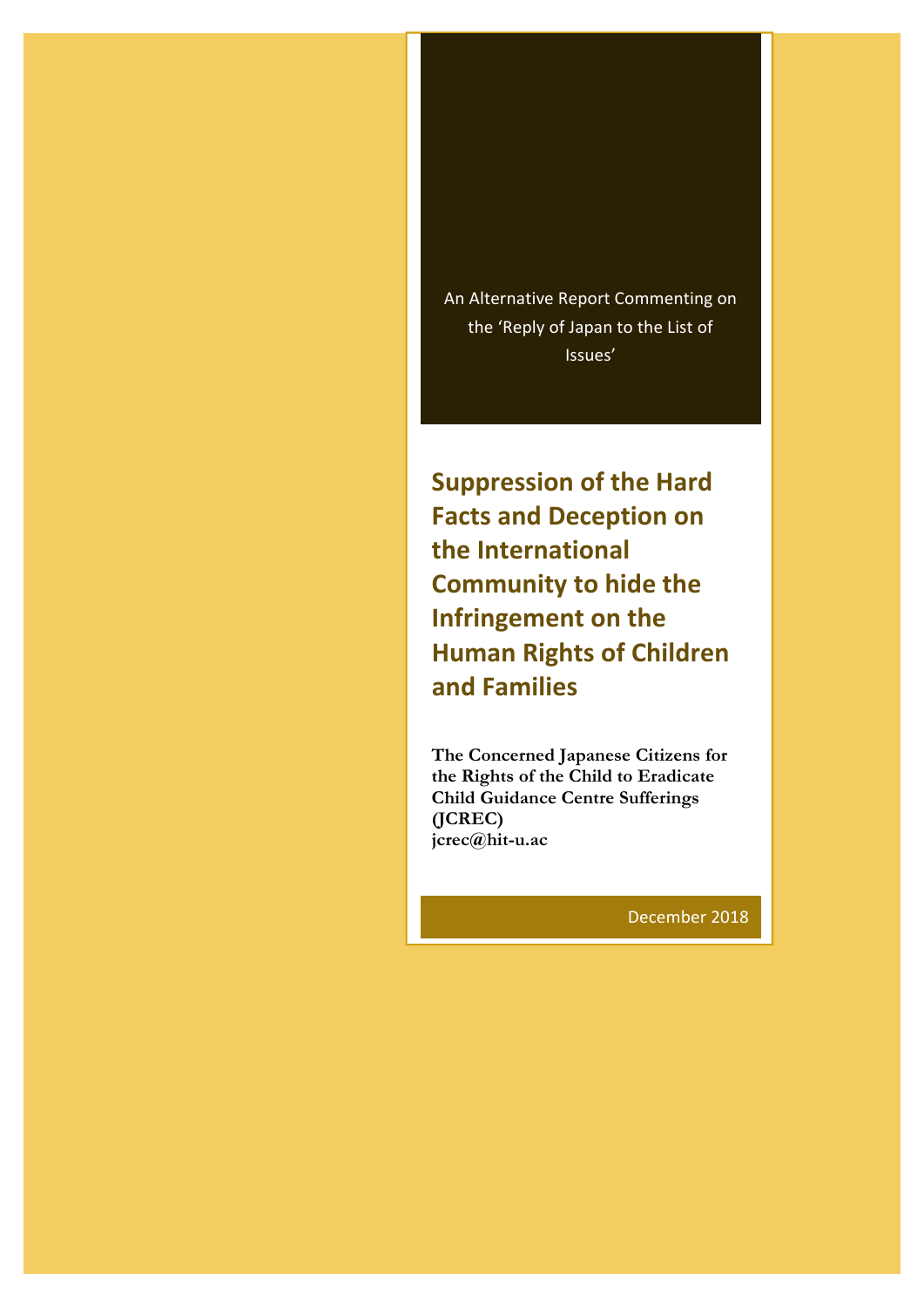## ■ CONTENTS

| 1. | Introduction: Delay in submission of the reply to the LOI by the Government of                                                                                                           |
|----|------------------------------------------------------------------------------------------------------------------------------------------------------------------------------------------|
|    |                                                                                                                                                                                          |
| 2. | The GOJ conceals the provision in domestic law that authorises and encourages the Child<br>Guidance Centre to remove children from their families without a judicial review or the prior |
|    | A) The GOJ hides Article 33 (1) of the Child Welfare Act, which forms the legal basis<br>for the arbitral removal of a child from its family, from international scrutiny  4             |
|    | B)False claims pertaining to the need for the consent of the parents in Paragraph 49 of the                                                                                              |
|    | C) The failure of the GOJ to express reservations to Article 9 (1) of the Convention 11                                                                                                  |
|    |                                                                                                                                                                                          |
|    | ◆ Case 1: The son of a Chinese minority family who went to the most<br>competitive secondary school in Japan was removed from his mother and was                                         |
| 3. | The 'System of Evaluation' of 'Child Custody Facilities' cannot address the real                                                                                                         |
|    |                                                                                                                                                                                          |
| 4. | The collusion between the vested interests of the CGC and the ACF results in the<br>detention of children as a first resort, and extends the detention for the longest period of time,   |
|    | A) The child abuse policy in Japan and the concomitant removal of children from their<br>families are driven by economic motives and the pursuit of vested interests of the ACF, and     |
|    |                                                                                                                                                                                          |
|    | C)Long-term best interests of the child are being severely ruined due to the excessively long                                                                                            |
|    | ◆ Case 2: A child was transferred from school to the ACF in breach of                                                                                                                    |
|    | recommendation Para. 62 of the UNCRC in 2010. The child has then been<br>deprived of his right to development and opportunities in the future  25                                        |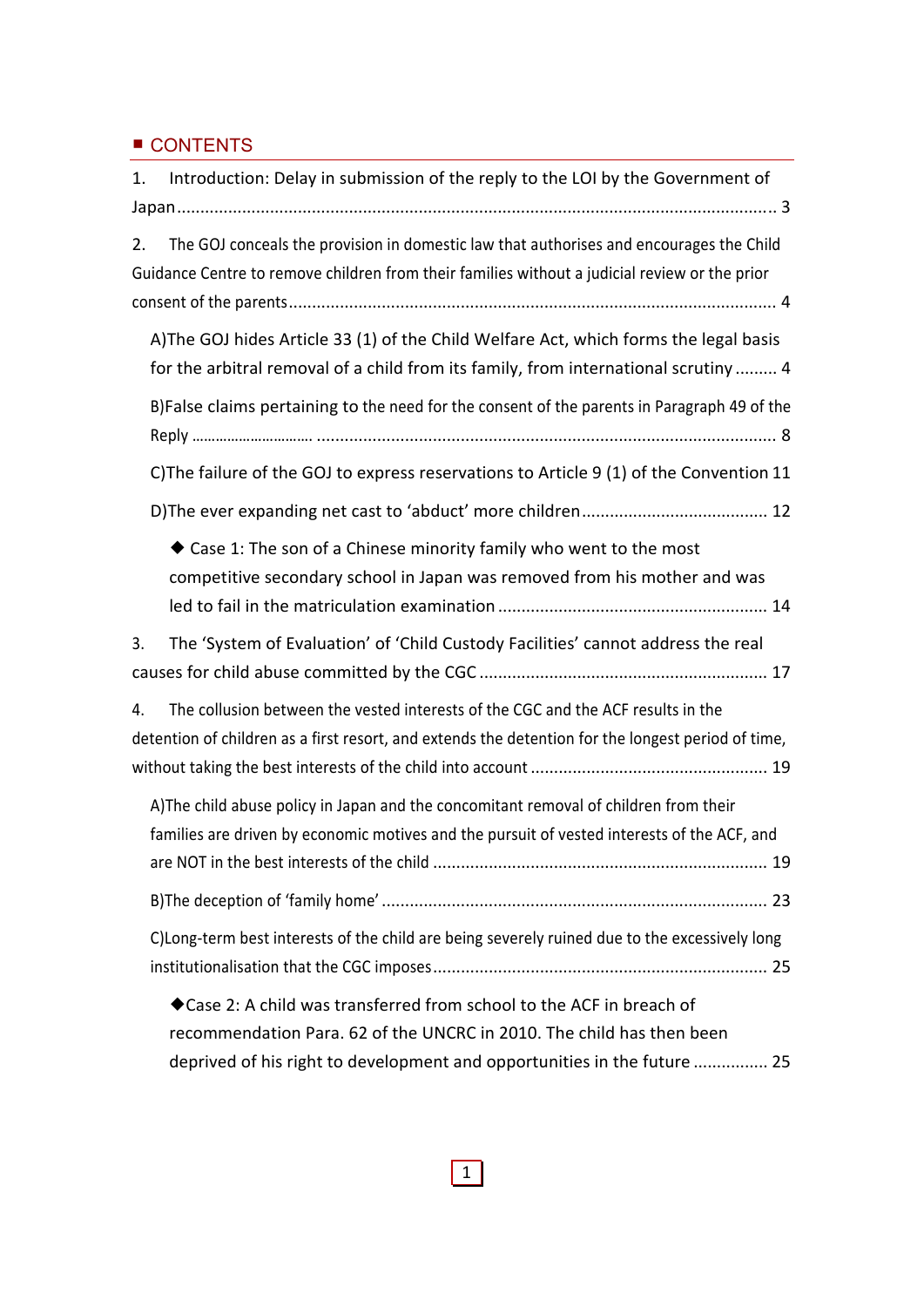| The CGC brings children into preventive detention as its functions have transformed into<br>5.                                                                                                                                             |
|--------------------------------------------------------------------------------------------------------------------------------------------------------------------------------------------------------------------------------------------|
|                                                                                                                                                                                                                                            |
|                                                                                                                                                                                                                                            |
| Case 3: The Okayama City General CGC ignored the court order and the desire<br>of a boy to return to his mother while dealing with a suspected juvenile crime                                                                              |
| B) The transformation of the CGC into a judicial body has created administrative redundancy<br>that both infringes the rights of the child and impedes the eradication of serious child abuse<br>cases                                     |
| The inclusion of the Convention under Article 1 of the CWA is mere window-dressing to<br>6.<br>conceal the infringements and violations of human rights by the CGC and ACF in Japan 40                                                     |
| ◆ Case 4: The critical appraisal of the Child Guidance System in Japan by a<br>mother who fought a family court battle against the CGC which had attempted to<br>place her children in the ACF. She won the case and was reunited with her |
| Concluding remarks: The JCREC plans a CLASS ACTION against MHLW and CGC as a part of<br>7.<br>our struggle to defend the rights of children and humans in general in the forthcoming                                                       |
| Appendix: Glossary of Abbreviations and Their Equivalent Japanese Terms 48                                                                                                                                                                 |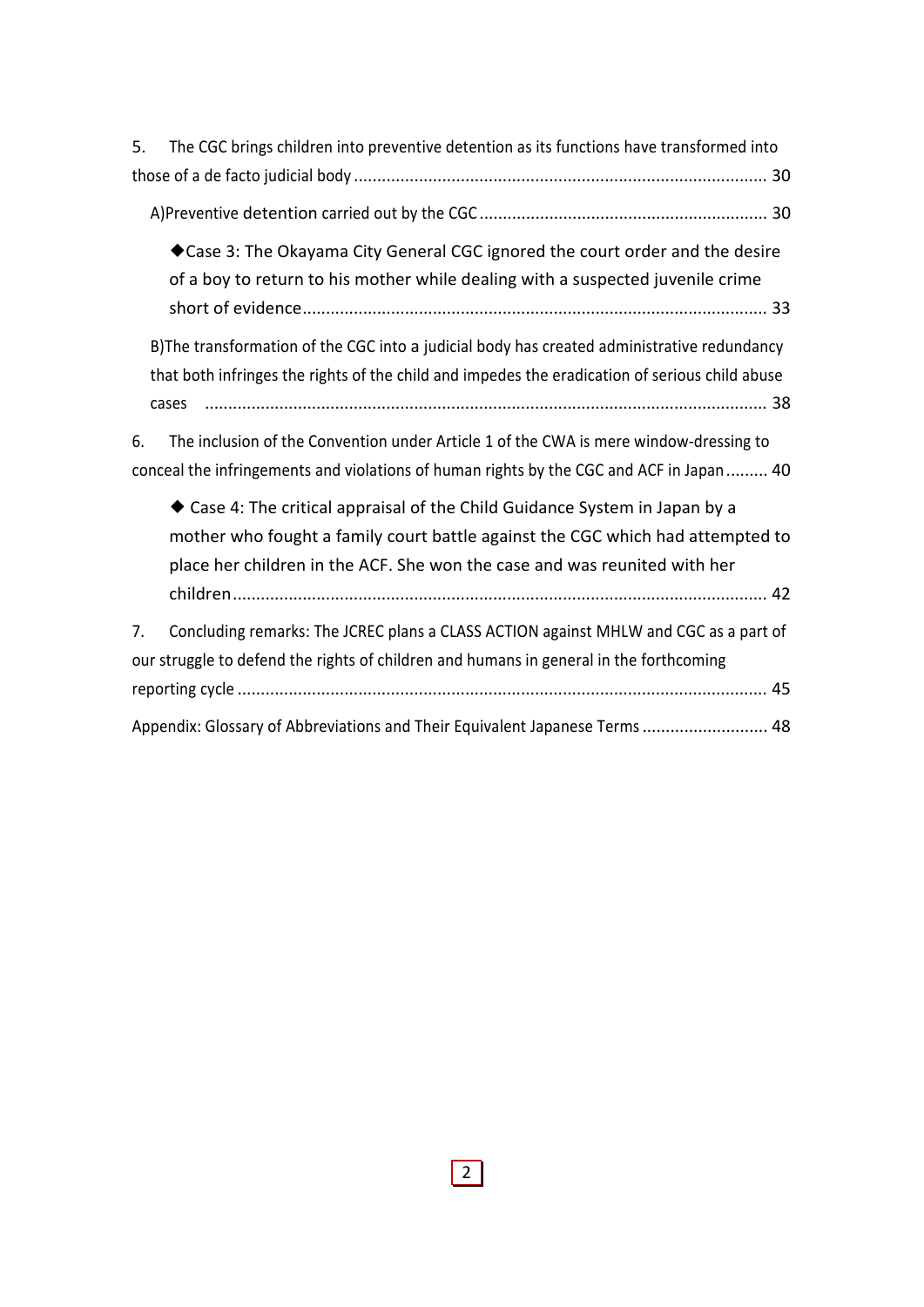# 1. Introduction: Delay in submission of the reply to the LOI by the Government of Japan

1 As pointed out in our first alternative report submitted in November 2017, The Government of Japan ('GOJ') has ignored and continues to ignore the activity of the UN Committee on the Right of the Child ('Committee'). MP Takako Suzuki made a parliamentary interpellation on 13 May 2016, asking if the Japanese Government had conducted the 'independent investigation of the child guidance system' as stipulated in the recommendation in Paragraph 63 of the third Final Observation. In response, Prime Minister Abe answered saying that no investigation of this sort had been conducted, since the 'Concluding observation under the United Nations Convention on the Rights of the Child (UNCRC) was not legally binding' and did not mandate the GOJ to do so.

2 In 2018, the GOJ failed to meet its original deadline twice in submitting its Reply to the LOI ('Reply'). Initially, the GOJ asked to put off the deadline from the original one, namely April 2018, claiming that there were conflicts with its other UN obligations. The deadline was then extended to 15 October 2018.

3 In spite of this generous grant of extra time, the GOJ failed to meet the official deadline for a second time. It was not until 28 November 2018, merely 18 days before the deadline by which civil society organisations were asked to submit their comments on the Reply through alternative reports, when the GOJ managed to submit it.

4 This deplorable ignorance reveals the following serious deficiencies in the GOJ, specifically manifesting in its inability to defend the rights of children and families:

- a) The GOJ does not prioritise the rights of children and families;`
- b) The GOJ has little intention to respect and to come to terms with the Convention and Committee in improving the human rights situation in Japan;
- c) The GOJ considers the intervention of the Committee as a sort of nuisance that stands in the way of forcing through their child‐related policies which are often in pursuit of vested interests of child‐related bodies (especially alternative care facilities ('ACF', in Japanese, they are known as *jido yogo*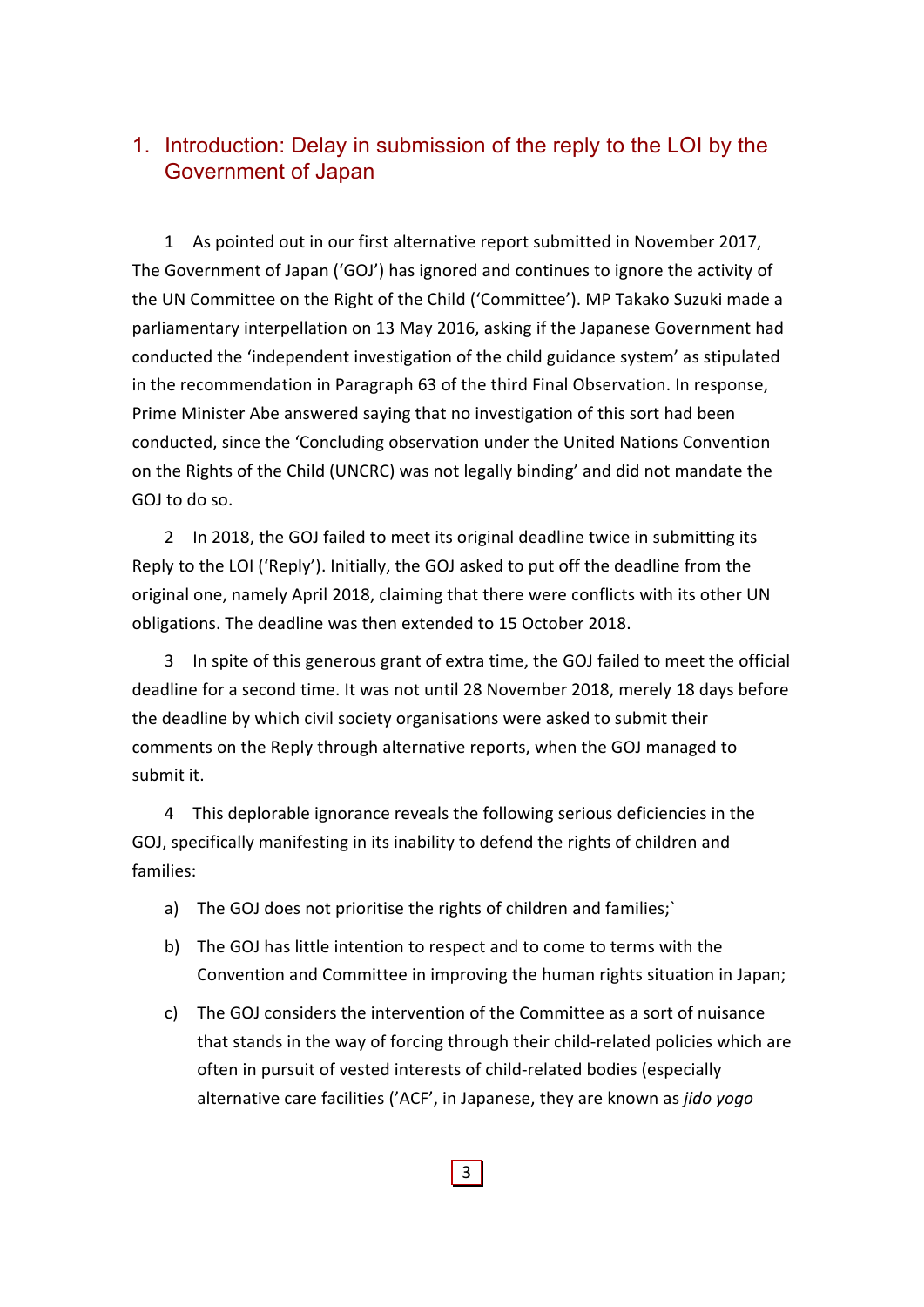*shisetsu* and *nyujiin*, which are translated to mean 'child welfare facility' in the Reply of GOJ).

5 In addition, the submitted report has a lot of deficiencies in that it is filled with concealments and distorted facts with some window-dressing of information as well. This has clearly been done with the intent of falsifying the members of the Committee. In this alternative report, we have tried to rectify this distorted view, so that the members of the Committee can understand the real and current picture pertaining to the rights of the child in Japan.

2. The GOJ conceals the provision in domestic law that authorises and encourages the Child Guidance Centre to remove children from their families without a judicial review or the prior consent of the parents

**A) The GOJ hides Article 33 (1) of the Child Welfare Act, which forms the legal basis for the arbitral removal of a child from its family, from international scrutiny**

6 The Committee directed the GOJ to the following in the LOI: '[p]lease inform the Committee on concrete steps taken to **prevent children being removed** from or abandoned by their families....<sup>1</sup>

7 The concern of the Committee is quite appropriate, since children in Japan are removed by the child guidance centre ('CGC' also known as *jido sodansho* in Japanese), arbitrarily from their parents either AGAINST their will or WITHOUT prior judicial approval.

- 8 First of all, we would like to confirm the following provisions of the UN:
- 9 The Preamble of the Convention states that the State Party is convinced that:

the family, as **the fundamental group of society and the natural environment for the growth and well‐being of all its members and particularly children**, should be afforded the necessary protection and assistance so that it can fully assume its responsibilities within the community'

 $1$  All the emphases in the quotations in this report are provided by JCREC.

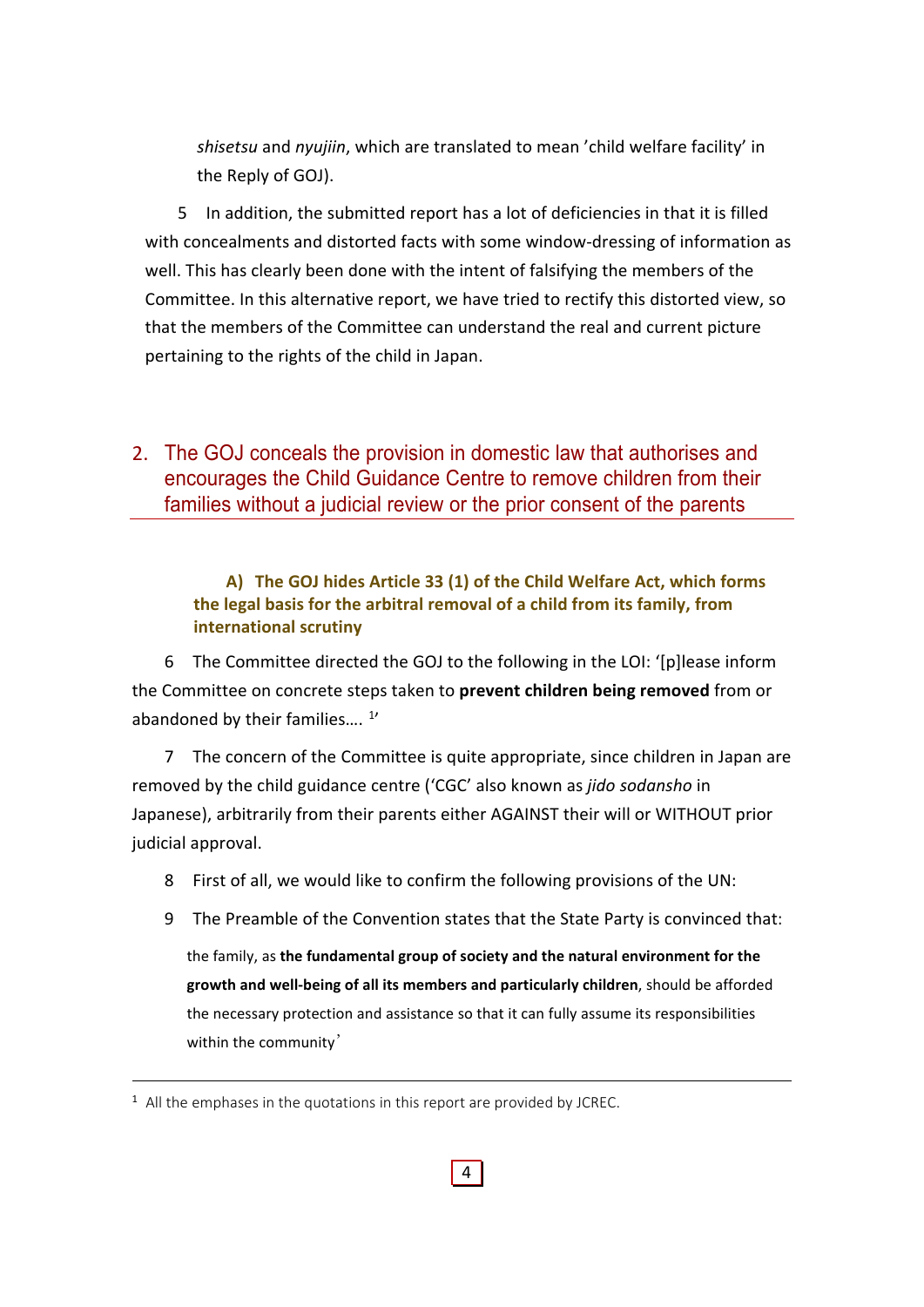#### 10 It recognises that:

the child, for the full and harmonious development of his or her personality, **should grow up in a family environment,** in an atmosphere of happiness, love and understanding'.

11 Article 5 of the Convention stipulates as follows:

States Parties shall respect the responsibilities, rights and duties of parents or, where applicable, the members of the extended family or community as provided for by local custom, legal guardians or other persons legally responsible for the child, to provide, in a manner consistent with the evolving capacities of the child, appropriate direction and guidance in the exercise by the child of the rights recognized in the present Convention.

#### 12 Article 9 (1) of the Convention stipulates:

States Parties shall ensure that a child shall not be separated from his or her parents against their will, except when competent authorities **subject to judicial review determine**, in accordance with applicable law and procedures, that such separation is necessary for the best interests of the child. Such determination may be necessary in a particular case such as one involving abuse or neglect of the child by the parents, or one where the parents are living separately and a decision must be made as to the child's place of residence.

13 Article 37 of the Convention stipulates in its section (b) as follows:

No child shall be deprived of his or her liberty unlawfully or **arbitrarily**. The arrest, detention or imprisonment of a child shall be in conformity with the law and shall be used only **as a measure of last resort and for the shortest appropriate period of time.**

14 Clause 14 of 'Guidelines for the Alternative Care of Children', which the UN General Assembly adopted in 2010 states:

**removal of a child from the care of the family should be seen as a measure of last resort** and should, whenever possible, be temporary and **for the shortest possible duration.**

15 In view of all of the above basic obligations that a State Party should fulfil under human rights laws, removing children from their parents' custody without due judicial review in the name of taking the children into '*ichiji hogo*' (temporary custody) should be considered **as a grave breach of the Convention and other human rights standards** laid down by the UN.

5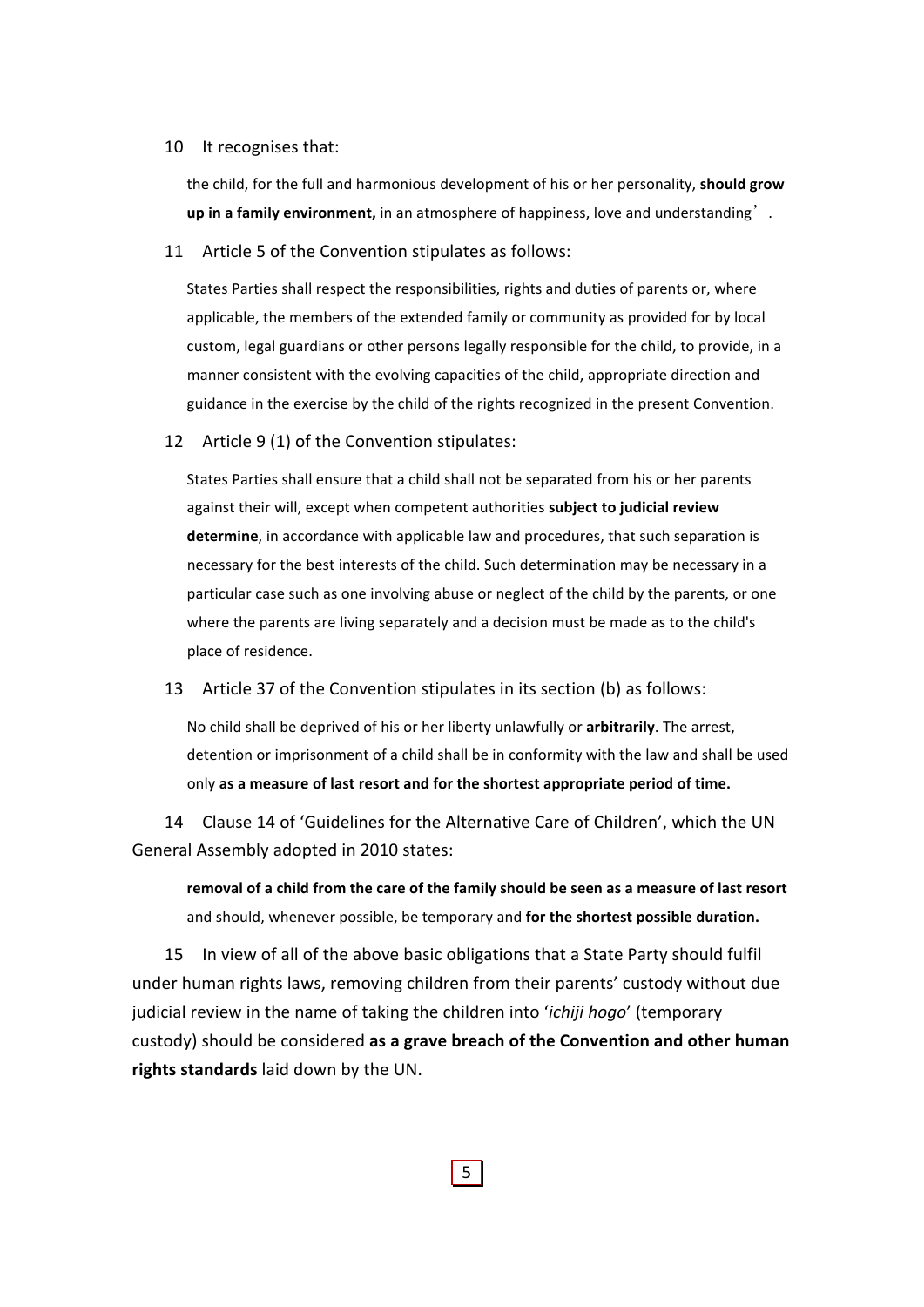16 A 'judicial review' as explained in Article 9 (1) of the Convention must be made BEFORE the children are removed from their parents' custody and detained by the CGC. The UNICEF clearly points out the following: 'Some countries entered reservations to article 9 on the grounds that their social work authorities had powers to take children into care without court hearing or judicial review. This is not compatible with the rights of the child'<sup>2</sup>.

17 In Japan, however, such a removal of a child by the CGC, which is the equivalent of the 'social work authority' in other countries, are made legal WITHOUT any reservation to Article 9 (1) according to the following provisions.

18 **Article 33 (1) of the Child Welfare Act3** ('CWA'), which **GOJ failed to mention in the Reply**, states<sup>4</sup>:

A child guidance center's director **may**, when s/he finds necessary, **take temporary custody** of a child or entrust an appropriate person to do so until a measure set forth in Article 26 paragraph (1) is taken.

19 **Article 8 (2) of the Act on the Prevention, etc. of Child Abuse5** ('CAPA'), stipulates:

[w]hen a child guidance center receives a notification pursuant to the provision of paragraph (1), Article 6 …, the director of the child guidance center shall take measures to confirm safety of the child, such as an interview with the child, while obtaining cooperation of the residents of neighboring communities, teachers and other staff workers of his/her school, officials of child welfare institutions and other persons as necessary, and **shall take temporary custody pursuant to the provision of paragraph (1), Article 33 of the same** [child welfare] **Act** as necessary.

20 There is **no** mention of judicial review in both provisions. The laws do NOT require any objective evidence or grounds for the passage of such a judgement by the

<sup>2</sup> Implementation Handbook for the Convention on the Rights of the Child, Third Edition, UNICEF, 2007, p.129.

<sup>3</sup> The English version of the Child Welfare Act (as of 2007) is available in full text at: http://www.japaneselawtranslation.go.jp/law/detail/?id=11&vm=&re=

<sup>4</sup> This English text is quoted from above, yet should serve the purpose of our argument here.

<sup>5</sup> The English version of the Act on the Prevention etc. of Child Abuse (as of 2011) is available at: http://www.japaneselawtranslation.go.jp/law/detail/?id=2221&vm=04&re=01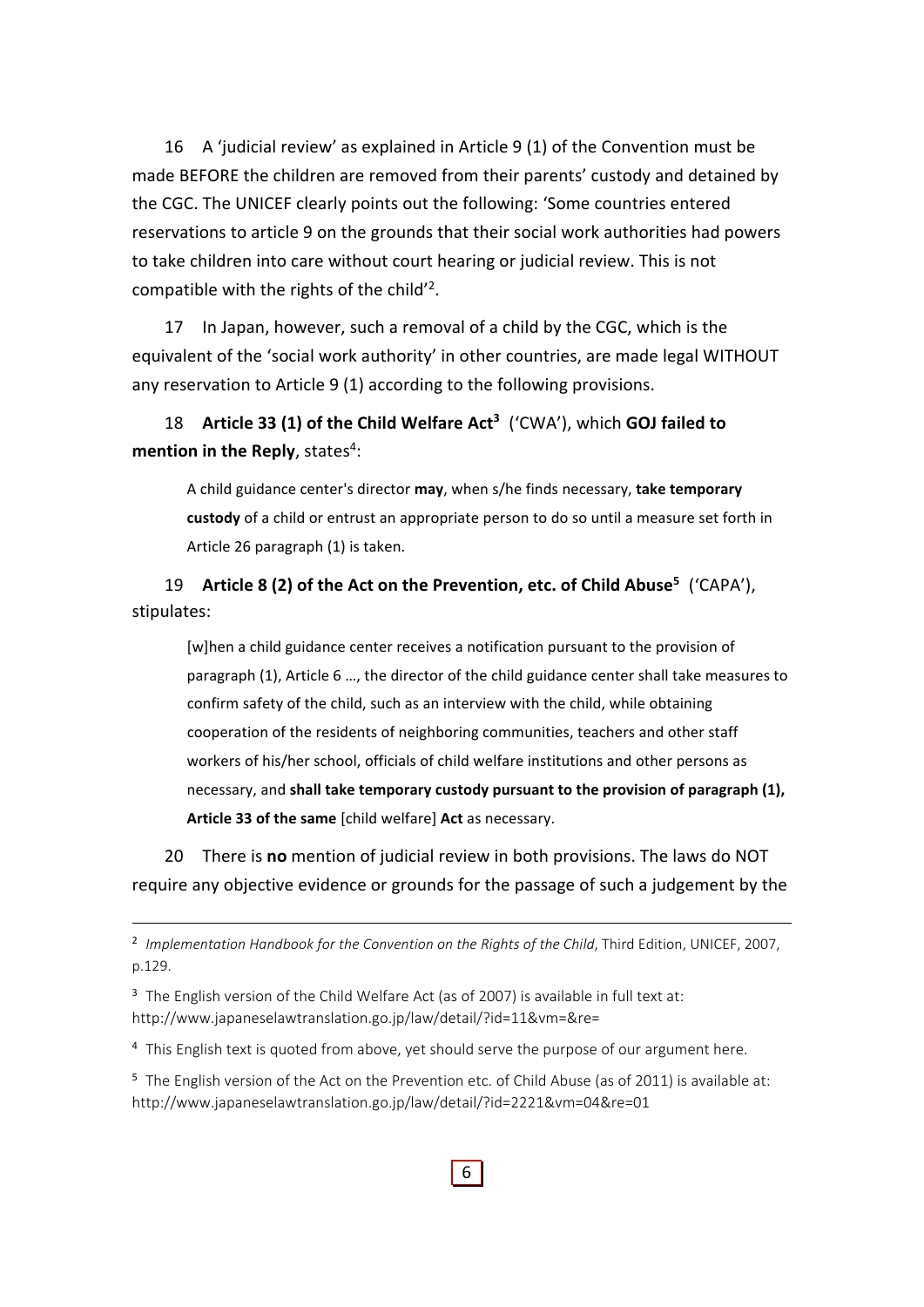director of the CGC, either. The CAPA is especially problematic, since it was enacted in 2000, six years **after** Japan's ratification of the Convention.

21 To make things worse, while the connotation of Article 33 of the CWA was mitigated with the adverb 'may', the CAPA reinforced it as a directive provision by changing it to read as 'shall take temporary custody', which added an obligatory nature to the 'temporary custody' measures.

22 These legal provisions naturally encourages the CRC to aggressively remove children from their parents' custody in a catch‐as‐catch‐can manner.

23 The Ministry of Health, Labour and Welfare (MHLW) boasted in the 2007 edition of *Manual on Responses to Child Abuse ('Manual')*, saying that children were removed from their parents without any court procedure. It said: 'this sort of coercive system carried out against the will of those concerned normally requires judicial review, yet the **temporary custody in CWA requires no permission from the court, either** *ante* **or** *post factum.* **The system attributing such strong power to the administrative body is singular in the abuse system overseas**, or there is no other comparable system in Japan, either.'6

24 The 2013 edition of *Manual* asks the CGC **'to utilise temporary custody without hesitation and then** investigate the facts, etc. of the abuse'7, which, in effect, orders the CGC to remove a child from his/her parents NOT as a last resort, but prima facie, without any scrutiny of evidence or examining the truth of what may be false accusations.

25 It is indeed true that the Japanese abuse system is 'singular' in the world. This is because all other countries abide by the Convention and fundamental human rights standards with honesty.

26 Comparing the requirements for separating a parent from their child as stipulated both in the Convention under Article 9(1) and the CWA under Article 33(1), it is clear that the Convention has two objective requisites: 'judicial review' and 'to

<sup>6</sup> This statement is still published from the official website of MHLW, therefore should be considered current. General Affairs Division, Equal Employment, Children and Families Bureau, MHLW, *Kodomo Gyakutai Taio no Tebiki*, 2007 version, Section 5(1), Chapter 5. available (in Japanese) at http://www.mhlw.go.jp/bunya/kodomo/dv12/05.html

<sup>7</sup> General Affairs Division, Equal Employment, Children and Families Bureau, MHLW, *Kodomo Gyakutai Taio no Tebiki* [*The Manual on Responses to Child Abuse*], Yuhikaku, 2014, p. 107.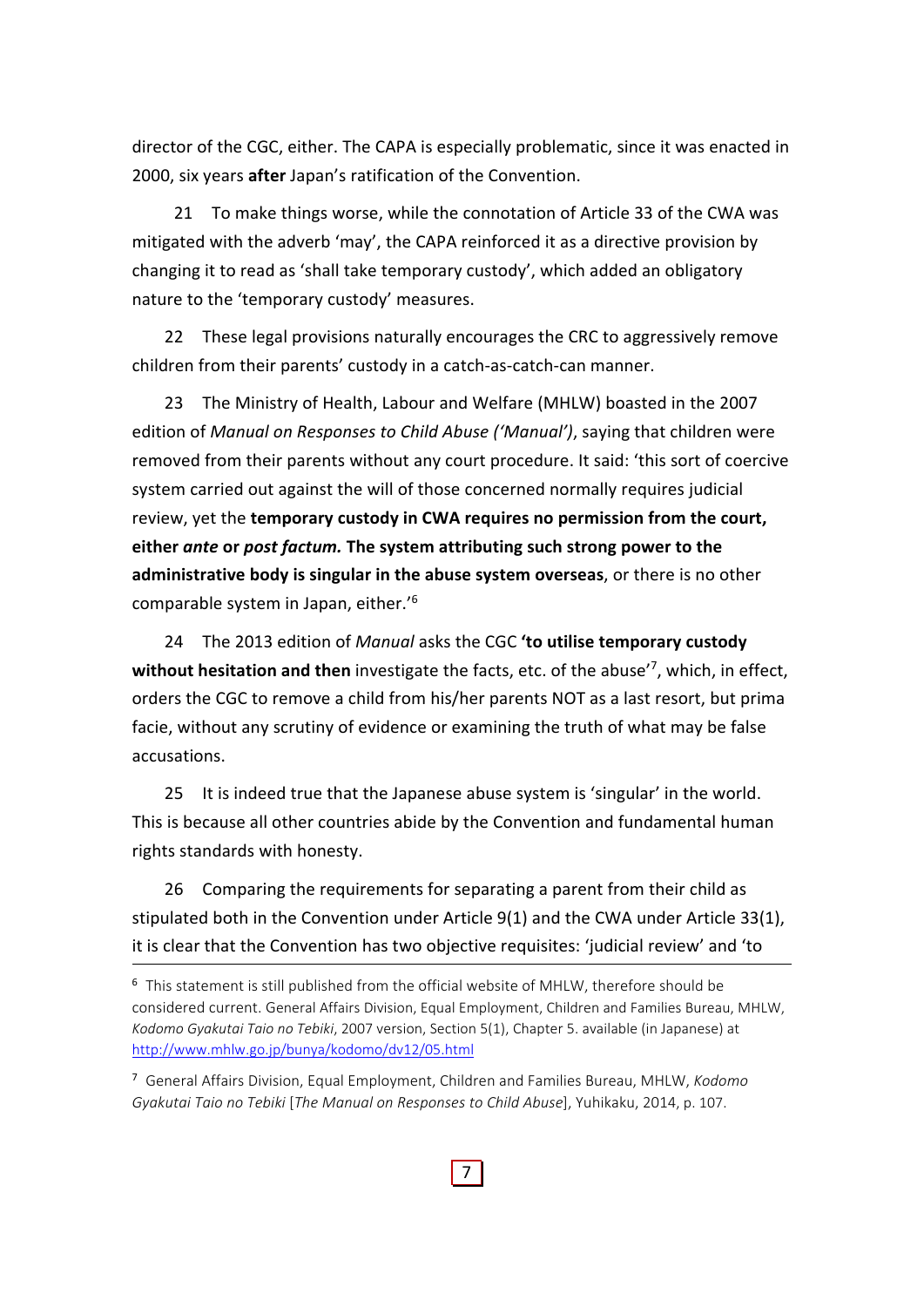comply with the best interests of child', whereas the CWA has only one: 'when he/she [Director of CGC] finds necessary', which lacks any sense of objectivity in removing children from their parents' custody.

27 In short, Article 33(1) of the CWA, the domestic law that legalises the removal of children from their parents' custody is far weaker in terms of the strictness of the requirements with which parent‐child separation is carried out. The provision is weak both in terms of quantity and quality of the prerequisites for removal. The GOJ cannot deny this point, since it is quite simply evident from a comparison of the content in these provisions.

## **B) False claims pertaining to the need for the consent of the parents in Paragraph 49 of the Reply**

28 Since 2013, the MHLW has kept instructing explicitly the CGC 'to implement temporary custody by authority **even if there is no consent of the child or parents**' and '**consent of the child him/herself or parents is not a requirement in exercising discretion concerning temporary custody**' 8.

29 Strangely enough, however, the GOJ made the following contrary statement in Paragraph 49 of the Reply: 'The temporary custody guidelines clearly stipulate that **efforts shall be made to obtain consent from the parents for the temporary custody of the child**'. This statement, completely out of place given the above policy of the MHLW, is based on the recent 'Temporary Custody Guideline' issued by the MHLW on 6 July 2018, a mere three months before the revised deadline of the Reply.

30 The direct English translation of this part in the original text of the MHLW Guideline is, however, as follows<sup>9</sup>:

Temporary custody is a strong authority with which the **administration [CGC] can bring a child into detention under its judgement** even if **it is contrary to the will of those with parental authority** etc.… Here, a case in contrary to the will of those in parental authority etc. means the case like that of Article 27 (4) of CWA i.e. where the person in parental authority expresses his/her will against it. **The clear consent is not mandatory**, *yet effort shall be made to obtain consent*.

<sup>8</sup> MHLW, *Manual*, 2014, pp. 113‐114.

<sup>9</sup> Child and Family Policy Affairs Bureau, MHLW, 'Temporary Custody Guideline' 2018, pp, 12‐13. https://www.mhlw.go.jp/content/11900000/000334799.pdf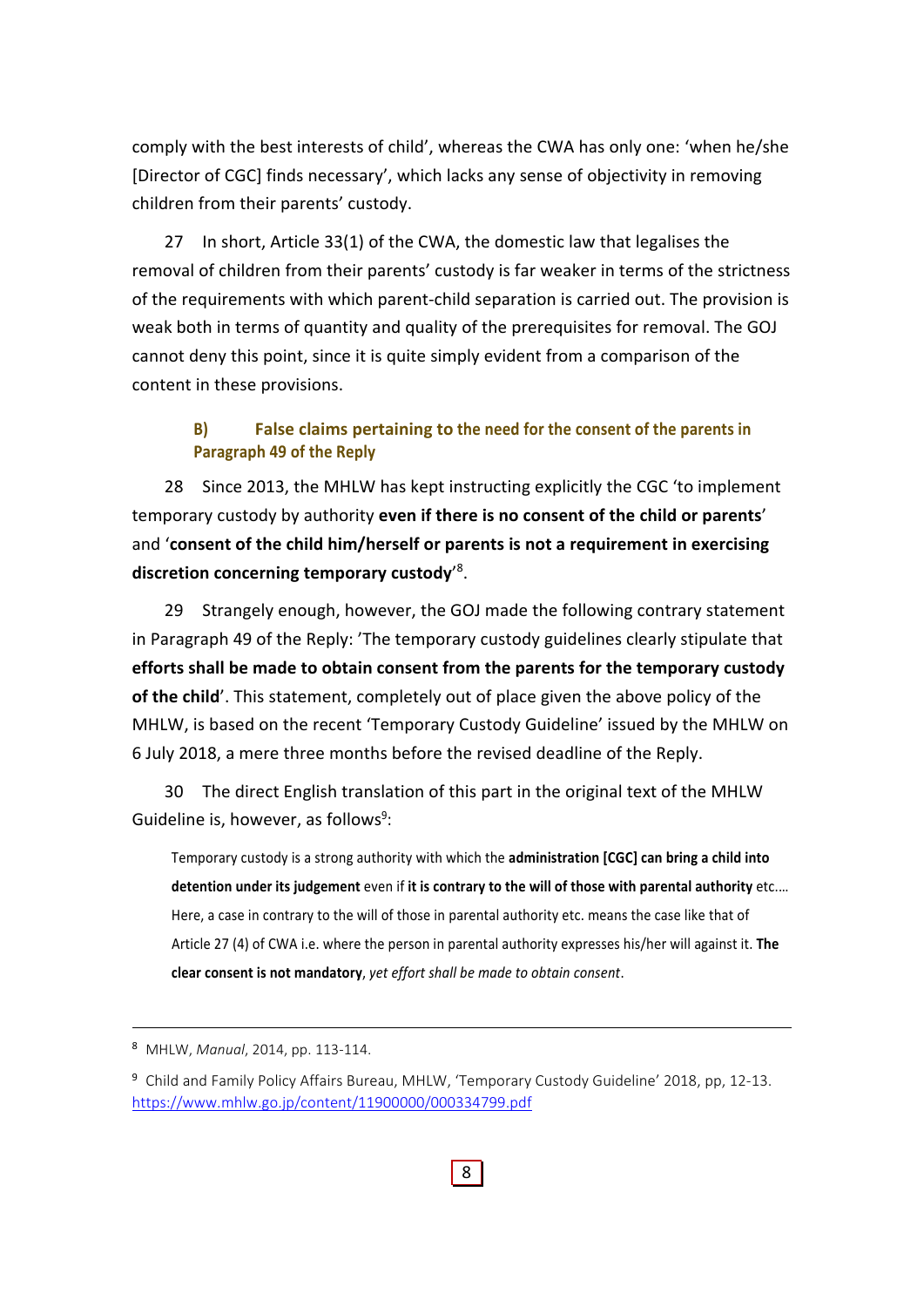31 Two important points that are clearly stipulated in the original MHLW guidelines are missing in Paragraph 49 of the Reply: a) that the administration can bring a child into custody solely under its judgement and authority; and b) that it is NOT mandatory to get the parents' consent prior to doing so. We infer that these omissions are intentional. The GOJ has hidden the more controversial parts of its guidelines from the scrutiny of the international community and has quoted only the part that should please the minds of the Committee members.

32 In reality, the CGC does indeed remove the child from its parents' custody without making even scant effort to obtain parental consent. It takes the child away from his/her parents from the nursery, or the school, or a hospital, or sometimes, directly from the parents' home, often in a deceptive manner (See Para. 37 of this Alternative Report).

33 The parents whose children have been removed by the CGC often file complaints to the MHLW<sup>10</sup>. The bureaucrats in the MHLW normally respond, indicating that since the CGCs are run by the prefectural and some municipal governments, the MHLW is NOT responsible for their conduct. If the MHLW has no intention of assuming responsibility for the consequences of their policies that are caused at the CGC level, then, the MHLW should NOT engage in any policymaking efforts to address child abuse or the CGC anymore in the future.

34 There is another problem in Paragraph 49. It says, 'during FY2016, there were 40,387 cases of temporary custody of children (including entrusted temporary custody and canceled temporary custody)' or removed from their family. The Reply further goes on to state, '[o]ut of these cases, 9,686 (about 24%) cases were done without parents' consent. Accordingly, more than 70% obtained consent from the parents' (Para. 49).

35 This statistical figure looks strange at first sight because the CGC personnel never ask the parents to submit proof of consent when temporary custody (detention) is enforced. The CGC just removes the children from their parents' custody, and the parents often consider it '(state‐run) abduction'. In short, there is no statistical base to compile this data.

<sup>&</sup>lt;sup>10</sup> Telephone inquiry to the Child and Family Policy Bureau, MHLW, made on 3 December 2018.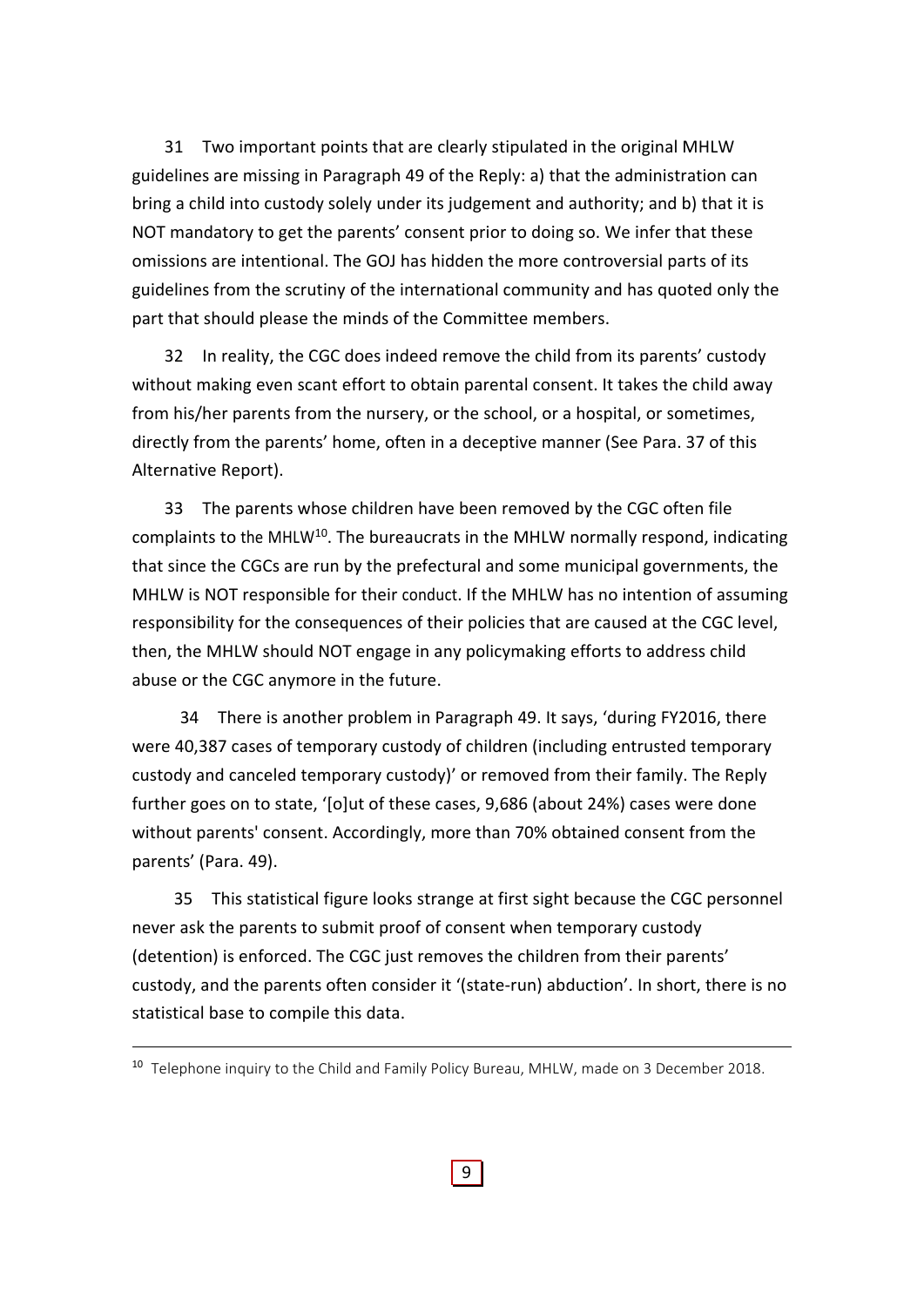36 Upon presenting our inquiry before the MHLW, the bureaucrat disclosed that the figure '9,686' in Paragraph 49 stands for 'temporary custody made *ex officio'11*. It does not have much to do with the consent of the parents. Whether a particular instance of the removal of a child is enforced ex officio or not is determined solely at the discretion of the director of the CGC. If the child says, for example, that she/he wants to take temporary refuge for a few days, that case may NOT be counted as 'ex officio' even if the parents do not agree with the 'temporary custody'. This sort of a situation is demonstrated in Case 3 in this report. The explanation of the GOJ, which is offered using the statistic of 'more than 70% obtained consent from the parents' (Para. 49), is therefore largely deceptive.

37 In reality, it is common for the CGC to remove a child from his/her parents' custody without prior consent from the parents, and is often done using extremely shrewd tactics as below<sup>12</sup>:

Abe [a social worker of CGC] visited together with another social worker a house where Ryu‐ chan [a boy] and his mother in her age of 20s lived at around 9am of that day. 'We're sorry to dusturb you…' While talking with his mother Abe got favour of his mother to lift up and hug Ryu‐chan unconcernedly. Ryu‐chan looked happy. Abe, taking advantage of his mother being deep in talk with the other social worker, moved to the entrance of the family's house with Ryu‐chan in her arms. She opened the door quietly and handed Ryu‐chan over to another CGC personnel standing by outside. Abe and the personnel exchanging brief nods to one another and confirming the personnel left the house, Abe proclaimed the mother, 'we have brought Ryu‐chan under custody by authority. His mother cried, "No, No, I cannot accept it!"…

His mother then attempted to commit suicide using a cooking knife in the kitchen because her beloved son has just been taken away by the CGC.

38 This sort of arbitrary 'kidnapping' is commonly carried out by the CGC. From the standpoint of the Convention, such conduct constitutes a severe betrayal of Article 9 (1) as there is no judicial review preceding it.

<sup>11</sup> MHLW, *Fukushi Gyosei Hokokurei* (*Report on Social Welfare Administration and Services),* 2017, Jido Fukushi, Tables 15 and 16.

<sup>12</sup> Maki Okubo, *Rupo Jido Sodansho* (*Reportage Child Guidance Centre*), Asahi Shimbun Publishing, 2018, pp.16‐17.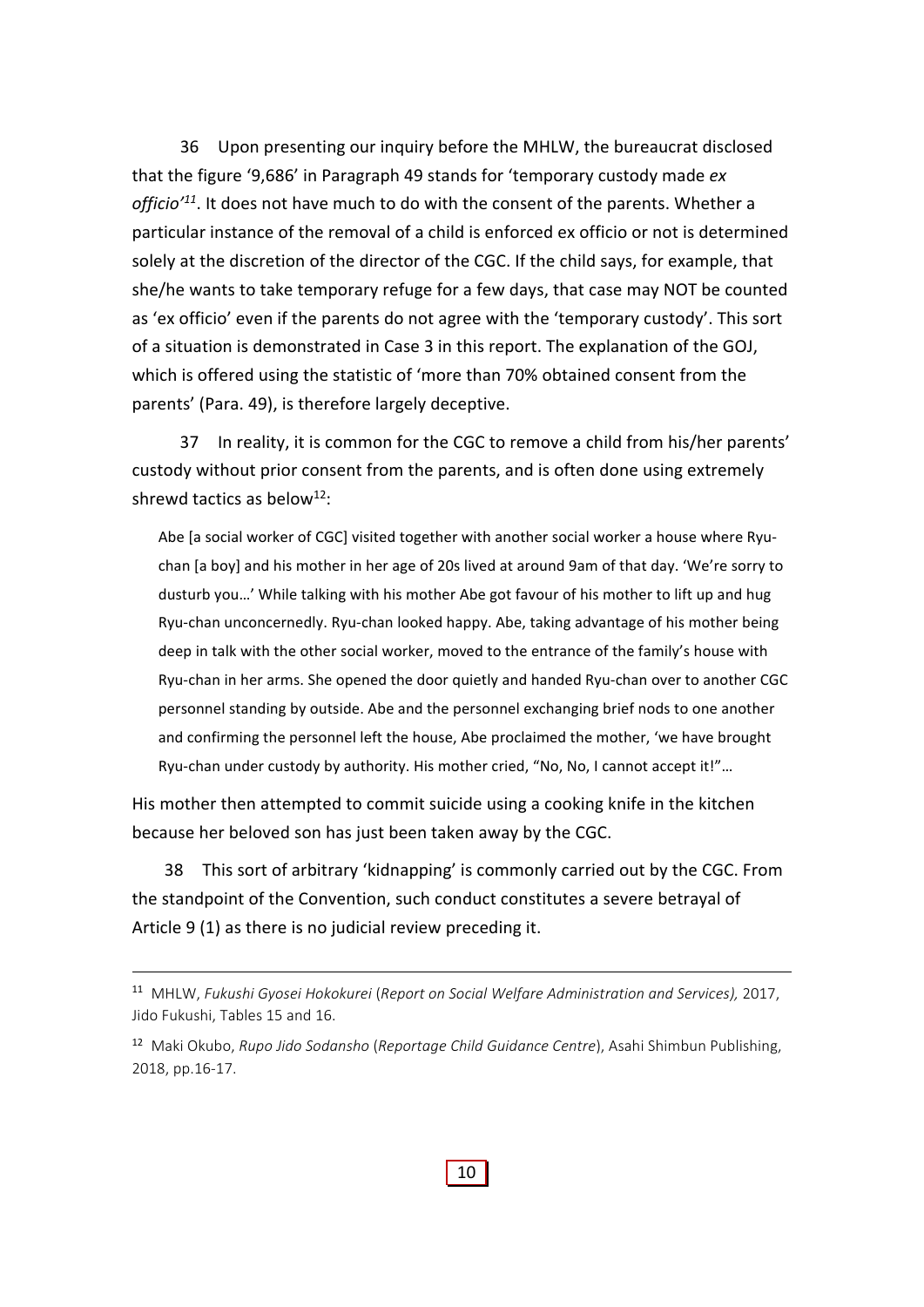## **C) The failure of the GOJ to express reservations to Article 9 (1) of the Convention**

39 Some State Parties are honest enough in their commitment to the Committee and Convention. The former Yugoslavia, for example, expressed a reservation to Article 9 (1) as follows<sup>13</sup>:

#### Reservation:

"The competent authorities (ward authorities) of the Socialist Federal Republic of Yugoslavia may, under article 9, paragraph 1 of the Convention, make decisions to deprive parents of their right to raise their children and give them an upbringing without prior judicial determination in accordance with the internal legislation of the SFR of Yugoslavia."

40 After the break‐up of Yugoslavia on 19 January 2004, the Government of Slovenia notified the UN of its decision to withdraw the reservation that it had inherited from the former state.

41 We would like to draw attention of the members of the Committee to the fact that Japan has **never** expressed a reservation to Article 9 (1) of the Convention in spite of the presence of Article 33 (1) of the CWA. Almost all other State Parties have abided by the Convention. However, Japan, which has been understood as one of the 'advanced' countries in the world that supposedly operates under the rule of law, simply disregards the Convention. The GOJ **hid** its problematic legal provisions that are contrary to the Convention from the international scrutiny in the Reply.

42 There are some scholars who are aware of this legal issue in Japan. However, as Takuya Shinohara, an academician in the field of social welfare points out, there is a common misinterpretation of the proviso to Article 9 (1) of Convention which reads as: 'Such determination may be necessary in a particular case such as one involving abuse or neglect of the child by the parents'.

43 Shinohara commented that in Japan, this proviso is often interpreted as 'the clause that **authorises** [the state power] to remove the child from the parents'. He stressed, instead, that the principle of 'Article 9(1) is the clause to prohibit' the removal of the child from parental custody, and that the provision on 'judicial revew'

<sup>&</sup>lt;sup>13</sup> Endnote 4, the Convention on the Rights of the Child, UN Treaty Collection, https://treaties.un.org/pages/ViewDetails.aspx?src=IND&mtdsg\_no=IV-11&chapter=4&lang=en#EndDec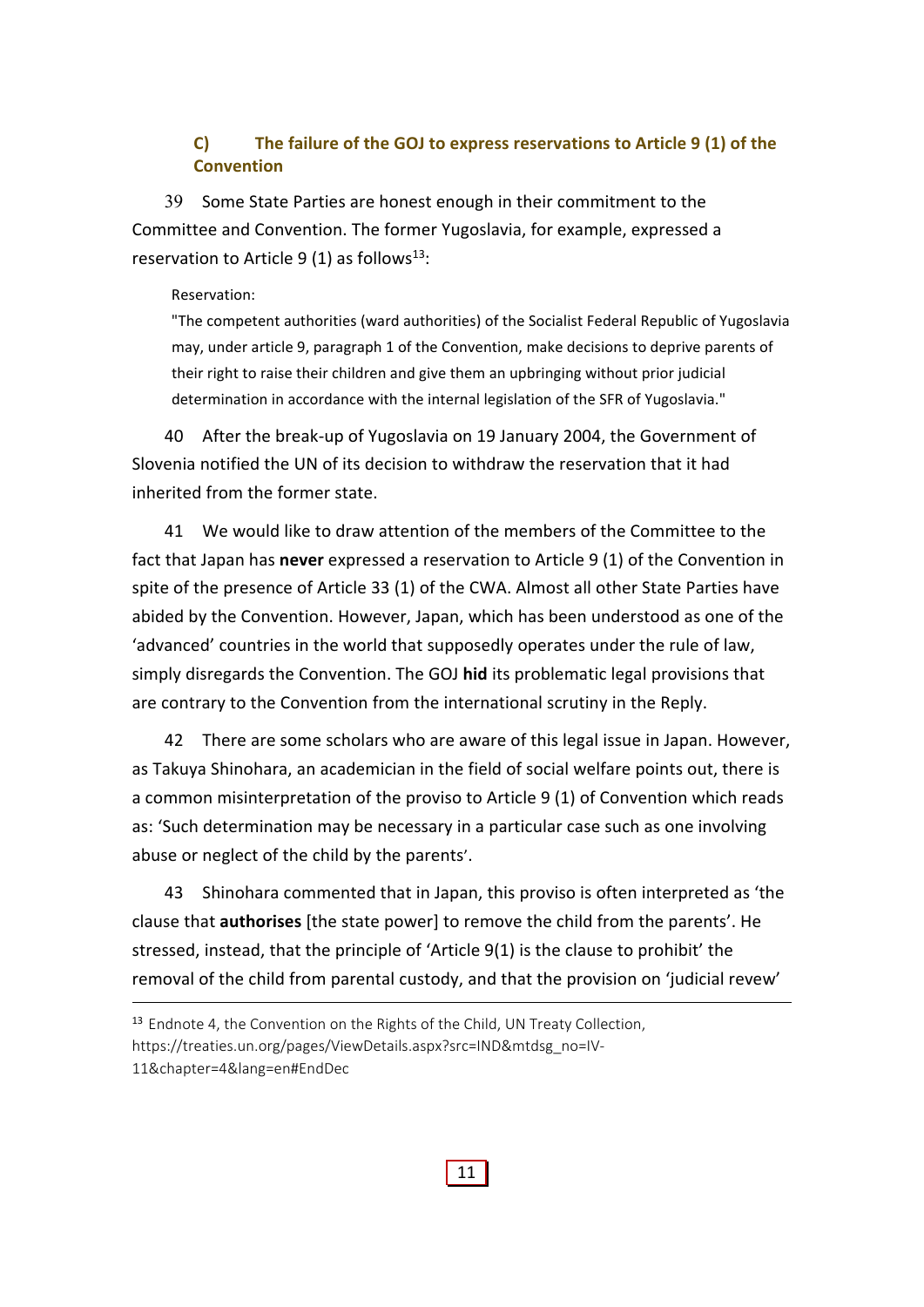is intended to keep an eye on the unnecessary and arbitrary intervention of state power to guarantee the best interests of the child<sup>14</sup>. However, his view has never been given due respect by the MHLW or the CGC.

44 Articles 33 (1) of the CWA and 8 (2) of CAPA have created a real threat to Japanese children and families. This is because 'temporary custody' often develops into much longer‐term forcible consignment under the initiative of CGC to the ACF, which is what 'until a measure set forth in Article 26 paragraph (1) is taken' means. If a child is confined in the ACF, a further infringement of the child's rights ensues. The period of child‐and‐parent separation grows longer, with serious consequences and adverse impacts on the long‐term best interests of the child and the integrity of the family, as shown in Cases 1 and 2 below.

## **D) The ever expanding net cast to 'abduct' more children**

45 The GOJ, instead of addressing this situation and bringing the legal infrastructure to match the standards laid down by the international norms of human rights, is aggravating the situation by spurring the catch‐as‐catch‐can practice of the CGC. Article 33 (1) of the CWA has been revised for the worse. It now allows the director of the CGC to remove children from their families merely for 'obtaining data for the situation of children's mind and body, and its environment and other situations which are placed<sup>'15</sup>. Legally, the CGC can remove ANY child from his/her parent's custody as they deem fit.

46 Nowadays, the CGC's drive to remove children operates in full swing in Japan. The MHLW is working hard to find more rationales for the 'kidnapping' of children. One of the new faces is the 'Shaken Baby Syndrome' (SBS). The Cabinet Office offered the 'Child and Youth Support Award' to Fujiko Yamada in 2013. She is the Secretary of the 'Japanese Medical Society on Child Abuse and Neglect' and was awarded thus for her 'contribution' of bringing the SBS under the list of the cause of child abuse, for the MHLW and the CGC to use.

<sup>14</sup> Takuya Shinohara, *Jido Gyakutai no Shakai Fukushigaku* (*Social Welfare of Child Abuse*), Ichiryu Shobo, 2018, pp. 114 and 120.

 $15$  This revision has not been reflected in the English translation of the CWA vet.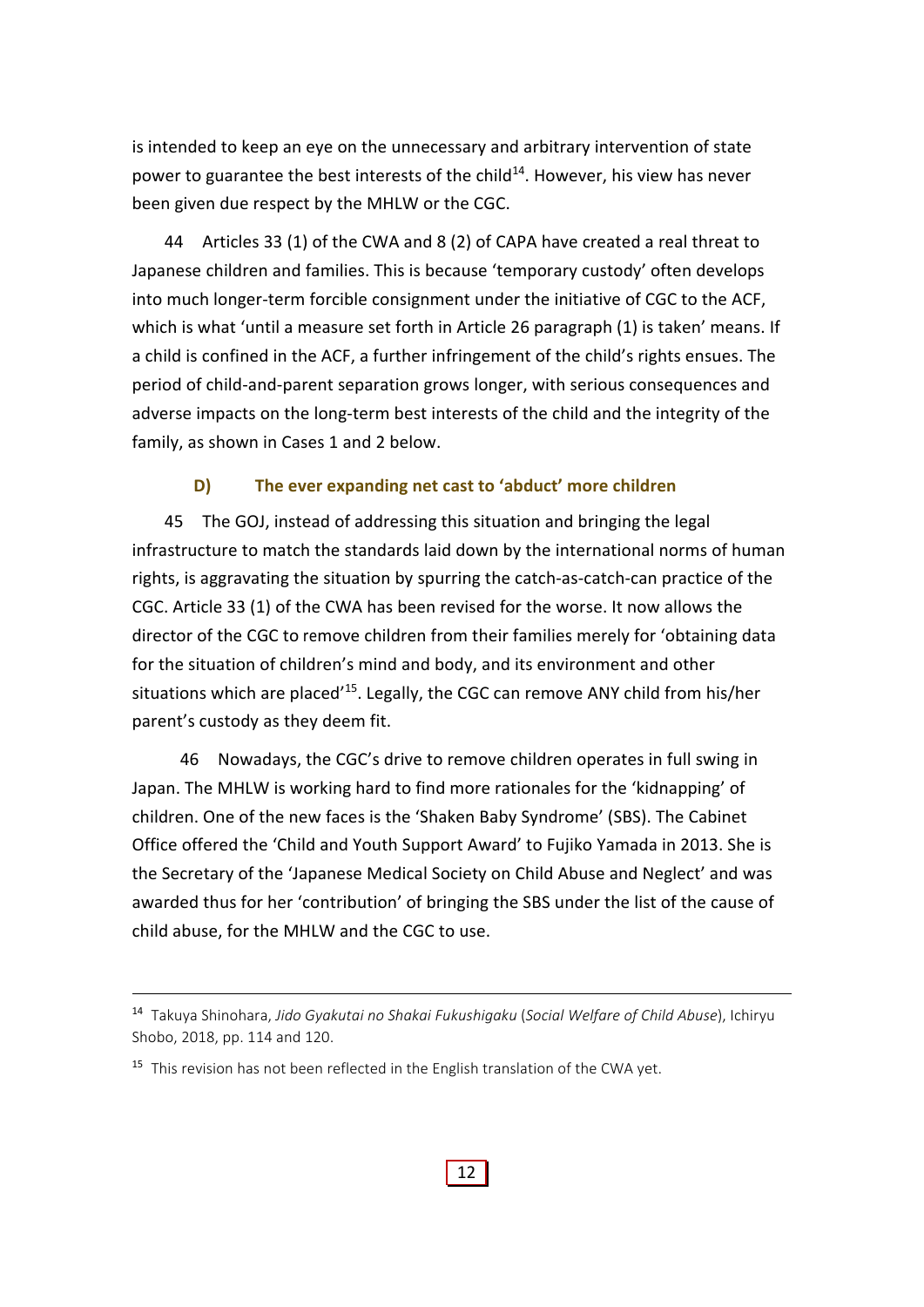47 Lawyers and medical doctors then came forward to contest this move of the GOJ, and questioned the authenticity of including SBS as a rationale for the CGC to remove children from their parents' custody. They organised themselves into a group called the 'SBS Review Project Japan', claiming the following<sup>16</sup>:

we are equally concerned about parents or caretakers being accused and convicted of a crime of child abuse they did not commit, based on a theory that is very much being debated in medical domain. If a parent or a caretaker is suspected of child abuse, the child can be taken away from them [by CGC]. This is also detrimental to the child's well‐being. We will be conducting research on SBS and provide support for people convicted of child abuse based on SBS/AHT theory.

48 A parent in Kyushu sued the Miyazaki Central CGC for the removal of their child on the pretext of SBS. The CGC then retaliated against the parent by tacitly passing an order dated 5 September 2018, saying 'you cannot see your child anymore because you launched lawsuit against us. You cannot get your child back which we planned around November, either.' The parents were then barred from seeing their children in the ACF at that weekend. To counter the move of the Miyazaki Central CGC, the parents launched another lawsuit demanding visitation rights<sup>17</sup>. The CGC attempted to undermine the rights of the parent to seek legal redress against the infringement of the human rights of their child by the CGC administration by approaching the court. The right to seek legal recourse is a right of citizens under the Constitution of Japan.

49 To remove more children from their parents, the CGC has cast a wider net that covers foreigners residing in Japan as well. Foreigners are more vulnerable because of their weaker position in terms of their immigration status (e.g. their right to abode in Japan can be revoked by authorities if they contest the government) or their insufficient comprehensions of the Japanese language, the legal system, or of civil rights in Japan. The suffering of an ethnic Chinese mother living in Western Japan is explained here:

<sup>16</sup> https://shakenbaby‐review.com/index\_e.html

<sup>17</sup> NHK News Miyazaki, 6 September 2018,

https://www3.nhk.or.jp/news/html/20180913/k10011627501000.html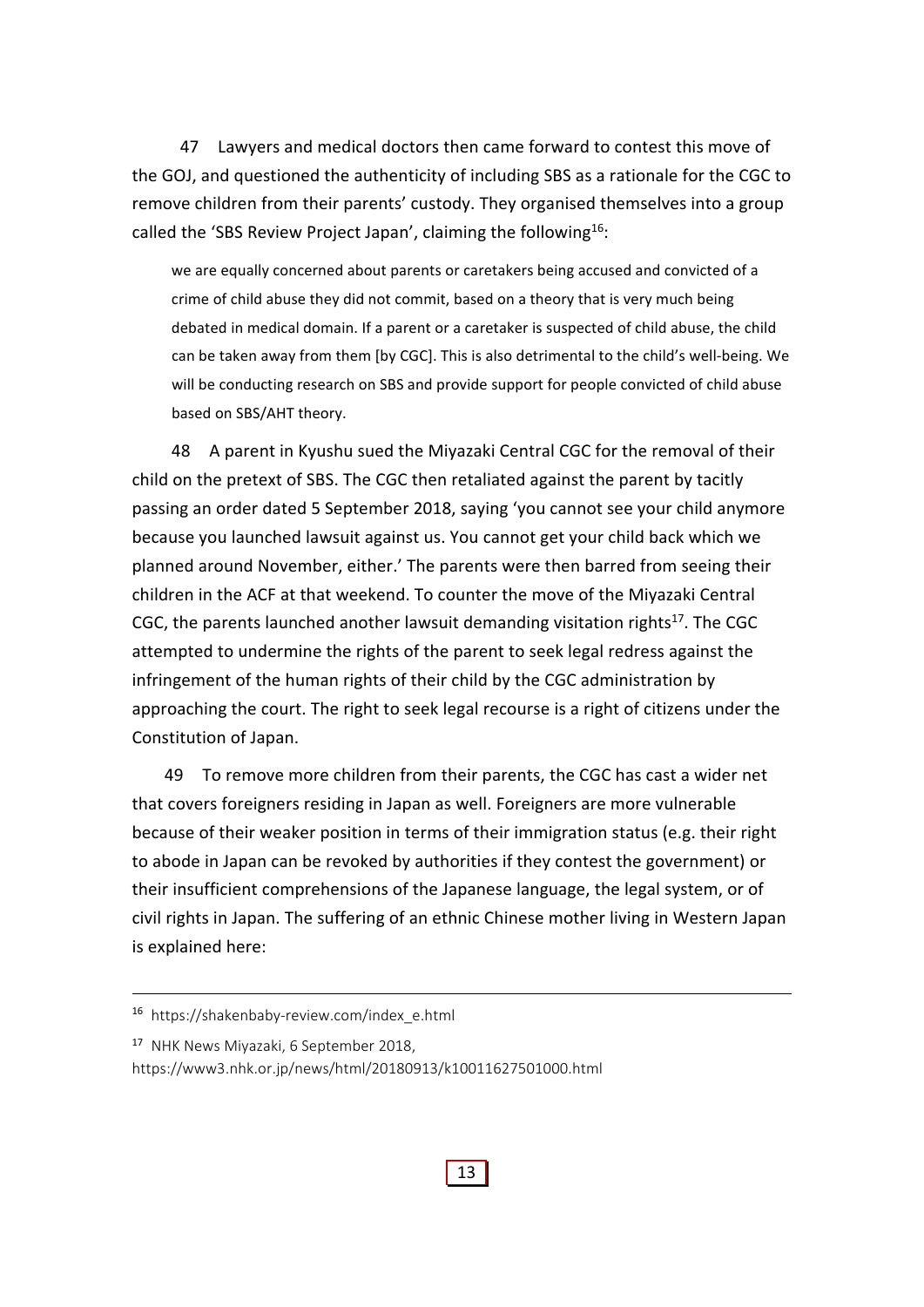# **Case 1: The son of a Chinese minority family who went to the most competitive secondary school in Japan was removed from his mother and was led to fail in the matriculation examination**<sup>18</sup>

*This is an account of a mother about her beloved son who was 'kidnapped' by the CGC and subsequently sent to an ACF.* 

'I am Chinese. I went to Japan to study as a student in 1996. My son was born in Japan in 1997. I have brought up my son alone as a single mother since he was three years old. Now we have both obtained the rights of permanent residence in Japan.

On 17 June 2013, two young men from Nishinomiya Child and Family Centre (Nishinomiya CGC) entered my room. They took my son away with his Alien Registration Certificate, on a wagon, **without my approval**. My son was 16 years old at the time, and was studying at the Nada Secondary School.

A few days later, I received a notice from Nishinomiya Child and Family Centre. In the notice, they informed me of their decision to place my son in the Harima Dojin Foster House (ACF) because they claimed that there was 'no good relationship between mother and child'.

After my son left home, I found that the bankbook and the bankcard were missing from my home. I did not know that the ACF had kept these documents with them until one of their staff brought my son back home to collect his passport. The director of the ACF stopped me from taking my son to the Consulate-General of the People's Republic of China in Osaka to renew both my son's and my passports, on my own. In order to not delay the renewal of our passports, I had to entrust her with the task of renewing my son's passport. After renewing his passport, she retained my son's passport with her and refused to return it to me, no matter how much I asked her for it.

Since then, I was forbidden from contacting my son, even by telephone.

In March 2016, when my son graduated from the Nada Secondary School, I went to the ACF twice. Two staff stopped me from meeting my son. I waited until my son appeared, when it became dark. My son looked very pale and had become very thin. His hair had grown very long. I was told that my son had failed in his university entrance exam. I asked if I could take my son to the Suzuki Clinic for a physical examination by myself.

<sup>18</sup> The original appeal of the mother addressed to the Committee written in Chinese (an official language of the UN) is attached as an Annex at the end of this alternative report.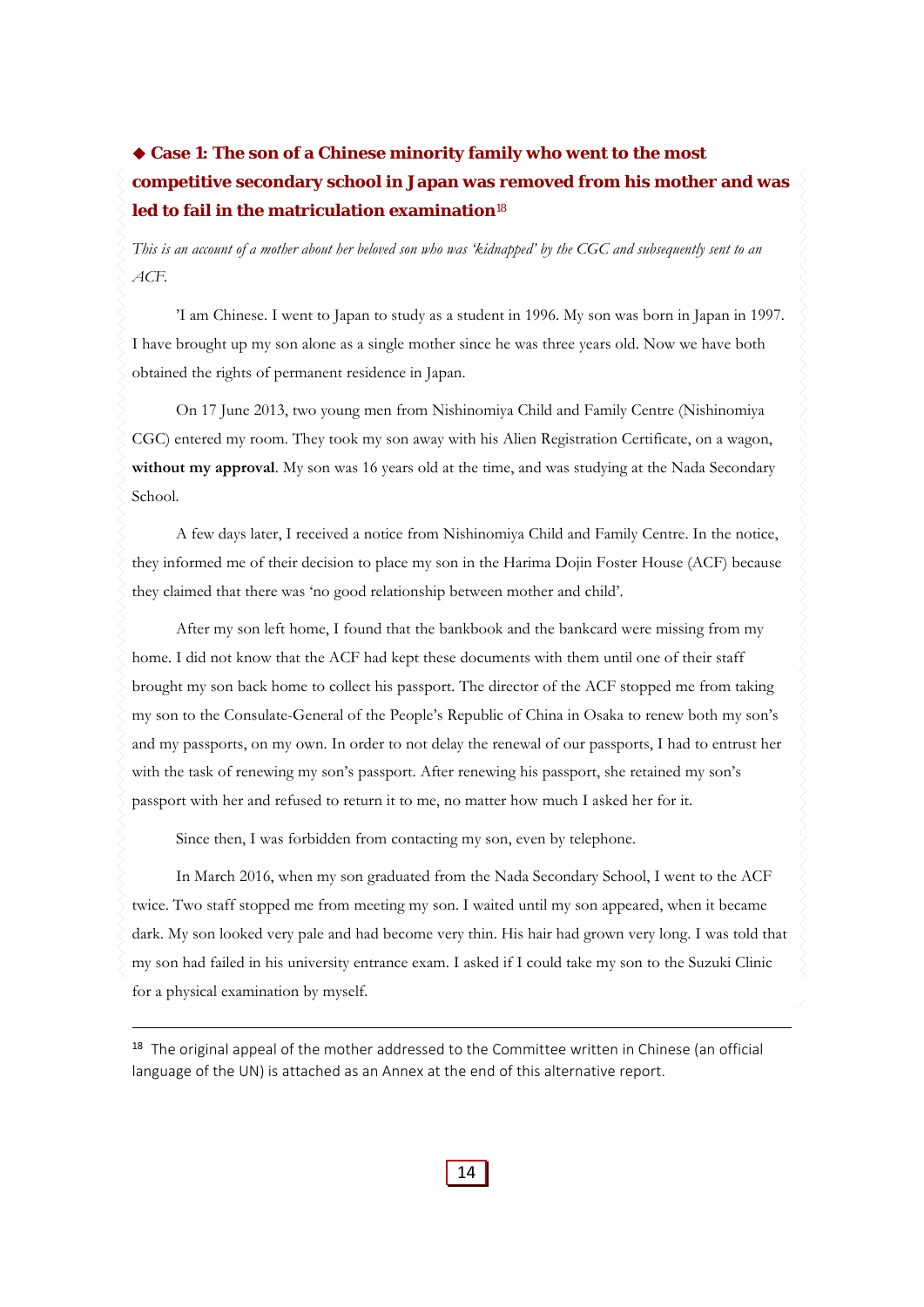I was allowed to take my son to the Suzuki Clinic for a physical examination. However, after the physical examination, I was forbidden from contacting him again. When I called the ACF, the staff there told me that my son was not on their premises. They refused to tell me where he had gone.

In March 2017, I received a notice from Nishinomiya CGC, in which I was informed that my son had left Harima Dojin Foster House because he went to a university and had become independent. They did not tell me which university he had gone to and did not give me my son's address. I do not know where my son has been since that day, when he was 19 years old. I am very sad that I have lost my son completely.

I appealed to the Hyogo Prefecture administration, but my appeal was rejected. The prefecture administration accepted the explanation of the Nishinomiya CGC completely. In contrast, they accepted nothing from me. The explanation offered by the Nishinomiya CGC was not consistent with the facts and was not supported with any evidence. It is unfair that a judgement was not made by an independent administrative authority.

I had never been told what the Nishinomiya CGC had described in their explanation before I appealed to the Hyogo Prefecture administration. There was no communication between the parents and the child. There was no third party who could judge who was wrong or who was right and how the situation could be improved before my son was admitted into the Harima Dojin Foster House.

The staff of the Nishinomiya CGC and the Harima Dojin Foster House must have tried to obtain information on the child's family through the child and must have then planned to kidnap my son. They persuaded the child to exchange keeping apart from the child's own parents for their money support. They were able to abduct the child because of the support they received from the GOJ to do so. It is said that the administration does this not only because it is all related to their monetary profit, but also to get the child under their control.

I ask for help from the UN Committee on the Rights of the Child to investigate these cases and to uncover the truth. I am eager to be reunited with my son. The sooner, the better.'

50 As this ethnic Chinese mother noted, 'money' plays an essential role here. The current budgetary system gives the CGC strong economic incentive to remove even more children from their families. The CGC receives funding from the national government's coffers in name of '*hogo tanka*' (temporary custody per diem, ca. JPY 350 thousand /month), which is a monthly allowance payable for administrative and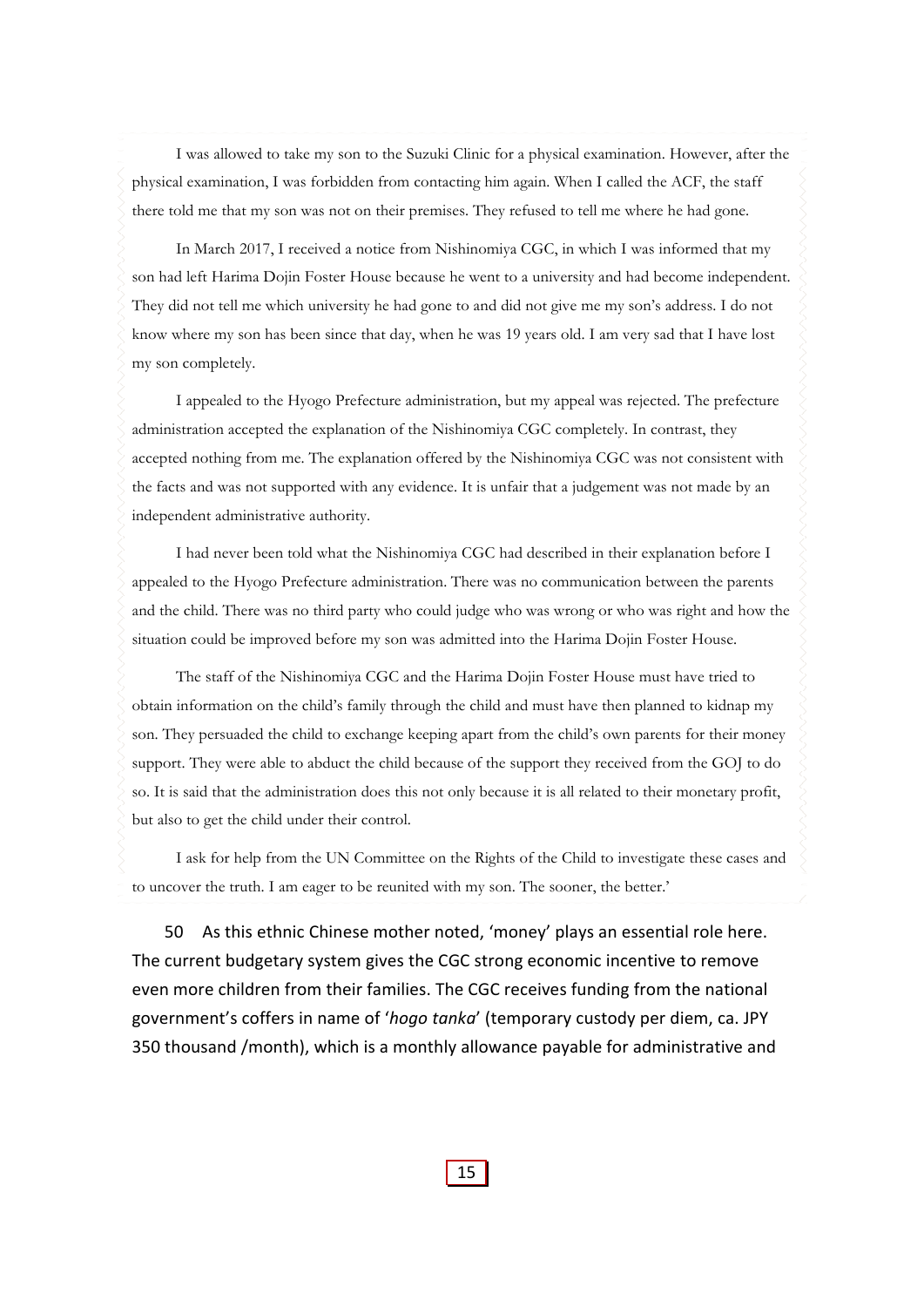operational expenses for every child detained in the CGC detention quarters19. *Hogo tanka* consists of about a HALF of the annual budget of a CGC (This corresponds to the 'Detention Operation' sector in Figure 2, Annex of our First Alternative Report). The more children the CGC removes from their parents, the more funds flows into this 'abduction business', and the 'iron fist' of the CGC grows stronger. If the CGC stops removing and detaining children right now its operations will cease as it will no longer receive monetary support.

51 Japan's child abuse policy is also instrumental in maintaining this economic sustenance for the social welfare corporations that run the ACF (former orphanages). The ACF version of *hogo tanka* is *sochihi* (placement fee). The amount is almost the same, approximately JPY 350 thousand a month per child detained, including *nyujiin* or ACF catering specially for babies. This point is elaborated upon in greater detail under Chapter 4.

52 The request made in point No. 5 of the LOI aims to draw a clear roadmap for the 'concrete steps taken to **prevent** children being removed from … their families'. However, Article 33 (1) of the CWA being a crucial step in **promoting** the removal of children from their families, the GOJ seems to have hidden it altogether in its Reply. It had also completely hidden the monetary incentive. We can infer, therefore, that **the GOJ has no intention of putting an end to this catch‐as‐catch‐can removal of children from their families despite the fact that it is in breach of the Convention.** This is a grave betrayal of the Committee by the GOJ, which deserves severe critical evaluations and concomitant recommendations in the Final Observation.

#### **Recommendation 1:**

- **‐ Both the consent of the parents and prior judicial review should be made MANDATORY for every attempt made by the CGC to remove a child from his/her parents' custody.**
- **‐ Article 33 of the Child Welfare Act and Article 8 of the CAPA should be abrogated with immediate effect as the first step towards preventing the removal of children from their families.**

**<sup>‐</sup> The budgetary allocation that the CGC receives should be fixed**

<sup>&</sup>lt;sup>19</sup> MHLW On the national government subsidy to child care facilities under the Child Welfare Act, the final amendment 14 May 2014.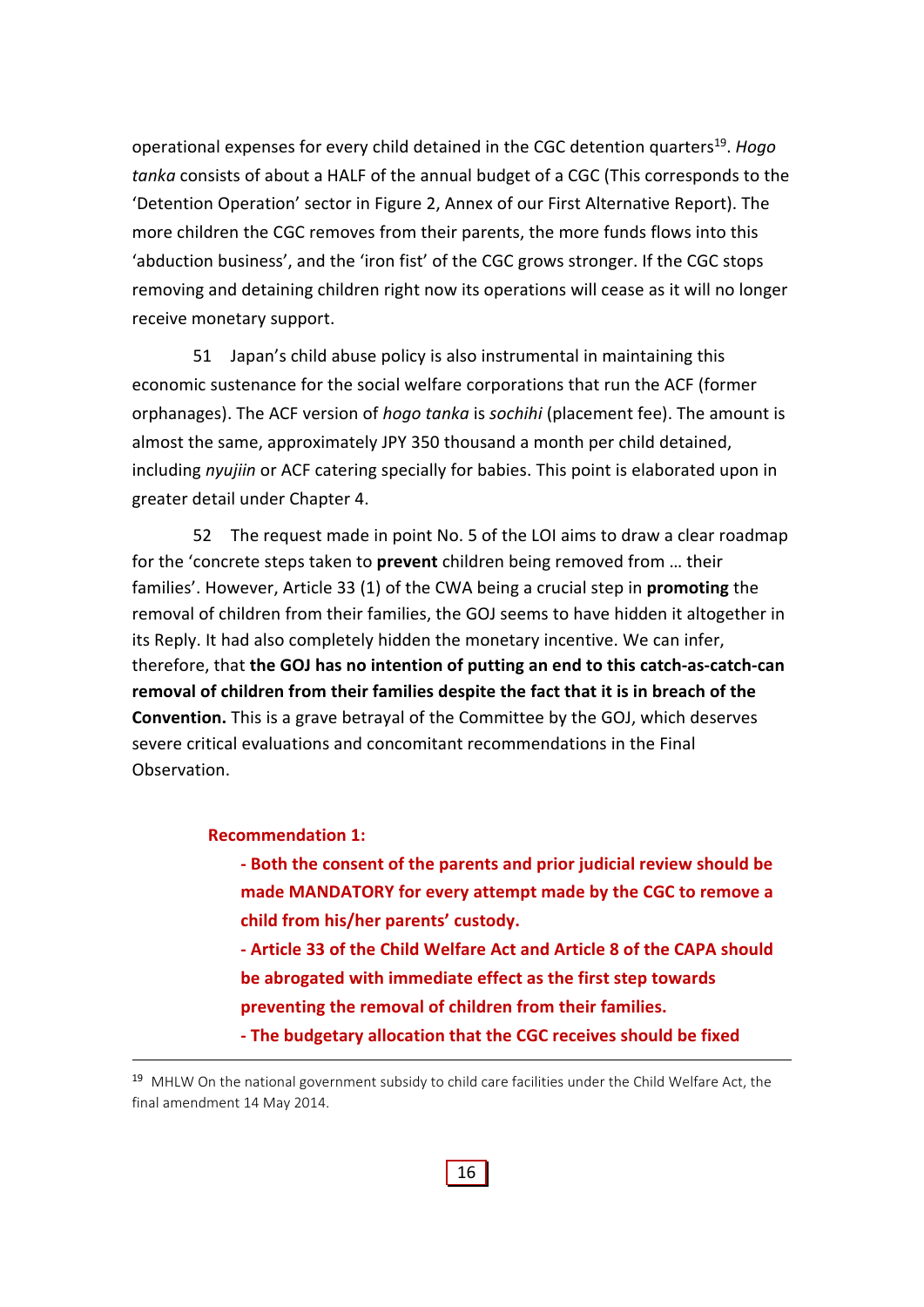**regardless of the number of children that it CGC removes from their families.** 

**‐ The SBS should NOT be used as a cause for the removal of children from their families.**

## 3. The 'System of Evaluation' of 'Child Custody Facilities' cannot address the real causes for child abuse committed by the CGC

53 Question 5 in the LOI asked the GOJ to 'provide an update on the evaluation system of temporary child protection facilities operated by child guidance centres.' The Reply uses the term 'temporary child custody facilities' in place of the word 'protection' that is used in the LOI. In our first alternative report, we used the term 'detention quarters'. All of the three terms represent one and the same thing, namely *ichiji hogosho* in Japanese. In this second alternative report, we use the term 'detention centre' for the sake of consistency.

54 In Reply, GOJ said that there are measures to 'promote third‐party evaluation of the condition of "temporary custody" of children by child guidance centers'. Its first sub‐paragraph, however, refers only to a promotion scheme that is to be offered to a detention quarter that 'received good evaluation by this evaluator'. The second sub-paragraph refers to 'the creation of the evaluation standards for third‐party evaluation' (Para. 55).

55 Real issue at stake is not in these replies above, however. An authentic evaluation has to be conducted for the purpose of ending the abusive operation of detention quarters through the investigation whether the CGC abides by all the provisions of the Convention in its detention quarter honestly or not.

56 The CGC's grave infringement of the rights of child has been exposed in a television show, details of which have been summerised in Case 7 in our first alternative report<sup>20</sup>. To 79th session of the Committee held in February 2018, a child

<sup>&</sup>lt;sup>20</sup> The original video with English subtitle is available from: https://www.youtube.com/watch?v=27smKDCGC9s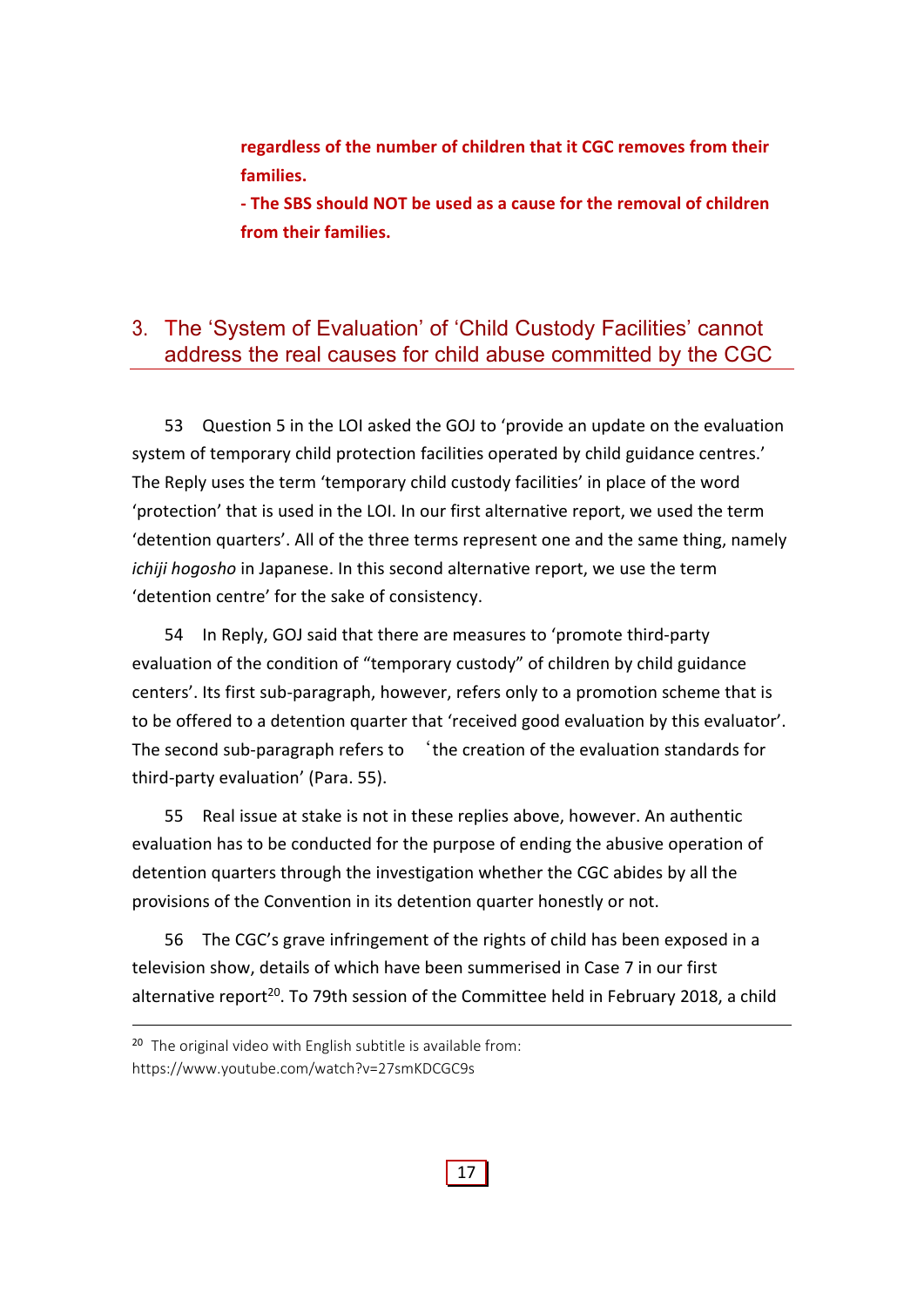who became a victim of child abuse committed by another CGC detention quarter in Saitama submitted her report to the UNCRC $^{21}$ . There are many other cases of inappropriate handling of children in the detention quarters, enough to amount to a whole book in itself<sup>22</sup>.

57 It is, therefore, very important to introduce a strict and uncompromising evaluation system that defends the best interests of the child detained in the CGC. Such an evaluation system should be completely independent of the MHLW and the CGC which maintain the detention quarters.

58 Unfortunately, however, the Reply did not mention the powers and the composition of the team involved and the criteria deployed in conducting this evaluation process. In reality, as we pointed out in our comment on the LOI which was submitted to the Committee in April 2018, 'a considerable number of the agencies that undertake such evaluations include auxiliary organisations of the MHLW such as the Social Welfare Council and the Japanese Association of Social Workers. These organisations are within the ambit of the MHLW; therefore, neither can be regarded as a third party, which is capable of real independent evaluation' (p. 5).

59 In reality, the evaluations have often been prepared by members who are handpicked out of nepotism. The Tokyo Metropolitan Government reveals a better practice, since a seemingly more independent organisation called 'Chiiki Keikaku Rengo' (The Regional Planning Alliance) conducted the evaluation.

60 Thus, the 'evaluation' did NOT bring up any authentic issues inherent in the detention quarters, even in the context of the Tokyo Metropolitan Government. The most important issue is that the 'evaluation' never questions the infringement of the rights of the detained child in terms of their development. The CGC does not allow the children to go to school, which is a severe infringement of Article 28 of the Convention.

<sup>21</sup> Report by Child Sakai, *Japanese Children's Voices*, Japanese Children's Report on CRC for the 4th and 5th consideration of Japanese Government Report, November 2017. Her voice is also quoted as Case 1 in the first alternative report of the JCREC.

<sup>22</sup> Taejun Shin, *Rupo Jido Sodansho: Ichiji Hogosho Kara Kangaeru Kodomo Shien* [*Reportage Child Guidance Centre: Supporting Children as Seen From the Viewpoint of Detention Quarter*], Chikuma Shobo, 2017.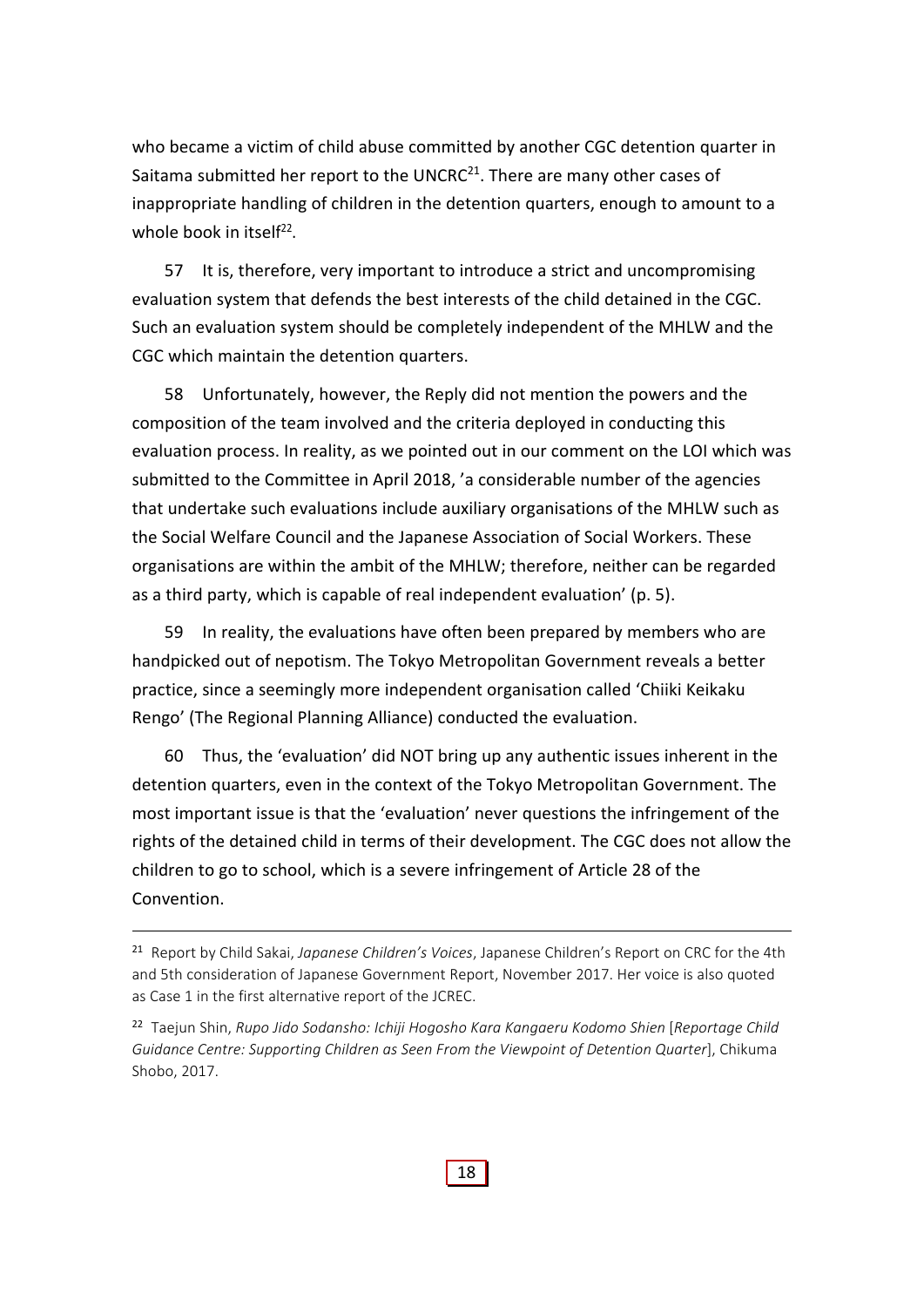61 Instead, the 'evaluation' is carried out through a more simplistic and superficial questionnaire survey and a few interviews. These structural problems that are inherent in the detention centres are mostly never questioned. It is no wonder, therefore, that the evaluation commissioned by the Tokyo Metropolitan Government of its CGC detention quarters in Shinjuku did not even touch upon anything about an incident that was televised nationwide on 7 May 2015.

62 The evaluation body that currently operates in this context makes lenient reports that do not harm, but rather strive to meet the vested interests of the MHLW and CGC.

63 One solutions to change this situation would be to include former children or parents who got involved in 'temporary custody' in the detention quarters of CGC for a considerable time, as well as international experts in the evaluation body.

#### **Recommendation 2:**

**‐ The body to evaluate the detention quarters (***ichiji hogosho***) of the CGC should be totally independent of the MHLW or CGC.**

**‐ The citizens who formerly got involved in the 'temporary custody' of the CGC as well as international experts should be included in the evaluation body.** 

**‐ The evaluation body must investigate whether the detention quarters fulfil all requirements and criteria in pursuit of human rights standards as mentioned in the Convention, including in Article 28.**

- 4. The collusion between the vested interests of the CGC and the ACF results in the detention of children as a first resort, and extends the detention for the longest period of time, without taking the best interests of the child into account
	- **A) The child abuse policy in Japan and the concomitant removal of children from their families are driven by economic motives and the pursuit of vested interests of the ACF, and are NOT in the best interests of the child**

64 The Reply of the GOJ did mention Article 28 of the CWA (Para. 45), which stipulates the requirement of a court procedure in case the CGC plans to confine the child in the ACF. However, it is **extremely misleading** to include Article 28 in the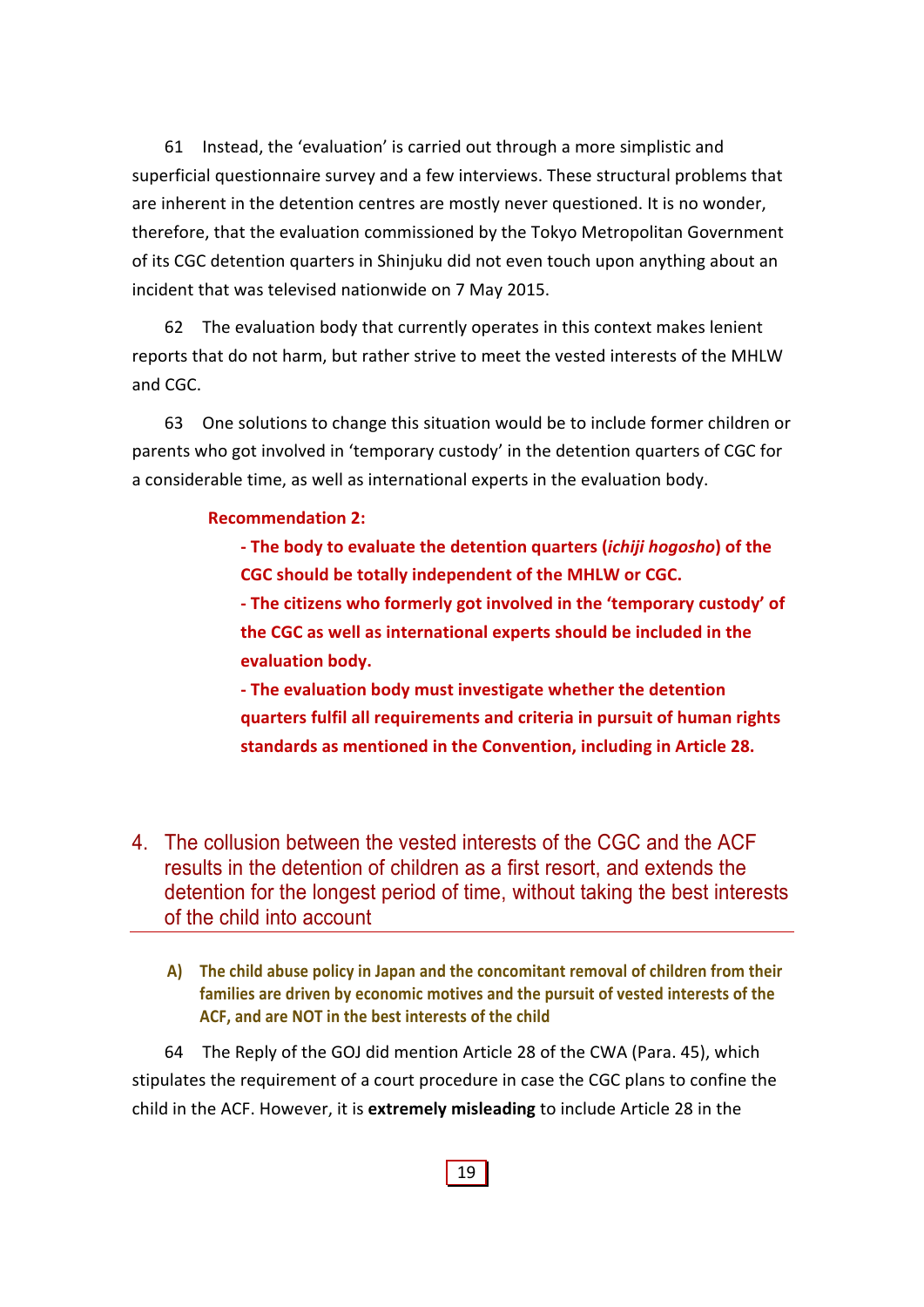response to Question No. 5 in the LOI, which asks for 'concrete steps to prevent removal of the children from their parents', because Article 28 is NOT the clause that governs the removal of the children from their parents' custody. Instead, the 'Article 28 plea' confines children who have already been removed from their parents' custody in the ACF or sends them to foster families.

65 Unlike the initial removal of the children from their parents in pursuance of the unmentioned Article 33, this process involves a family court procedure when the confinement of the child in the ACF is to be done 'against the will of his/her parents'. It is indeed correct that the procedure is carried out 'in accordance with the Domestic Relations Case Procedure Act'; yet this court procedure itself is extremely biased, because the CGC staff has the right to deal with the judge before and during the court proceedings, and the CGC actually does so, while the child and the child's parents are not given this kind of an opportunity. As a consequence, the family court accepts the allegations and the CGC's vague justifications, such as, 'there is a violation of the child's welfare', without even confirming whether there is any objective evidence of 'abuse'.

66 A lawyer who often takes part in this procedure confessed as follows:

It is somewhat unusual that 97% of the pleadings are accepted. I hear **voice of court judge who worries that she/he might just act as a puppet of CGC** for Article 28 (1) case and merely rubber-stamps the consignment of a child to the ACF to the decision that CGC has already made. With this high percentage, such a concern sounds surely reasonable. In the first place, the actors for the trial of Article 28 (1) plea being administration [CGC] and an individual [parents], there is a huge gap; and the parents are seldom represented by lawyers; thus **it can hardly be called that those persons concerned are on an equal footing to one another**. 23'

67 For children whose confinement in the ACF is accepted by the family court, the CGC must plead for a renewal of the confinement before the family court once every two years. The **upholding rate of the 'renewal procedure' is almost 100%. That** is, once a child is placed in the ACF, the reality is that the child will be forced to live

<sup>23</sup> Bunzo Ishida, 'The function of court in judicial participation,' *Kodomo no Gyakutai to Negurekuto* (*Child Abuse and Neglect)* Vo.16 No.3, 2014, pp.264‐265.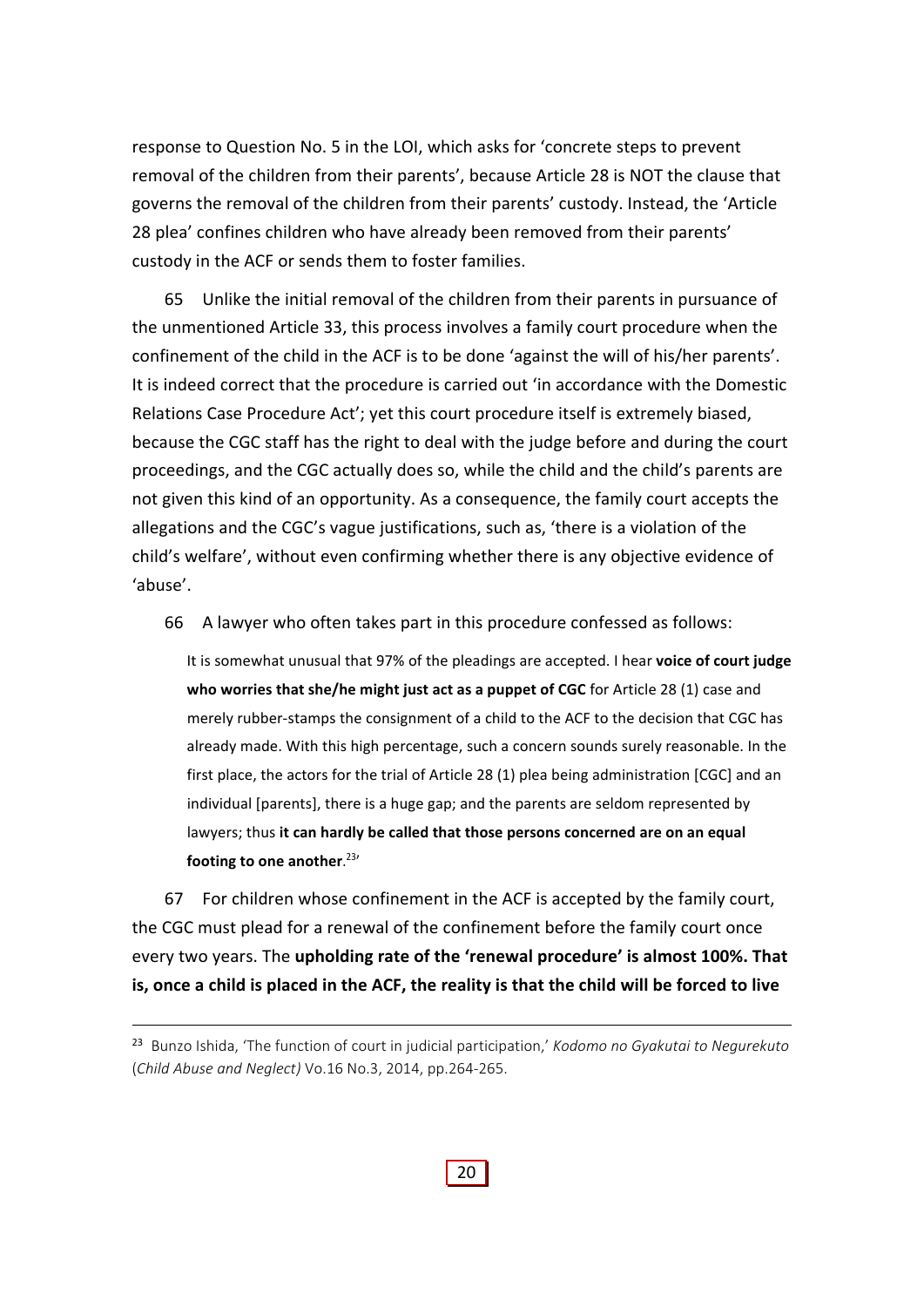**there until the child comes of age**. The family court and the CGC are, to a considerable extent, in collusion. The judiciary is merely a formality.

68 Michiko Kobayashi24, the head of the Japanese Society for the Prevention of Child Abuse and Neglect (JaSPCAN), gave insight to this point in her keynote lecture at the 20th ISPCAN Congress held in Nagoya in 2014. Kobayashi alluded that the children were sent to the ACF to fill its beds. This has been one of major hidden agendas of the MHLW, when it promoted child abuse as an item on the list of tasks for the CGC to fulfil:

The social care in Japan is characterised by the private‐run orphanages originally founded to take care of war orphans, where tens of children live together in a single room. **The issue of child abuse was given more attention when the war orphans and poor children in the poverty‐stricken period after WWII grew up and closing down of former orphanage came to agenda due to diminishing number of children to be housed there**.

69 After Japan' s defeat in World War II, there were many orphans whose parents had either died or had gone missing from the battlefront or as a result of the Allied bombing. They were placed under 'temporary custody' by the CGC pursuant to Article 33 of the CWA, and were then sent to orphanages (which were later converted into the ACF) run by religious institutions and benefactors. However, the need for orphanages declined when the orphans came of age.

70 The ACF remained intact, however, and in the 1980s, they began to look for children to fill their empty beds so that they could continue their business of running the orphanage. Most of the ACFs in Japan are run by a 'social welfare corporation', a private institution that is legally allowed to make money. Almost all the revenue for the corporation comes from the government (ca. JPY 350 thousand/child/month). They can receive this money only when the ACF takes care of children.

<sup>&</sup>lt;sup>24</sup> M. Kobayashi, 'Let's Learn from the Past and Act for the Future' (keynote lecture), delivered in Nagoya, 16 September 2014.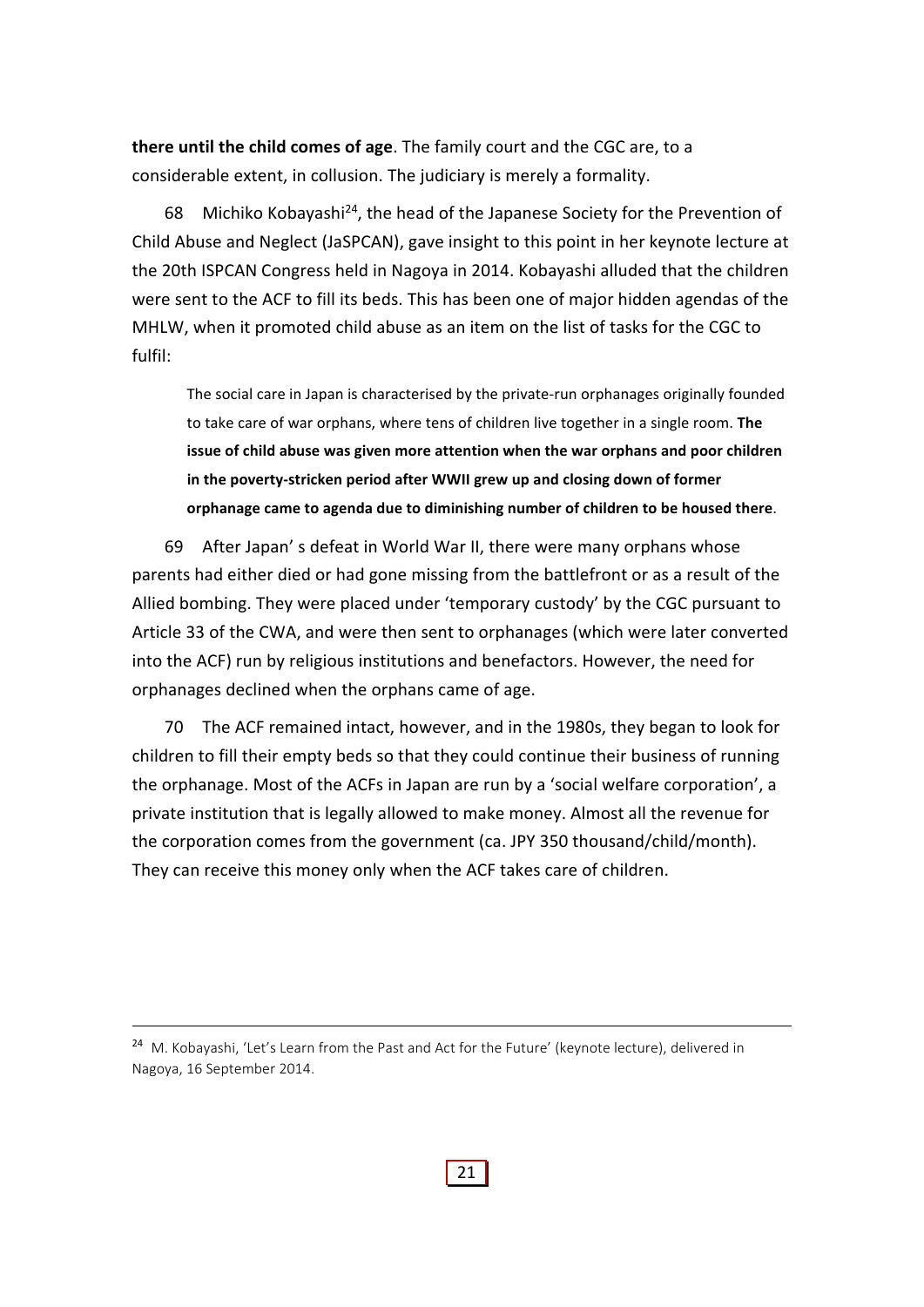71 In a report by the Human Rights Watch, titled *Without Dreams,* it was pointed out that the CGC is confining children in the ACF by 'deferring to the financial interest of existing institutions<sup>'25</sup>. It quotes the ACF director in Tohoku as follows:

To be honest with you, … it's not exactly ideal for us if there were no more children to be admitted to our institution because our operation is based on receiving children to care  $for<sup>26</sup>$ 

72 In this system, the CGC functions as a kind of gatekeeper, taking children under the pretext of rescuing them from 'abuse' and placing them in alternative care in pursuit of their **vested interests**. In other words, there is a clear economic motive in the GOJ's drive towards alternative care, which Clause 20 of the 'Guidelines for the Alternative Care of Children' (adopted in the UN General Assembly in February 2010) clearly prohibits: 'The provision of alternative care should **never** be undertaken with a prime purpose of furthering the political, religious or **economic** goals of the providers'.

73 Question 5 of the LOI requested the GOJ, 'to speed up de-institutionalisation of the children…'. This is impossible so long as the vested‐interest‐filled pressure group of the managers of 'social welfare corporation' running ACF remains intact. The weaker political leverage of foster parents means that fewer children are sent to them.

74 If we bring a more radical solution into the picture, we may, of course, have different solutions. We submitted our comment on this to the Committee in April 2018, in our 'Comments on the List of Issues in Japan', which reads as follows (p.3):

There are two options available to release children from the ACFs: firstly, an early return of the children from alternative care; and secondly, entrusting children to foster parents instead of ACFs. Although the committee appears to emphasise the second option, the JCREC would like to draw the Committee's attention to the fact that a considerable number of children entrusted to foster parents have suffered from abuse at the hands of or have even been murdered by foster parents in Japan. Therefore, foster parents do not offer a complete and everlasting solution to the problem. **The Committee should, therefore,**

 $25$  Human Rights Watch, Without Dreams, 2014, p.4. This report is available online at: http://www.hrw.org/sites/default/files/reports/japan0514\_ForUpload\_0.pdf

<sup>26</sup> Human Rights Watch, *op.cit*., p. 65.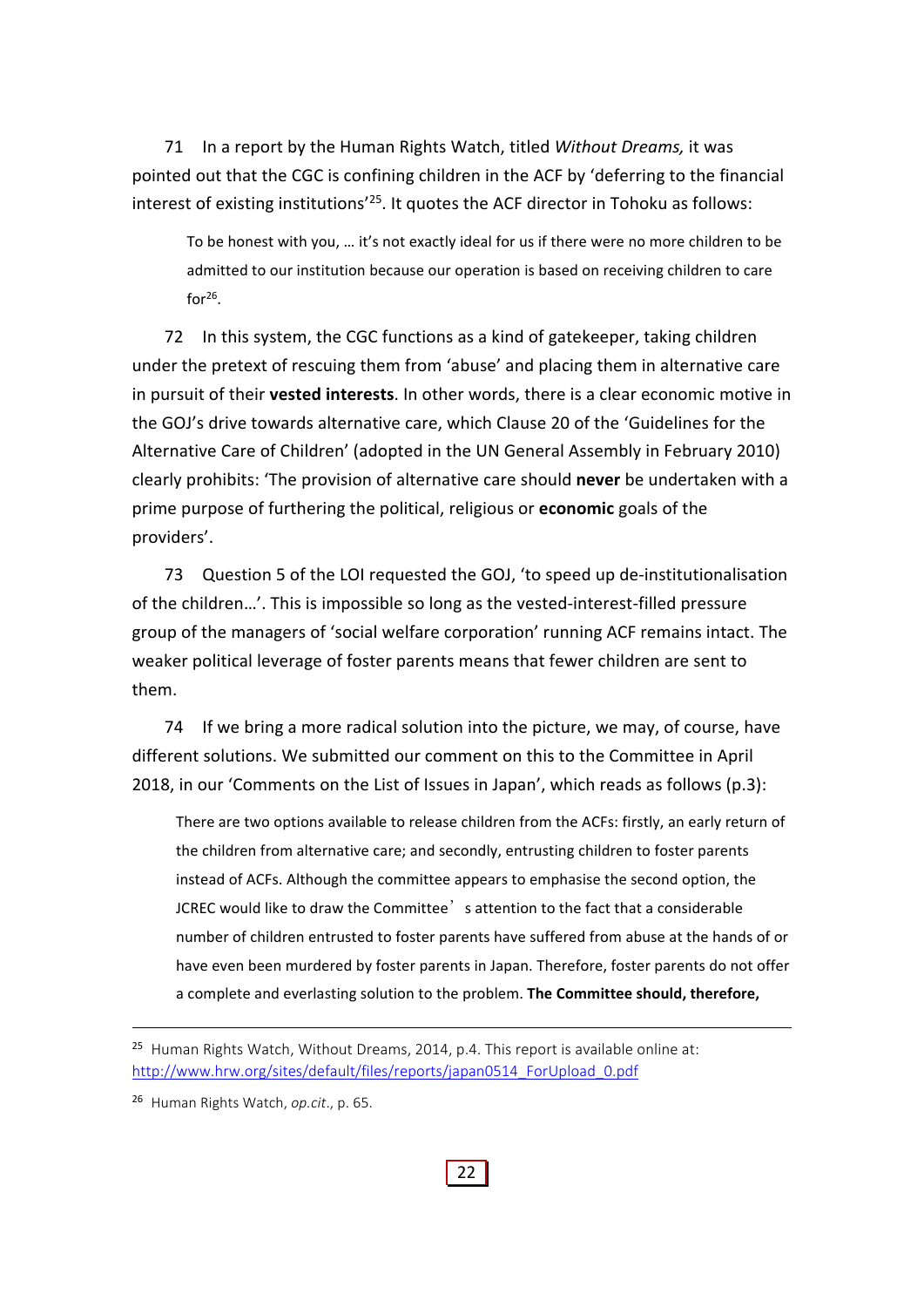**consider the first option, namely, an early return of the child to his or her family**; this is in compliance with Clause 14 of the UN Guidelines for the Alternative Care of Children, providing, ' [r]emoval of a child from the care of the family should be seen as a measure of last resort and should, whenever possible, be temporary and for the shortest possible duration'. There could be conditions attached to the return of children to their original families such as those in OTS (*ondertoezichtstelling*) in the Netherlands. The adoption of OTS may have a further positive effect, namely, reducing the heavy deficit of the Japanese public finance. We hope the Committee will make a recommendation for Japan to adopt a system like OTS in the Netherlands so as to prevent the Child Guidance Centre from removing more children.

75 The issue of deinstitutionalisation that the Committee had raised in the LOI, therefore, hits the core of the problems related to the removal of children and bringing them into alternative care in Japan: economic motives and vested interests.

76 The only rational and real explanation for this irrational administration of the CGC from the standpoint of child welfare is the prevalence of deep collusion between the CGC and the ACF under the umbrella of the MHLW. In Japan, this is the reason for the strong propensity to remove a child from the care of the family and placing the child in the ACF in order to supply more children to the ACF so that it can continue to defend its vested interests by filling its beds.

77 The ACF is not the place where the best interests of the child are guaranteed and promoted. Nevertheless, sending children regularly to the ACFs is very important for the director of the CGC after retirement, especially because the management positions in the ACF are ideal for the post‐retirement jobs for the staff of prefectural governments handling child‐related matters, such as the former director of the CGC.

78 What is at stake in relinquishing the infringement of the rights of the child by the ACF is, therefore, the abolition of a system where the child is used as a convenient device for grabbing fiscal money from the government for 'social welfare corporations' that run the ACFs.

#### **B) The deception of 'family home'**

79 This leads us to another deception in this context. The Reply states, 'It is important that children who cannot live with their parents because of abuse by the parents or any other reason be raised in the **family environment** as much as possible.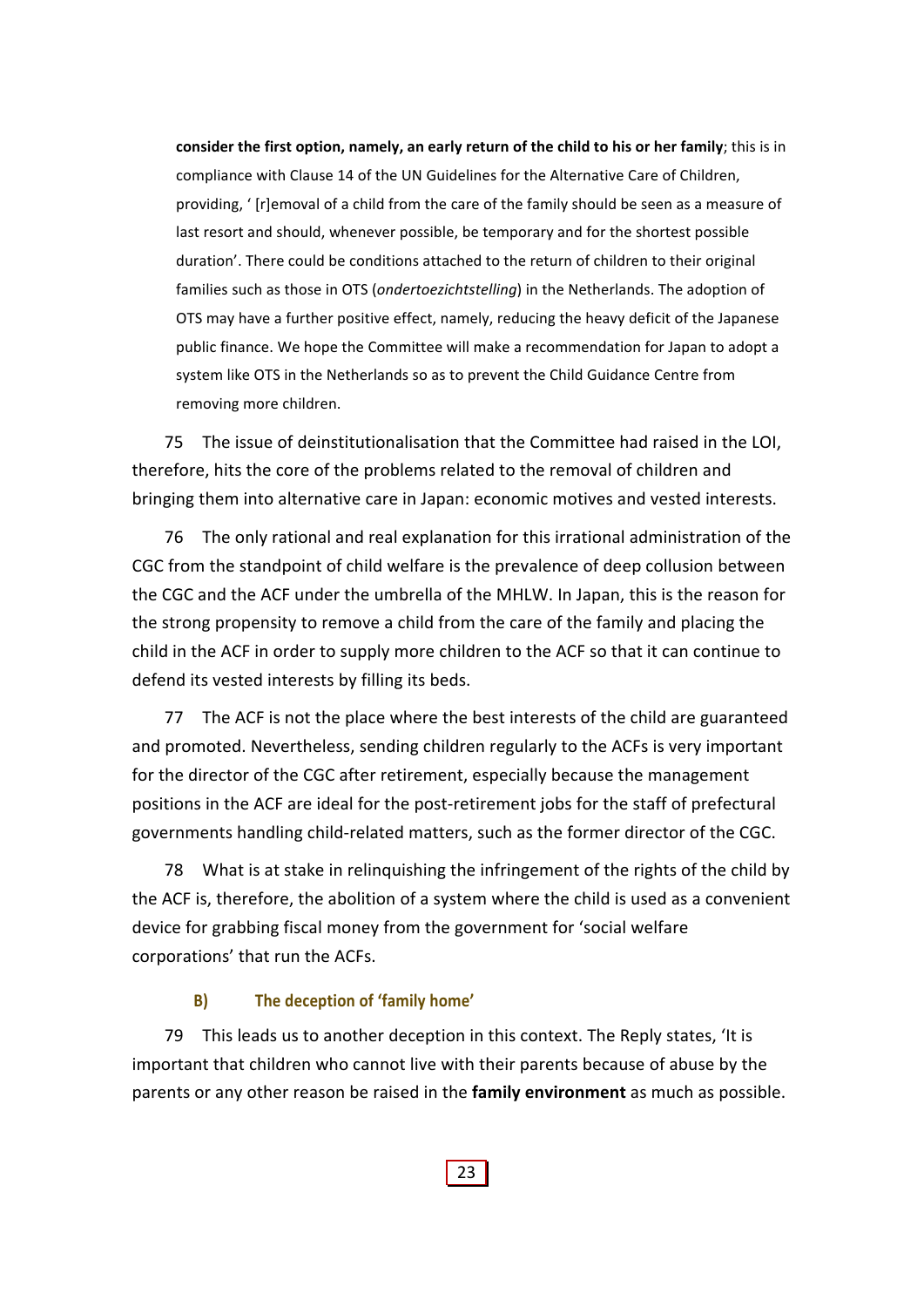The Child Welfare Act revised in 2016 legally stipulates this principle' (Para. 50). Yet, in fact the revision of the CWA in 2016 involves the extension of the definition of 'family' in order to benefit the social welfare corporations running the ACF. By this revision, the GOJ added a clause 'including the environmental equivalent of a family and a good familial ambience', as a part of the definition of 'family' under Article 48‐3 of the CWA.

80 The provision had originally asked the head of the ACF and foster parents to take necessary measures to reunite the child with his/her original parents so that he/she can be brought up in their original family environment and home. This mandate was therefore abrogated in 2016.

81 The 'environmental equivalent of a family' here refers to '**family home**', a concept that the MHLW is currently promoting. As part of the MHLW's endeavour in expanding its vested interests, it offers social welfare corporations running the ACF financial subsidy to set up a 'family home' type of accommodation within its premises. The plan of the MHLW is to essentially restructure the current ACF into a 'family home' arrangement, with its built structures being reformed and its key personnel being transferred<sup>27</sup>. The structure is something like a flat in a condominium, and yet, there are naturally no biological parents. This is nothing but another way of placing the children in the ACF although the MHLW claims that this is their way of 'complying' with the Convention asking the State Parties to give children a chance to 'grow up in a family environment'.

82 On the contrary, Clause 3 of the UN 'Guidelines for the Alternative Care of Children' stipulates as follows:

the family being the fundamental group of society and the natural environment for the growth, well‐being and protection of children, **efforts should primarily be directed to enabling the child to remain in or return to the care of his/her parents**.

83 Sending children to the 'family home' does NOT mean the return of the child to the care of his/her parents. The ACF, thus, stands in the way of the reunification of the child with its original, biological family environment rather than promoting it, and is doing this for the sake of protecting its vested interests. The MHLW has sought

<sup>27</sup> The Working Group to Promote Establishment and Operation of Family Home, *Towards Establishment of Family Home,* 2014, p. 29 and passim.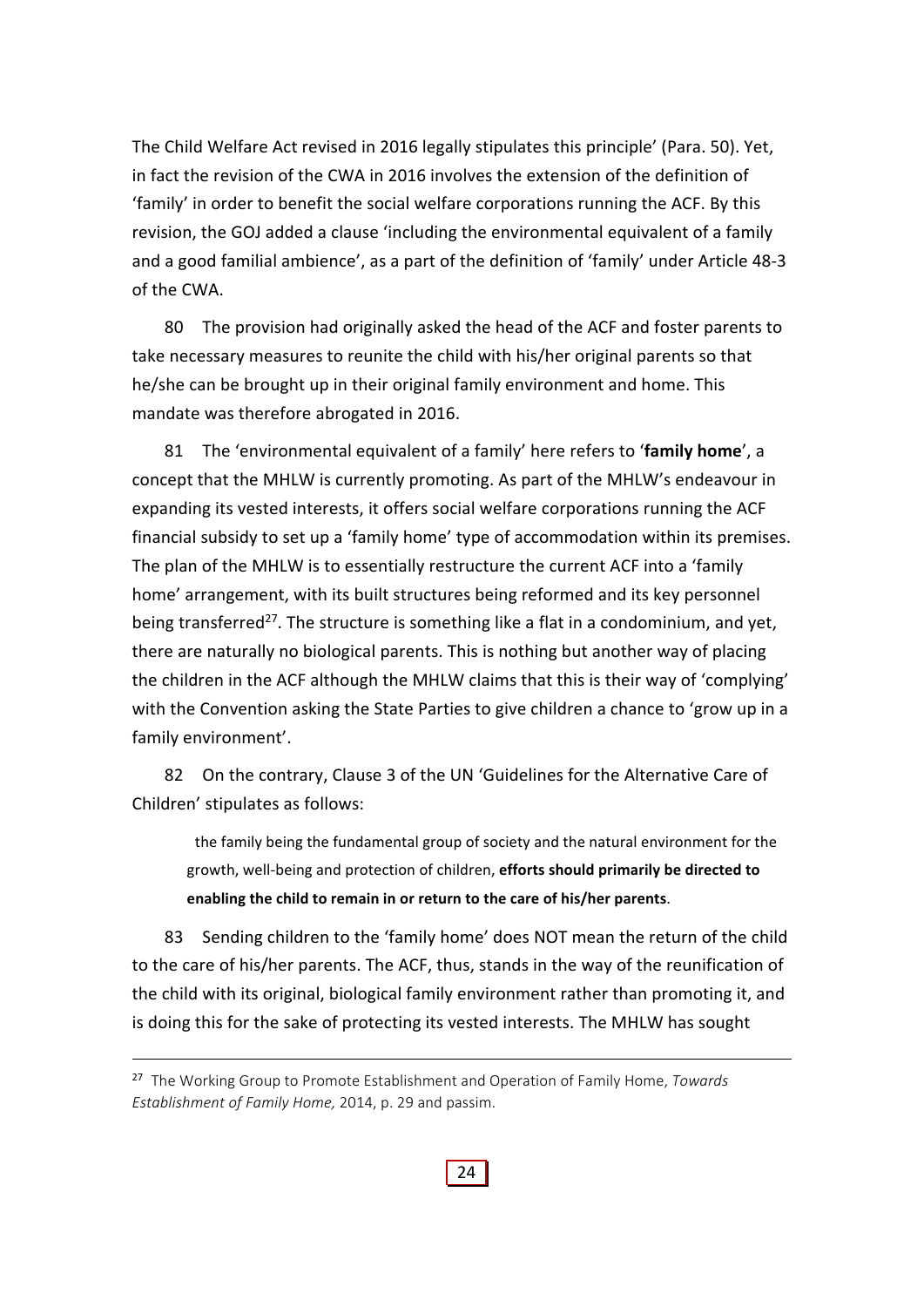more money in order to expand its 'family home' scheme. This plan is nothing but the extension of the institutionalisation of the children for longer periods of time in the ACF, using the deceptive word 'family'. This may be the reason why the GOJ had avoided mentioning 'family home' in the Reply.

84 The MHLW once planned to increase the number of children sent to foster parents. Nevertheless, '…as of April 2018, fierce opposition emerged from the camp where the ACF [managers] form the core. It has then become probable that the plan would be far reduced from the original 'vision' [on social care, which a working group of MHLW prepared in the Summer of 2017] at the prefectural‐scale plans in preparation'28.

## **C) Long‐term best interests of the child are being severely ruined due to the excessively long institutionalisation that the CGC imposes**

85 Since the main driving factor for the removal of children from their families is acquiring more monetary support from the government coffers, the CGC and MHLW pay scant attention to the long-term best interests of the children. Rather, they collude with one another and refuse the parents of the detained children their visitation and other rights, mercilessly rejecting almost all requests made by the biological parents, who naturally worry very much about the development and long‐ term future of their children. These children are thus converted into 'artificial orphans'.

# **Case 2: A child was transferred from school to the ACF in breach of recommendation Para. 62 of the UNCRC in 2010. The child has then been deprived of his right to development and opportunities in the future**

*Reiryu suffered from repetitive corporal punishment in the hands of his class teacher when he was in Primary 2 in Koka Gakuen, a Catholic private elementary school in Tokyo. The school principal was a Marianist Catholic sister, who took a very despotic approach towards the pupils and parents. Reiryu, who was dearly loved by his father, suffered from autism spectrum disorder, and had some difficulty in his behaviour in comparison with other pupils. Later, Koka Gakuen claimed in a lawsuit where the school was the defendant that corporal punishment should be accepted as a legitimate means of punishing children because the school 'was in a situation where immediate action was required'.* 

<sup>28</sup> Okubo, *op. cit*., p.295.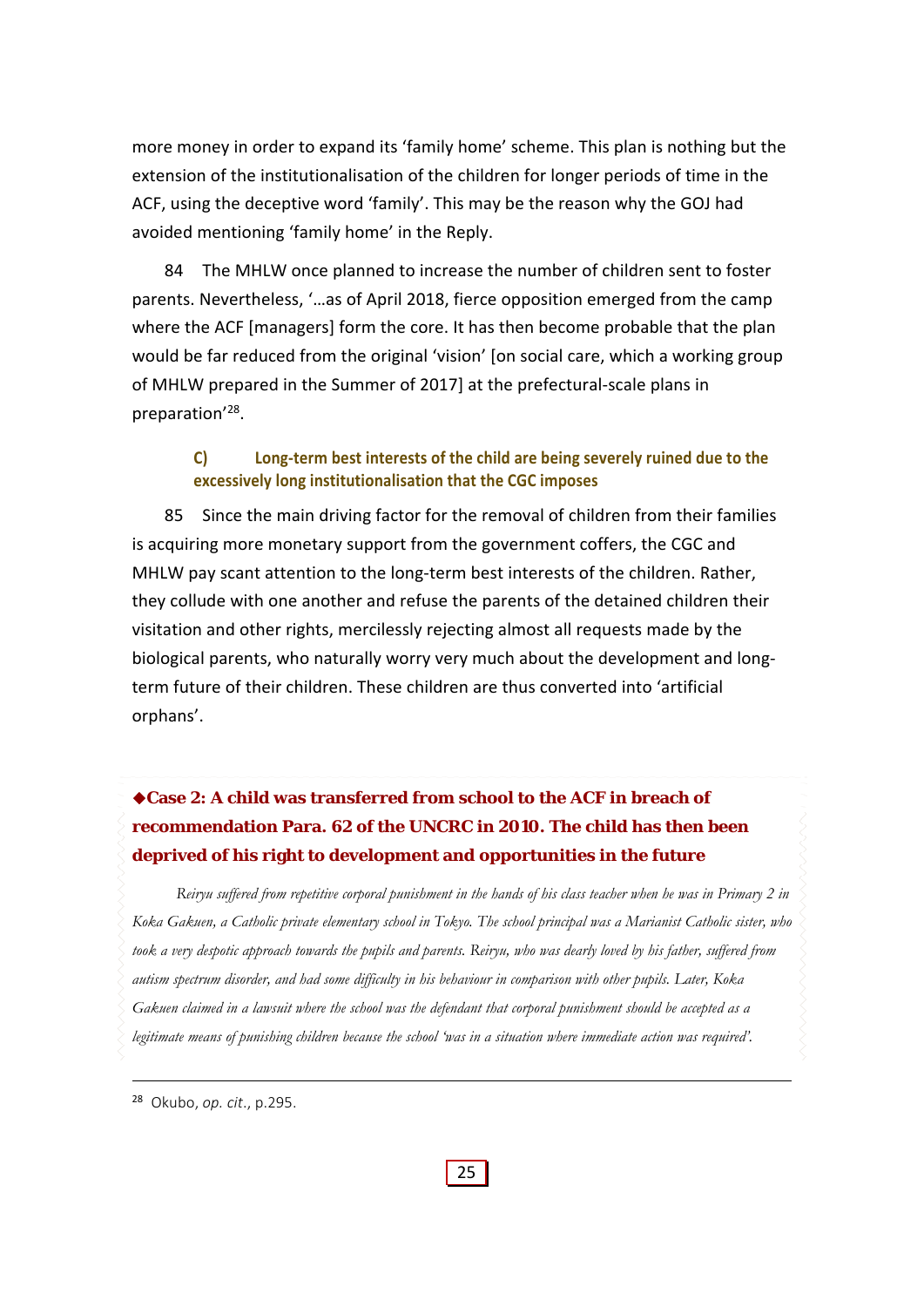*The father protested against the use of corporal punishment on several occasions. However, to get rid of Reiryu who demonstrated hyperactivity disorder due to autism, the principal, instead of apologising and undertaking not to repeat the same conduct, secretly filed a report at the Tokorozawa CGC, alleging that the father had committed acts of 'child abuse' against Reiryu. An evaluation of the chronology of events proved that there was no possibility of the father abusing the child'. Reiryu was nevertheless transferred to the Tokorozawa CGC on 1 May 2013. The CGC never investigated the truth of the allegations of corporal punishment levelled against the class teacher, but accepted what the principal claimed at its face value. This was exactly what the Committee recommended in its Final Observation in 2010: '[t]he Committee observes with concern that children who do not meet the behavioural expectations of school are transferred to Child Guidance Centres' (Para. 62).* 

When Reiryu was in his father's custody, he was one of the brightest pupils in his Kumon course. He ranked 4th among 93 pupils in mathematics, in his city, Asaka. Although he was in Primary 4, Reiryu had already attained the level of Secondary 1 mathematics and was able to solve simple linear equations. He was invited to 'the National Meeting of Pupils who have Achieved Accelerated Progress', 'where the invited pupils meet seniors, colleagues, and friends who are doing their best and progressing higher, to receive stimulus and to aim for even higher targets, etc.' However, Reiryu couldn't attend the meeting, as he had been transferred by Koka Gakuen into 'temporary custody' at the Tokorozawa CGC. Reiryu was good at other subjects at school, too, and a parent of his friend at Koka Gakuen said, 'Reiryu was strongly motivated to study, and this generated from within.'

After he was confined in the detention quarter, Tokorozawa CGC **did not allow Reiryu to go to school for seven months**, which retarded his intellectual capabilities considerably. The CGC then attempted to send Reiryu to the ACF. In order to make an Article 28 plea and get it approved by the Saitama Family Court, the CGC submitted **fake evidence** before the court. The most significant of these was the 'Record of Elementary School Life', which the CGC claimed was prepared by Koka Gakuen. However, the former principal and teacher in charge of Reiryu's class testified later in the court saying, 'I have never seen this document' and 'I didn't take part in the preparation of this document'. Furthermore, in the document, *honji*, or 'this child', a jargon used EXCLUSIVELY among those who are engaged in child welfare under the MHLW jurisdiction, appears more than 40 times. The 'Record of Elementary School Life', being a voluminous evidence of 22 pages in length, must have played a significant role in having an impression on the judge. If this forged evidence had not been submitted, Reiryu might have not been sent to the ACF.

Three years after his confinement in the ACF, Reiryu's performance in his junior secondary school turned dismal and he was placed lower than the middle rank. Further nine months after, his school performance dwindled further to the 'middle level of the lower rank'. Thus, Reiryu's academic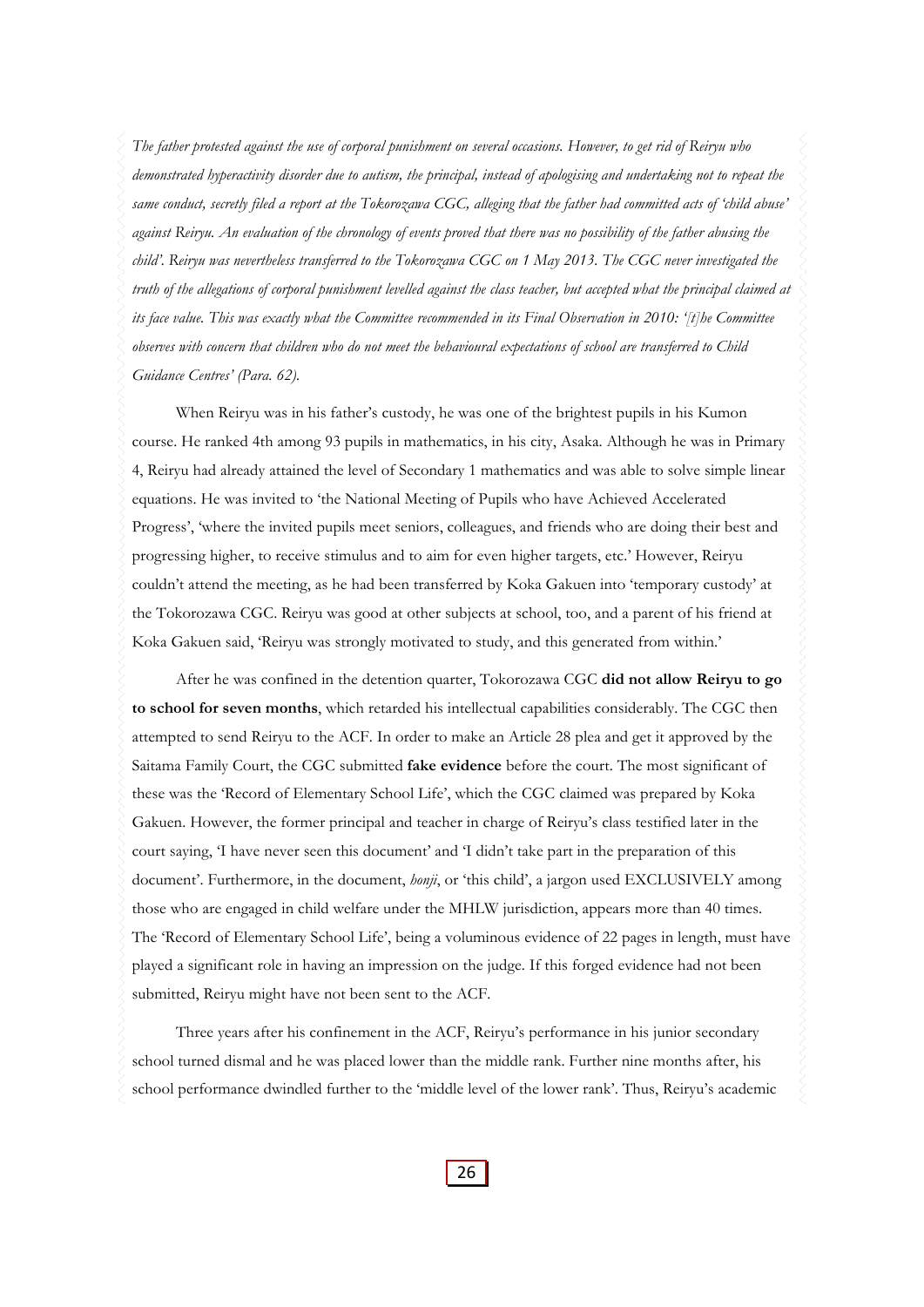abilities had been steadily declining as time passed by while he remained in the ACF. The environment was not suitable for Reiryu to achieve appropriate development, and things may have been far better if he was under his father's custody and care.

Needless to say, academic achievement of a student in compulsory education largely determines his or her pass or failure of the entrance examinations for more competitive senior secondary schools and universities. In Japan, if a student enters a more competitive school and university, the student stands a higher chance of climbing up the career ladder in the future and earning higher incomes for life. The ACF allows insufficient opportunities for development and this undermined Reiryu's longterm career opportunities. Reiryu will sit for his entrance examination to senior secondary school in February 2019. Given his dismal performance at school, his hope for success is slim, and therefore his future career prospects will narrow down drastically. According to a report published based on field research in the ACFs across Japan, conducted by the Human Rights Watch,<sup>29</sup> 'far too many children leave their institutions [ACFs] only to end up in low-paying jobs, or jobless, or even homeless'. Reiryu is on the verge of experiencing a similar fate. The administrative conduct of the Tokorozawa CGC is therefore in clear breach of Article 3 of the Convention.

Reiryu is suffering in his everyday life in the ACF. The CGC has left him without any examination by a psychiatrist **for four and a half years** despite the fact that they know that he has autism spectrum disorder. Another juvenile psychiatrist, whom the father commissioned, had diagnosed Reiryu by looking at a picture of him that was taken by the CGC. He said that Reiryu is being given psychiatric drugs at the ACF without the consent of the parents and without a prescription. It is a common practice in the ACF to give the children detained there psychiatric drugs for the purpose of controlling them in lieu of corporal punishment.<sup>30</sup> When Reiryu was with his family, he was an enthusiastic outdoor lover and enjoyed boy scouting and trekking with his father. However, in the ACF, he has been confined indoors, inside the ACF building, and has been prohibited from going out, on the pretext of 'penalising' his visit to the house of his classmate and bringing in a comic book for youth to his bed.

The father, who is very worried about of Reiryu's current condition and future career, asked his attorney to write letters to Tatsuo Nishikawa, the current Director of the Tokorozawa CGC. The CGC has banned the father from visiting Reiryu and has kept Reiryu away from his father for almost six years. He was thus made into 'an artificial orphan by the CGC'. This is because the Tokorozawa CGC

<sup>&</sup>lt;sup>29</sup> Human Rights Watch, op. cit., p.6.

<sup>30</sup> Kohei Yoshida, 'The Use of Psychotropic Drugs at Foster Care Facilities and Staff Dilemma', *Journal of Welfare Sociology*, 10, 2013.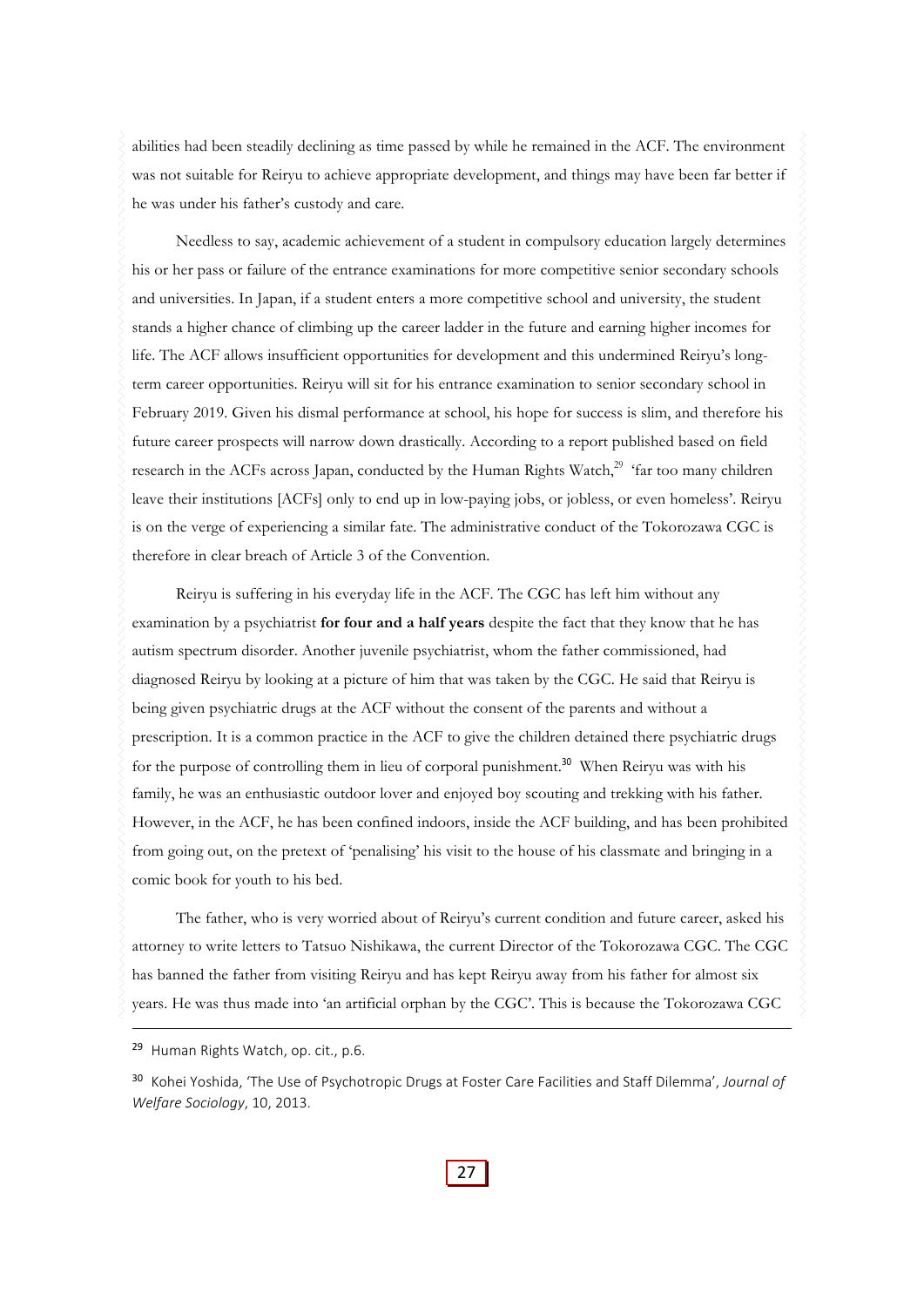has attempted, unsuccessfully, to force the father to accept the charge of 'abuse' which the family courts have not accepted, either. It is common that the CGC wrings confession using the removed children as 'hostages'.

The father expressed his concerns about Reiryu's promotion to senior secondary school and asked his attorney and psychiatrist to see Reiryu. The father also sought professional comments on his plan to improve his mode of guardianship with the CGC, and offered to attend a course in parenting. Nishikawa, however, **refused to reply** to any of these concerns or requests raised by the father, and instead simply asked the father 'to write letters to Reiryu'. The problem here is that the CGC's social worker always brings the letter from his father to him and reads the letter together with Reiryu, who has thus been given no opportunity of formulating and expressing his will independently.

Amidst all of these irrational measures, the CGC still keeps asking the father to obey their instructions all the way, even in the case where their measures contravene the Convention. Currently, Nishikawa is pleading for another extension of Reiryu's confinement in the ACF, in spite of his standing at the crossroads of his life. This action of the CGC testifies to the fact that it never cares for his long-term best interests of the children in their custody. Using the child as hostage, the CGC attempts to inflict coercive power over the children and their parents alike.

86 Article 9, Clause 3 of the Convention stipulates as follows:

States Parties shall respect the right of the child who is separated from one or both parents to **maintain personal relations and direct contact with both parents on a regular basis,** except if it is contrary to the child's best interests.

87 This compares well to the administrative measures put in place by the Tokorozawa CGC which kept Reiryu isolated from his father for **almost six years**. In addition to his father, the CGC also **prohibits the lawyer and the doctor** representing the father from meeting Reiryu.

88 This type of human-right infringement that Reiryu suffers is more of a general practice than exception in Japan. In *The Handbook of Children's Rights,* the City of Nagoya tells the children, for example, '**when it is thought** that you will get harmed or cannot be protected, you may not be able to see [your parents]<sup>'31</sup>. The

<sup>31</sup> *The Handbook of Children's Rights,* distributed t*o* the children detained in the ACF in Nagoya, p.10.

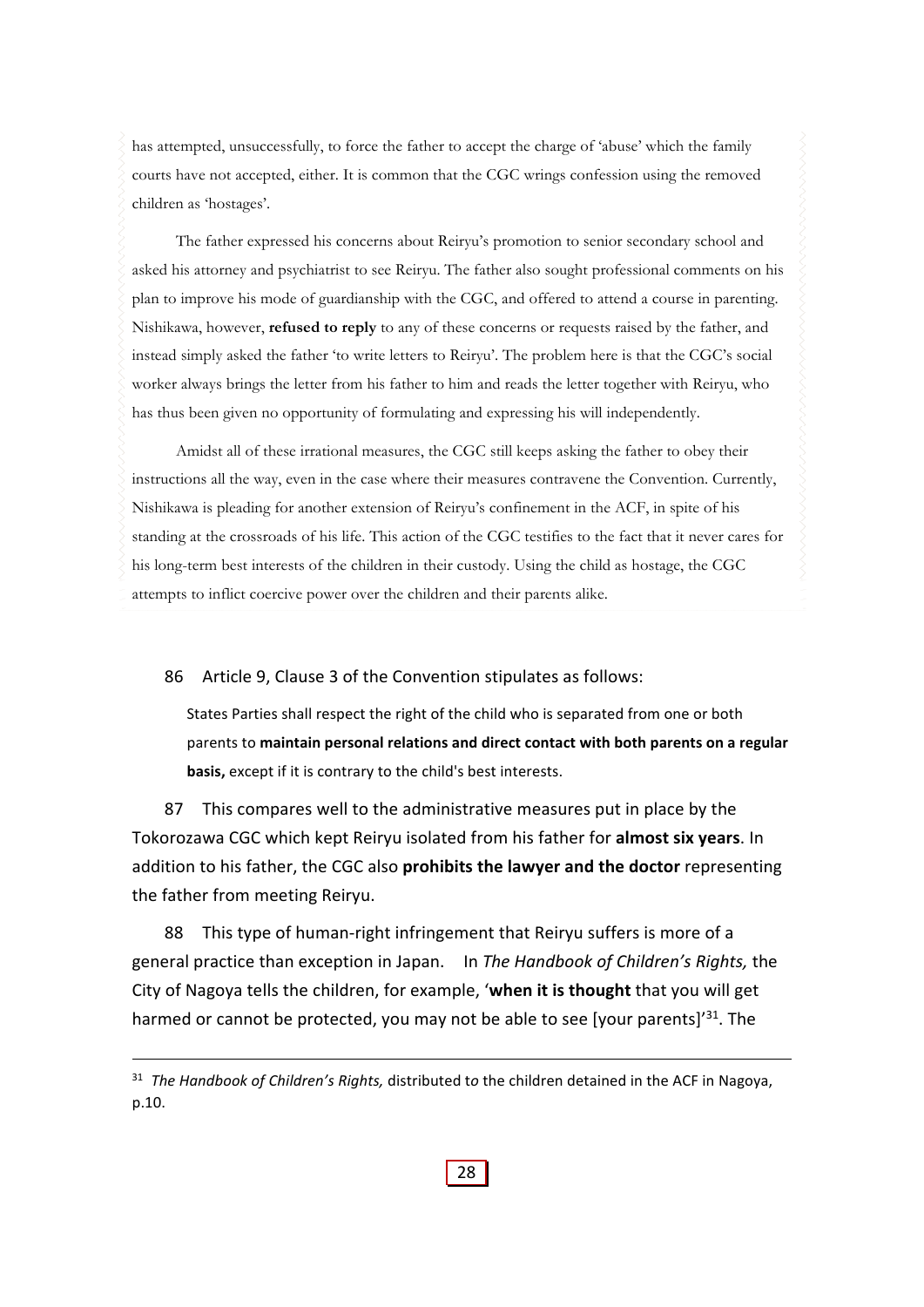problem here is that who 'thinks' it for what reasons. There should be no other persons than the directors of CGC or ACF, who are notorious for ignoring the longer‐ term best interests of the child. The right of the children to maintain direct contact with both parents to ensure their best interests are thus arbitrarily infringed at the whim of the CGC or ACF authorities.

89 To interpret the situation of Reiryu in light of Convention, we need to reaffirm Article 3‐1 of the Convention:

In all actions concerning children, whether undertaken by public or private social welfare institutions, courts of law, administrative authorities or legislative bodies, **the best interests of the child** shall be a primary consideration.

90 It is commonly understood that the 'best interests of the child' shall materialise only when the best interests both in the short‐term and long‐term are fulfilled.<sup>32</sup> Reiryu's best interests in the long-term cannot be secured if the CGC takes into account his short‐term interests **alone**.

91 The stipulation under Article 28-1 of the Convention which seeks to protect and promote the right of development of a child is important in realising the longterm best interests of a child:

States Parties recognize the right of the child to education, and with a view to achieving this right progressively and on the basis of equal opportunity, they shall, in particular:

(a) Make primary education compulsory and available free to all …;

92 Article 29.1(a) also needs due consideration:

States Parties agree that the education of the child shall be directed to:

(a) The development of the child's personality, talents and mental and physical abilities to their fullest potential

93 The members of the Committee might wonder if citizens might lodge complaints before the CGC. However, the **CGC attempts to seal‐off any complaints and criticisms, and labels the parents making complaints as 'taking a hostile attitude towards the CGC' and retaliating openly by using the child as a hostage**. The CGC

<sup>32</sup> UNICEF, *op.cit*., p.38.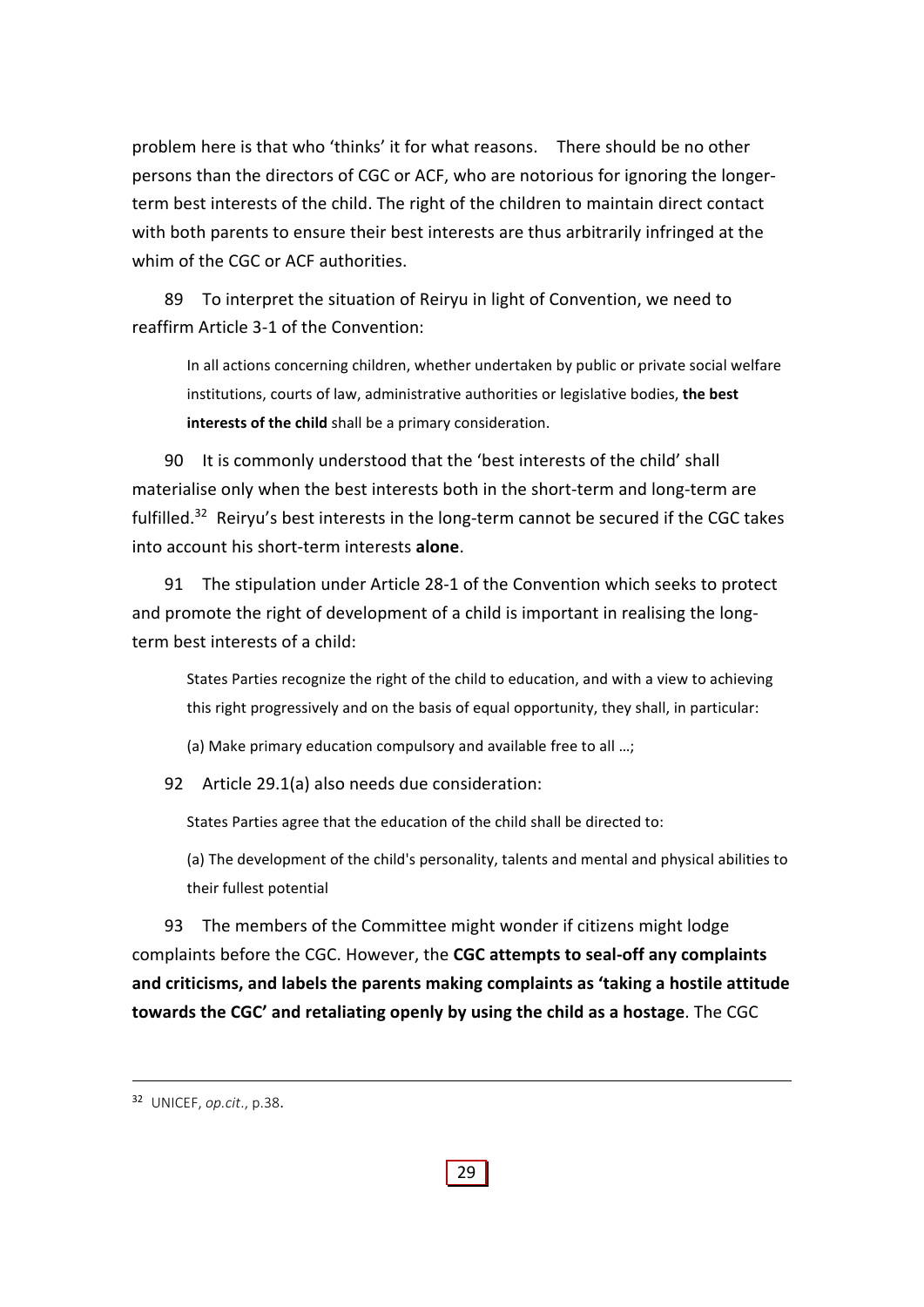tolerates NO critical comments from parents, but forces them into a state of total subservience.

94 The MHLW endorses this conduct of the CGC by stating the following in its *Manual*: 'the act which disturbs the custody measure of the director of the CGC wrongfully is the act which damages directly or indirectly the interest of a child<sup>'33</sup>. The MHLW arrogantly claims that what the director of the CGC says and does is veracious *a priori* and in the interest of a child without slightest room for doubt. The MHLW has thus confessed that 'the best interest of a child' in their language is nothing but 'the best interests of the CGC'.

#### **Recommendation 3:**

**‐ The MHLW and the CGC should respect the UN Guidelines for Alternative Care of Children, especially Articles 14 and 20 of the Guideline.** 

**‐ They should promote authentic deinstitutionalisation of the children, that is, the return of children to their ORIGINAL families as early as possible, as practised in many EU countries.** 

**‐ All the pressure groups with vested interests, especially those organised by the ACF managers, should be liquidated forthwith.** 

**‐ The 'family home' scheme should be abolished in favour of real parents and real families.**

**‐ The CGC should accept the right of the citizens to 'take hostile attitude' to their operations as long as the citizens feel that they breach the Convention.**

## 5. The CGC brings children into preventive detention as its functions have transformed into those of a de facto judicial body

#### **A) Preventive detention carried out by the CGC**

95 The GOJ flatly refused in Reply to answer Question No. 12 by saying: '[b]ased on our understanding that "preventive detention" refers to detention of an individual

<sup>33</sup> *Manual*, p. 171.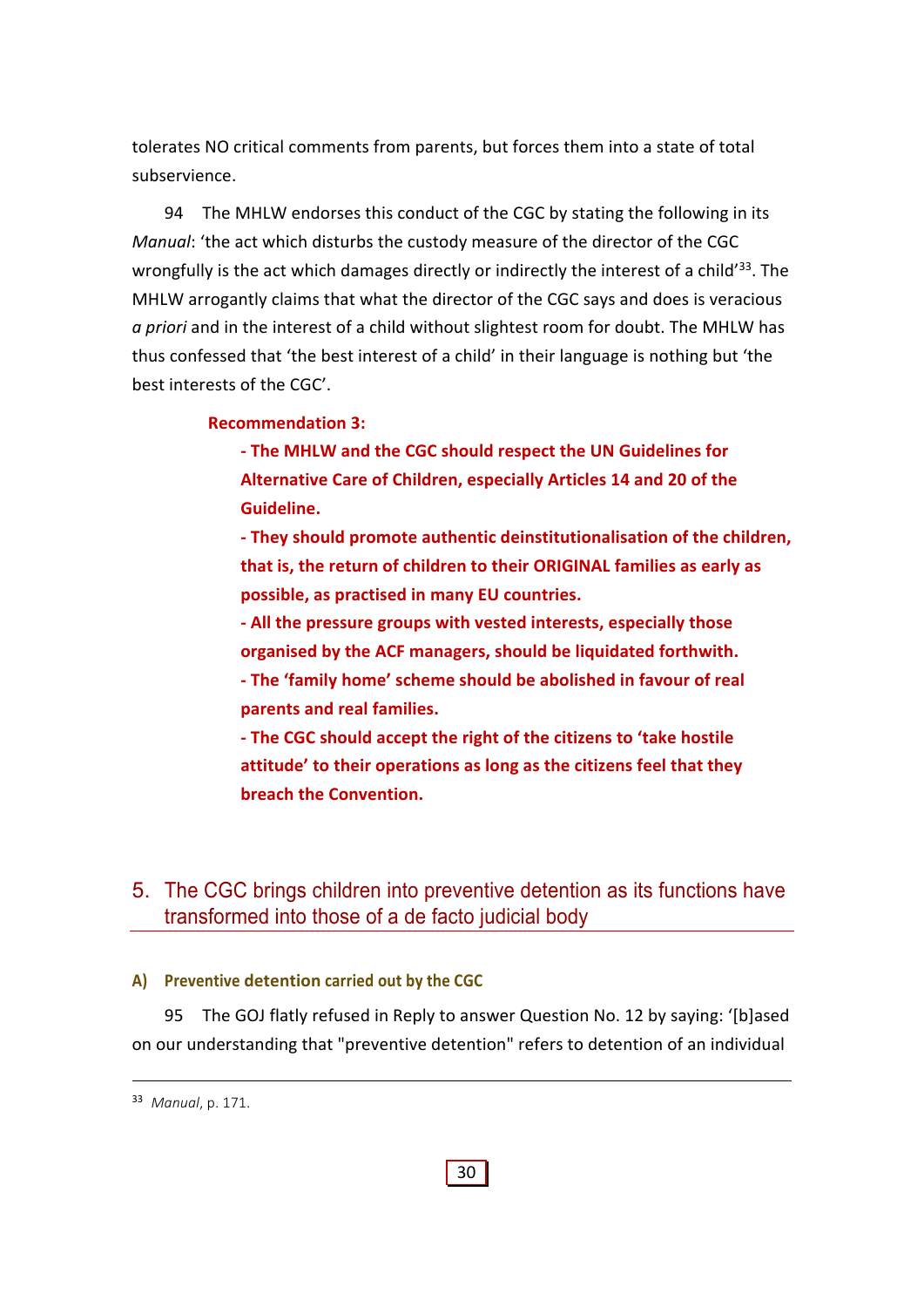with the direct objective to protect society from potential dangers caused by that individual, there is no such system in Japan' (Para. 113).

96 Here, the tactics of the GOJ in refusing to answer the question raised by the Committee is to set up an excessively narrow definition of 'preventive detention'as 'to protect society', and then aims to claim that there is 'no such system in Japan'. As we mentioned in our first alternative report, however, Article 3 (1) of the Juvenile Act34 clearly stipulates the following under the term '*guhan shonen*' (a juvenile with criminal bent), which the GOJ does not want to disclose to the Committee:

A Juvenile to whom any of the following items applies shall be referred to a hearing and decision of the family court….

(ii) A Juvenile under **14 years of age** who has violated laws and regulations of criminal nature

(iii) Any of the following reasons exists and a Juvenile, in light of personality or environment of the Juvenile, is **likely** to commit a crime or violate laws and regulations of criminal nature **in the future**

(a) Has a propensity not to submit to legitimate supervision by the Custodian

(b) Stays away from home without a justifiable cause

(c) Associates with persons with a criminal nature or immoral persons, or frequents in places of ill repute

(d) Has a propensity to engage in harming own morals of the Juvenile or that of others

(2) The family court may subject a Juvenile as prescribed in item (ii) of the preceding paragraph or a Juvenile as prescribed in item (iii) of the same paragraph who is under 14 years of age to a hearing and decision only when a prefectural governor **or a child consultation center[CGC]'s director** refers the Juvenile to the family court.

97 Note the phrase 'likely ... in the future' in clause (iii) above. By this provision, it appears that there is NO need for evidence that the child in question HAS committed crimes of any nature in the past in referring him/her to family court. This is nothing but the 'preventive detention' of the child. The CGC shall bring the case of these children before a family court, which then likely to sentence him/her to a juvenile classification home or in a juvenile training school<sup>35</sup>.

<sup>34</sup> English translation of this act (as of 2008) is available from http://www.japaneselawtranslation.go.jp/law/detail/?vm=04&re=01&id=1978

<sup>35</sup> 'School' is the misleading official translation of *shonen‐in* in Japanese. It is reformatory or correctional facility, or juvenile version of prison.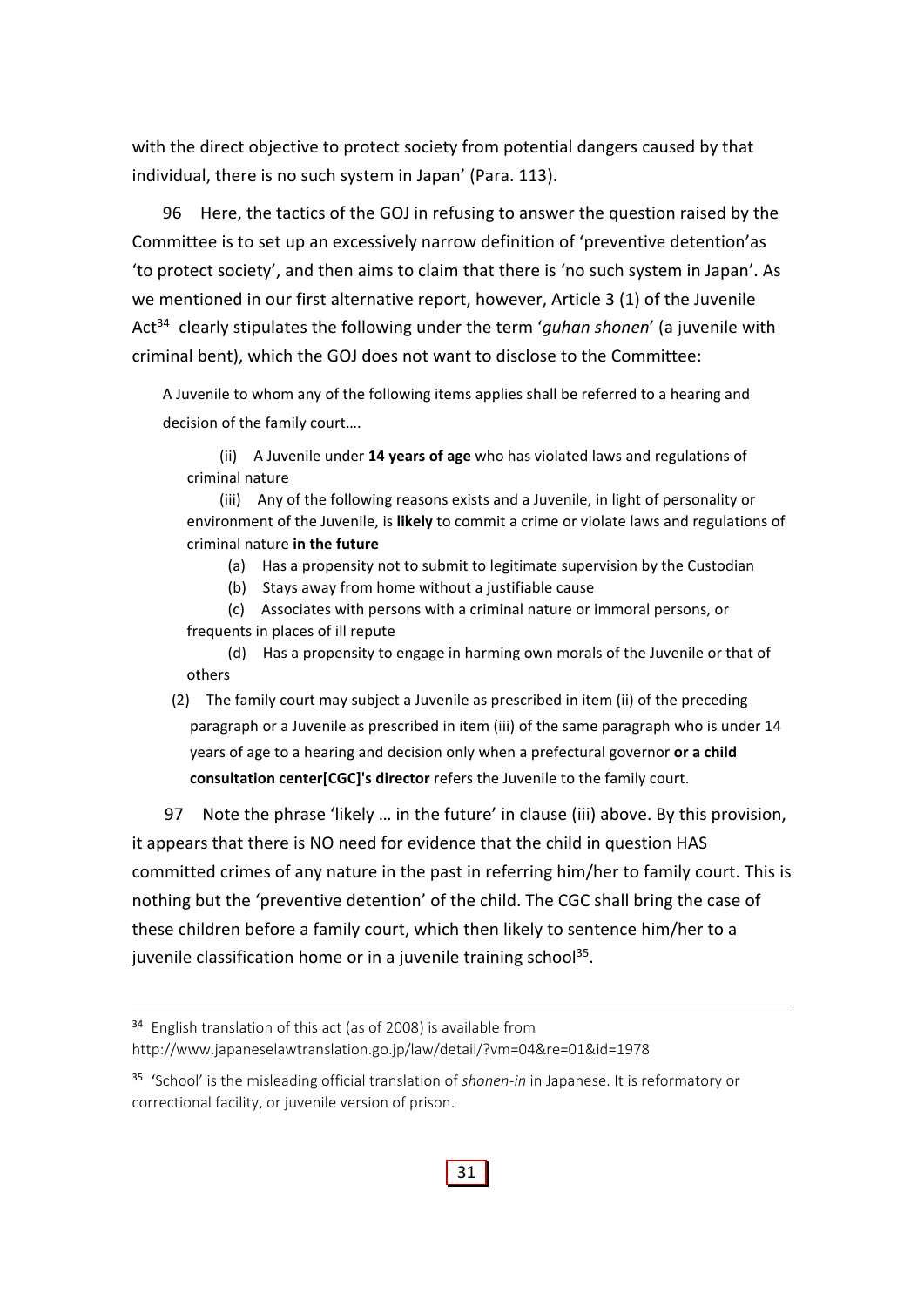98 Furthermore, in pursuance to Article 12 of the CWA, amended under the initiative of the MHLW, a lawyer is now posted at each CGC, with the expectation that he or she will apply Article 3 of the Juvenile Act more rigourously to the children who have been removed from their families, by pleading before the family court for a judgement to confine them to a juvenile training school (reformatory) or other such institution associated with providing for those guilty of committing juvenile crimes<sup>36</sup>. A recent survey carried out by the Tokyo Bar Association<sup>37</sup> revealed that the CGC staff now maintains constant contact with prosecutors and courts, and the lawyers there take part as well, and together, they prepare an Article 28 plea.

99 The CGC (which is rendered in English as the 'child consultation center' in the above translation of the Juvenile Act) is no longer a government body that works to protect and promote the welfare of children. The MHLW has transformed the CGC into a quasi‐judicial body and has plugged it into the juvenile legal system of Japan so that it can survive in a neo‐liberalist political climate. Children 'with criminal bent' and children under 14 years who have 'violated the laws of a criminal nature' are thus constantly confined to juvenile training schools (reformatory) by the CGC. There is a suspicion that young political activists are also likely to be confined through the CGC through this legal procedure in cases of national emergency.

100 The problem here is that the GOJ does not accept Article 37 of the Convention as applicable to the children detained by the CGC and claims instead, that it applies only to detention of a child who has committed a criminal offence<sup>38</sup>: 'Article 37 is a provision developed based on Article 10 of the International Convention on Civil and Political Rights with emphasis on the child and it has a history of being drafted bearing in mind children who have committed criminal offences<sup>'39</sup>. The words 'child' and 'deprived of his or her liberty' as they appear in Article 37 apply ONLY to

<sup>36</sup> H. Higuchi, F. Makita, M. Okazaki, 'The CGC with attendant full-time lawyer and protection of the rights of the child', lecture held in Tokyo, 27 October 2017

 $37$  Ibid.

<sup>38</sup> Otsu-I No. 3 Brief by the Ministry of Justice in the Mizuoka v. Minister of Justice, Saitama District Court, (Gyo‐U) No. 9, 2015.

<sup>39</sup> Ribo Hatano, *Chikujo Kaisetsu Jido no Kenri Joyaku* [*Commentary on the Convention on the Rights of the Child*], Revised ed., Yuhikaku, 2005, p.248.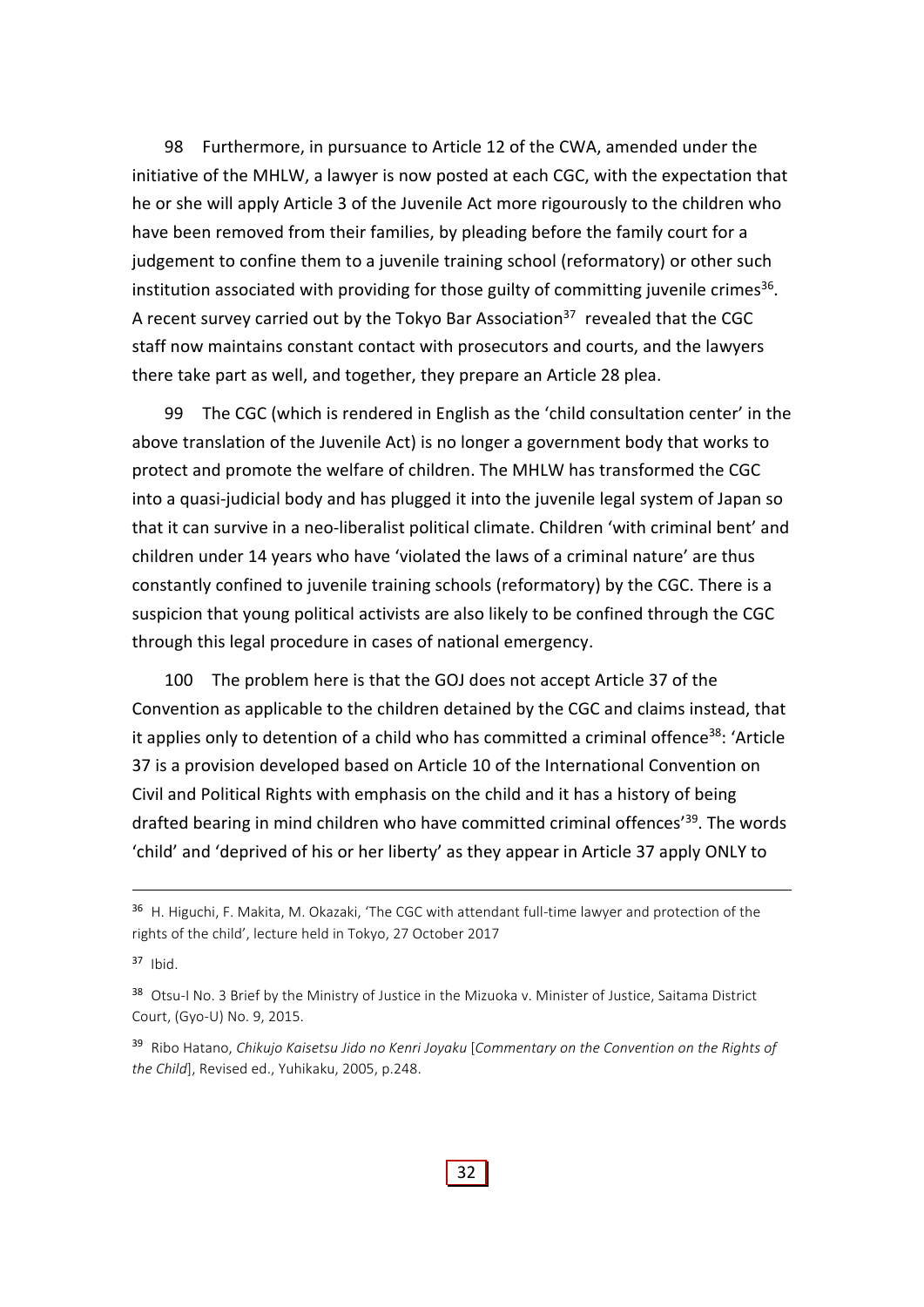the children who have been deprived of their liberty for reasons of having violated the Penal Code, just as it under Article 40 of the Convention.'40

101 There is, therefore, no guarantee that the following stipulation under Article 37 (d) of the Convention is fulfilled by the CGC, either:

Every child deprived of his or her liberty shall have the right to prompt access to legal and other appropriate assistance, as well as the right to challenge the legality of the deprivation of his or her liberty before a court or other **competent, independent and impartial authority**, and to a prompt decision on any such action.

102 Note that as Article 3 (ii) of the Juvenile Act quoted above stipulates, the children under 14 years who have committed crimes are not dealt with under the normal juvenile criminal procedure, but have to be referred to the family court by the CGC.

103 **The children are worse off under the CGC than being dealt with by the regular procedure under juvenile criminal law**. Juveniles who have committed crimes and have had their freedom restrained under the Juvenile Act are, for instance, entitled to a 'personal attendant system', under which they can be assigned to a personal attendant (a lawyer etc.) to protect their human rights. However, children who have been detained by the CGC and have had their freedom restrained subsequently do not have such benefits. The CGC restricts the visitation rights of parents and prevents them from meeting their children, which is not the case in the regular procedure followed under juvenile criminal law.

# **Case 3: The Okayama City General CGC ignored the court order and the desire of a boy to return to his mother while dealing with a suspected juvenile crime short of evidence**

The boy was the son of the Hiramatsu family. He was taken into 'temporary custody' to the Okayama City General CGC when he was in Primary 6, due to a quarrel between him and his mother, involving some violence by his mother. The boy wrote in a statement that he submitted to the Okayama Family Court that while he did say that he wanted to stay in the ACF, it was merely to take refuge for a short period. He had never claimed that he disliked his mother or that he did not want to

<sup>40</sup> Otsu‐I No. 3 Brief, *op. cit*, pp.14‐15.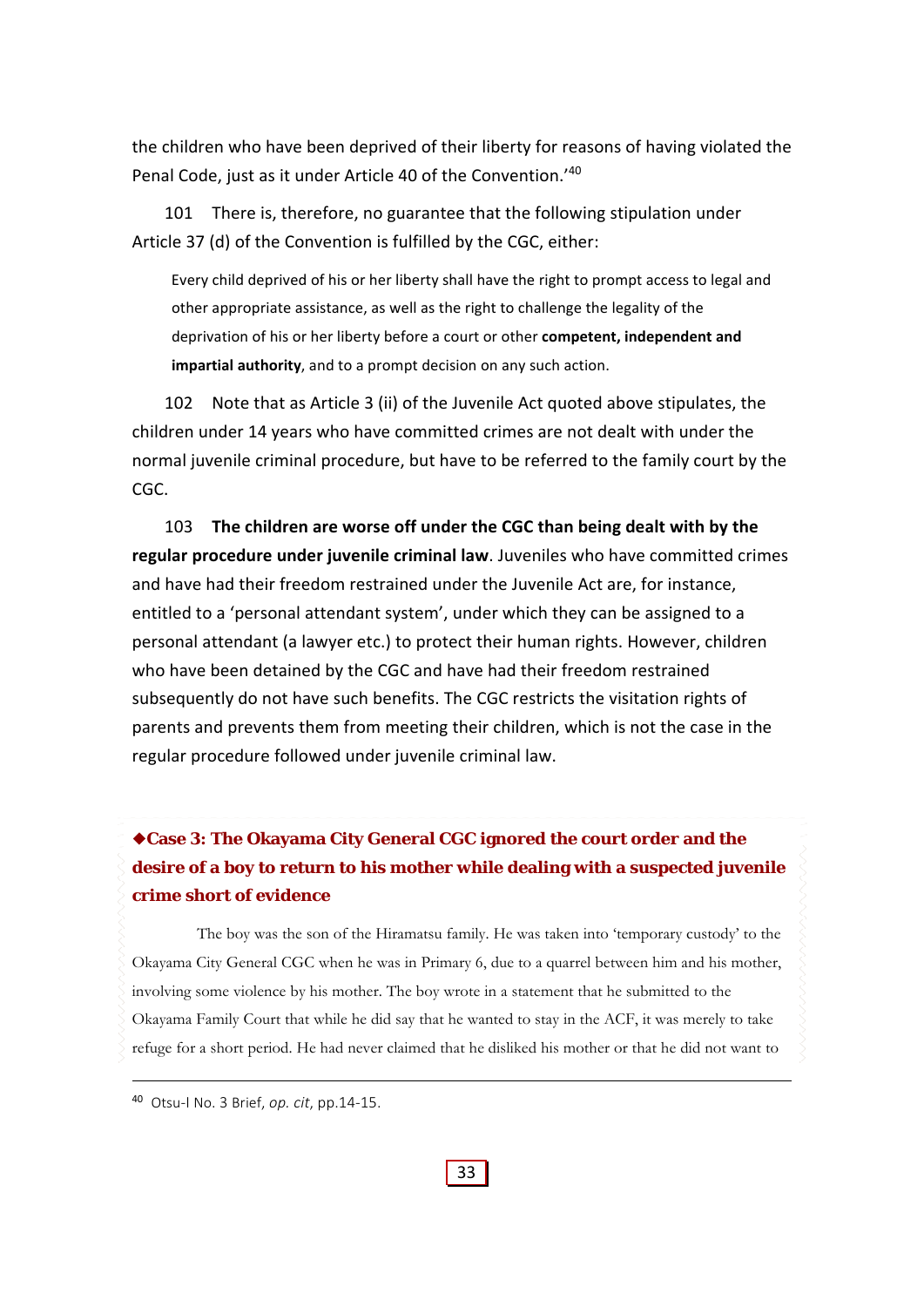see his parents again. Nevertheless, the Okayama City General CGC had kept him in isolation from his mother for more than two years. When he was promoted to Secondary 1 (Grade 7), the CGC had placed him in Minori-en ACF in the suburbs of Okayama. He was, however, dissatisfied with the callous warden in charge of him, and thus, his desire to return to his original family had grown gradually. The boy told the CGC personnel about his wishes, but the CGC was reluctant to fulfil them. In his statement to the court, the boy pleaded that the CGC should not have any authority to separate him from his real parents.

In the following year, when the boy turned 13, a suspicion arose that he may have molested a mentally-retarded girl in his secondary school. The son denied this charge but was referred to the family court. The mother's attorney hoped that if the police took action against the boy, the attorney could meet him [this is a right granted to a criminal offender under Japanese law]. However, the CGC did not allow the attorney to visit him [since a child aged under 14 years cannot be dealt with under the juvenile criminal procedure, the sole authority over the child lies in the hands of the CGC]. The son was transferred to another ACF, called Seitoku Gakuen, for a longer period of temporary custody. After repeated requests by the attorney in defending the human rights of the boy, he finally managed to see the boy on 17 May 2018. According to the boy, the police had gone to see him only once in March and he still wished to return to his original family.

Subsequently, the attorney wrote a letter to Chuji Yamamoto, the director of the CGC, **asking for visitation rights for the mother**, claiming that 'prohibiting the mother from visiting her son would constitute a human right infringement in breach of Article 9(1) of the Convention' and that 'the son had clearly showed his intention to return home and meet his mother.' The attorney also stressed that the boy was currently set to take his entrance examination to enter senior secondary school, which marked the crossroads of his life, and yet, he was unable to consult with his mother on directions for his future. Compared to the small disadvantage that the CGC might imagine the visit to cause, and the major advantage that the visit would actually offer to the boy, the former disadvantage would be needlessly insignificant. **The CGC Director however ignored the letter and rejected the attorney's request**.

The mother obtained a copy of the report prepared by the probation officer in charge at the family court in July 2018. According to the report, her son was locked within his single quarters in the ACF, in isolation. He was deserted and no warden called on him except for meals, and he was banned from playing video games. A warden of the ACF also committed an act of violence upon him. He became desperate, as it felt as though nothing was in his control and that nothing about this situation could change.

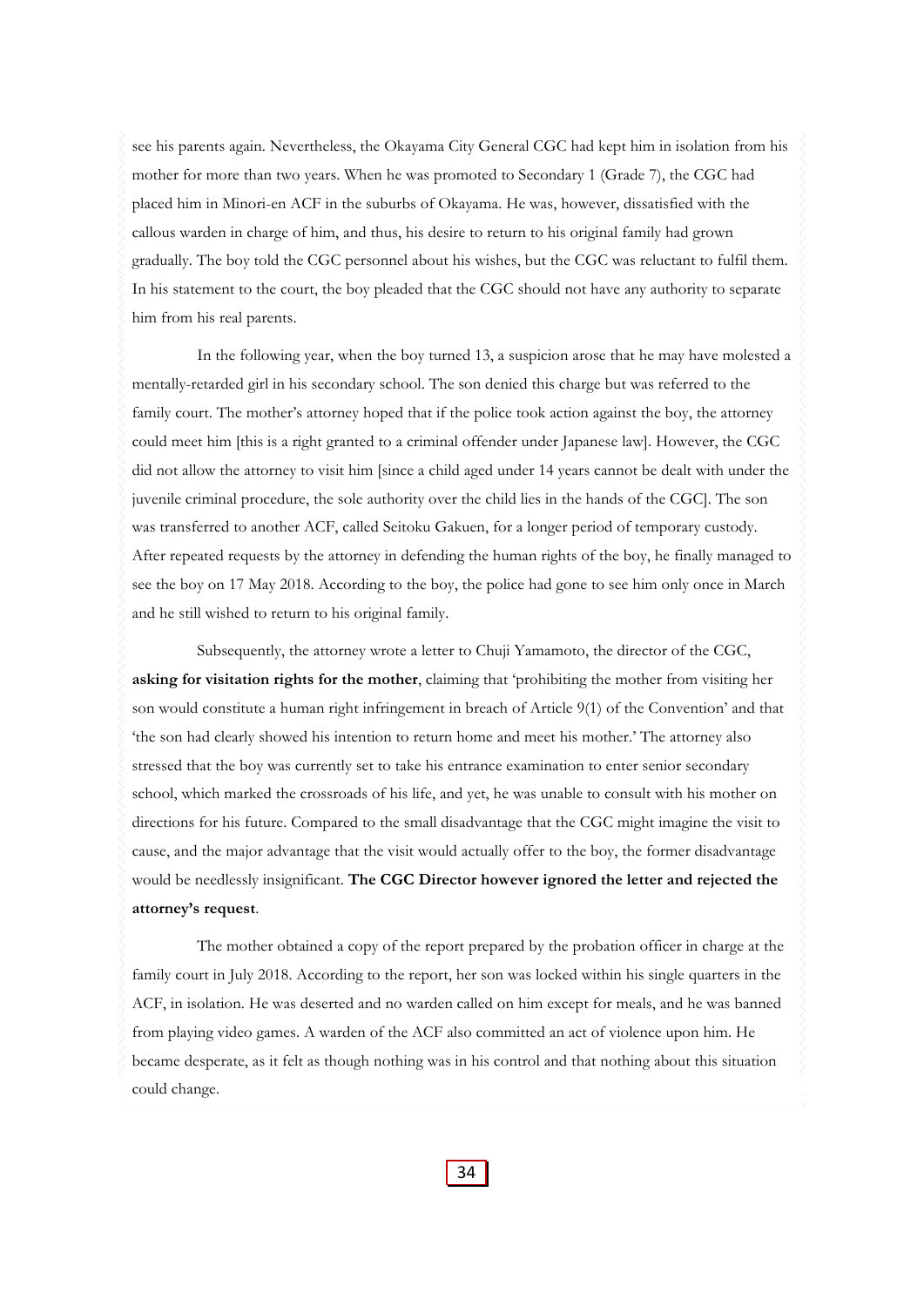In September 2018, the CGC submitted its written opinion to the family court to deal with the boy. The CGC wrote that the boy had confessed to having molested a girl, and indicated that he had autistic spectrum disorder, although his IQ was normal. The CGC claimed that it was impossible for the boy to return to his original family because of his various symptoms as a result of autism and hyperkinetic syndrome.

The Okayama Family Court made its decision on 27 September 2018. The court admitted that there the boy had indeed faced physical and psychological abuse at the hands of his mother, but it also rejected the plea of the CGC to place the son in the ACF and, in respecting the desires of the boy, declared that he be allowed to return to his mother. On 3 October 2018, the mother went to the Okayama City General CGC with a NPO personnel who was skilful in negotiation with the CGC. The CGC personnel told her that the situation was not ripe yet for both the mother to visit and for the boy to return home and openly showed its dissatisfaction with the court's decision.

In the meantime, the case of his molestation was brought before the family court by the CGC, despite there being no report filed before the police by the suspected victim. Since the boy had reached 15 already, his charge turned into a full-blown juvenile criminal case. The family court thus needed to provide the boy with an attorney to defend his position under Japanese criminal law. However, the **CGC never informed him or his mother of this legal right**, and instead, submitted numerous documents before the family court in support of its plea to detain the boy in the juvenile training school (reformatory).

The mother's attorney told her that as this was a case of molestation that, had it actually happened, would have taken place under the custody of the ACF. Since the real cause that the mother was pursuing related to the prolonged detention of the boy and his separation from his real mother by the CGC, the mother owed no responsibility for this incident. The attorney objected to the transfer of the son to the juvenile training school (reformatory) arguing that doing so would enhance his suffering from coercion further, which would not contribute to his development. The attorney also claimed that it would be far more beneficial for the boy to be returned to his original family to live with his mother, under her care and affection.

The mother then approached Mimura of Okayama City General CGC to demand her visitation rights to see her son. Their reply was negative nonetheless, **claiming that the mother had taken a hostile attitude with the CGC**. She countered the CGC saying that it was intimidating a citizen using the parent's desire to visit the child and holding them hostage in order to force them into agreeing with anything that the CGC demanded. The mother's attorney suspected that the CGC might be planning to transfer the boy to the juvenile training school (reformatory).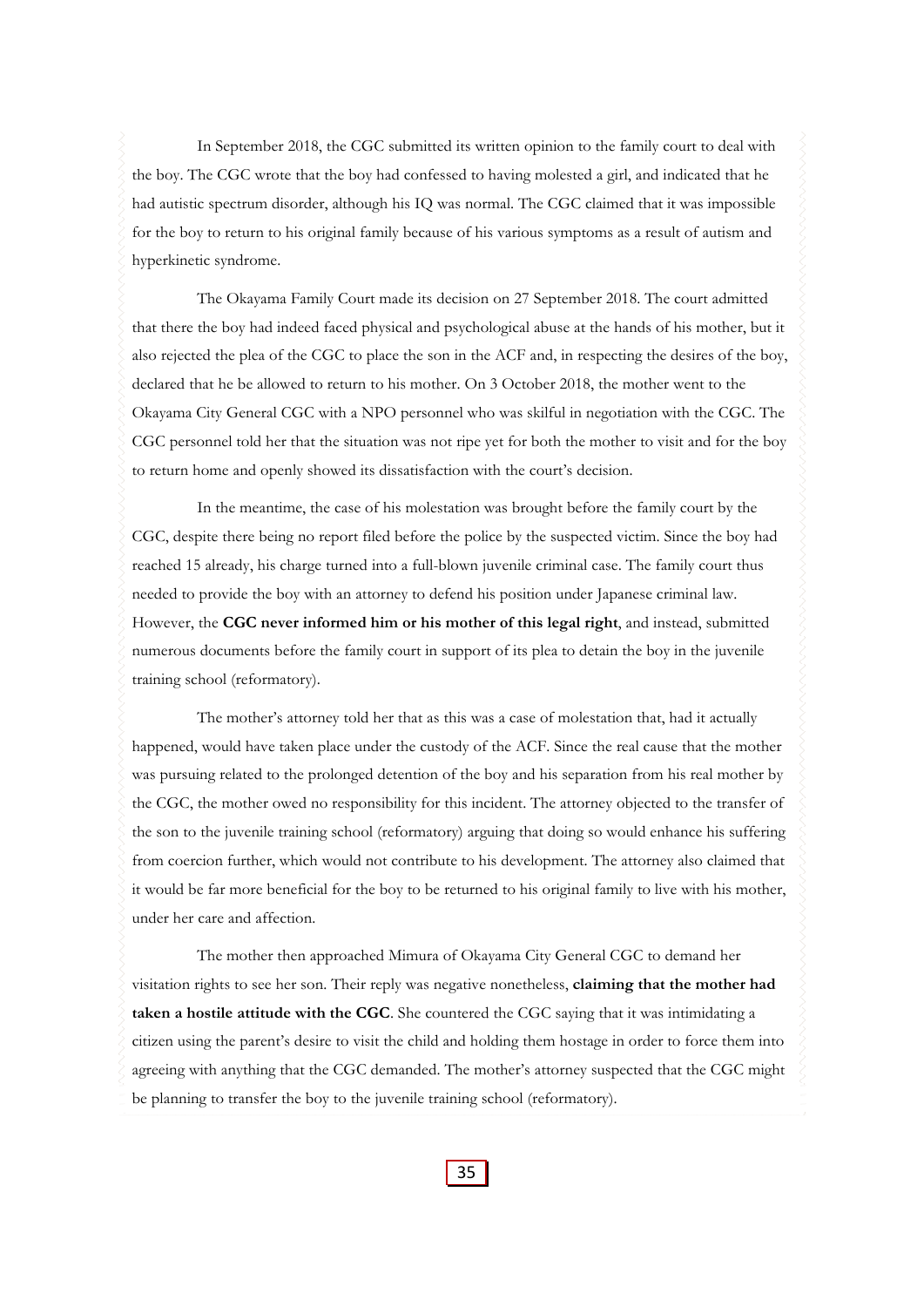On 23 October 2018, the family court decided that the son had to be transferred to a juvenile classification home. The boy was then considered a juvenile offender and left the jurisdiction of Okayama City General CGC. The attorney told the mother that the CGC had removed the son from the mother's custody once, claiming that it would take care of him. Then, realising that the son was beyond its control, the CGC had got rid of him by sending him to a juvenile training school (reformatory). The attorney said that this was irresponsible.

Nevertheless, since the CGC had given up control over her son, the mother was totally free to meet him. She suspects that transferring him to a correctional facility as a juvenile training school or a classification home may have been the plan of the CGC from the beginning. She thinks that this may have been the reason why the CGC suspended her visitation rights for prolonged periods, and that, for this reason, the CGC had little intention of bringing the family reintegration programme into operation. She is of the firm opinion that this sort of arbitrary manipulation of power by the Okayama City General CGC would constitute a grave infringement of the human rights of children and parents alike.

104 The UNICEF clearly put forward the following view: 'provisions relating to the restriction of liberty do not just cover children in trouble with the law (in many States restriction of the liberty of children is permitted **for reasons …'welfare**', mental health, and in relation to asylum seeking and immigration)<sup>'41</sup>. It is, therefore, clear that the every provision under Article 37 of the Convention should apply to the CGC administration.

105 In addition, the provision of preventive detention for the child itself often contravenes Article 17.1 (b) and (c) of the UN Standard Minimum Rules for the Administration of Juvenile Justice (The Beijing Rules):

- ( b ) Restrictions on the personal liberty of the juvenile shall be imposed **only after careful consideration and shall be limited to the possible minimum**;
- ( c ) **Deprivation of personal liberty shall not be imposed unless** the juvenile is adjudicated of a serious act involving violence against another person or of persistence in committing other serious offences and unless there is no other appropriate response;

<sup>41</sup> UNICEF, *op. cit*., p.548.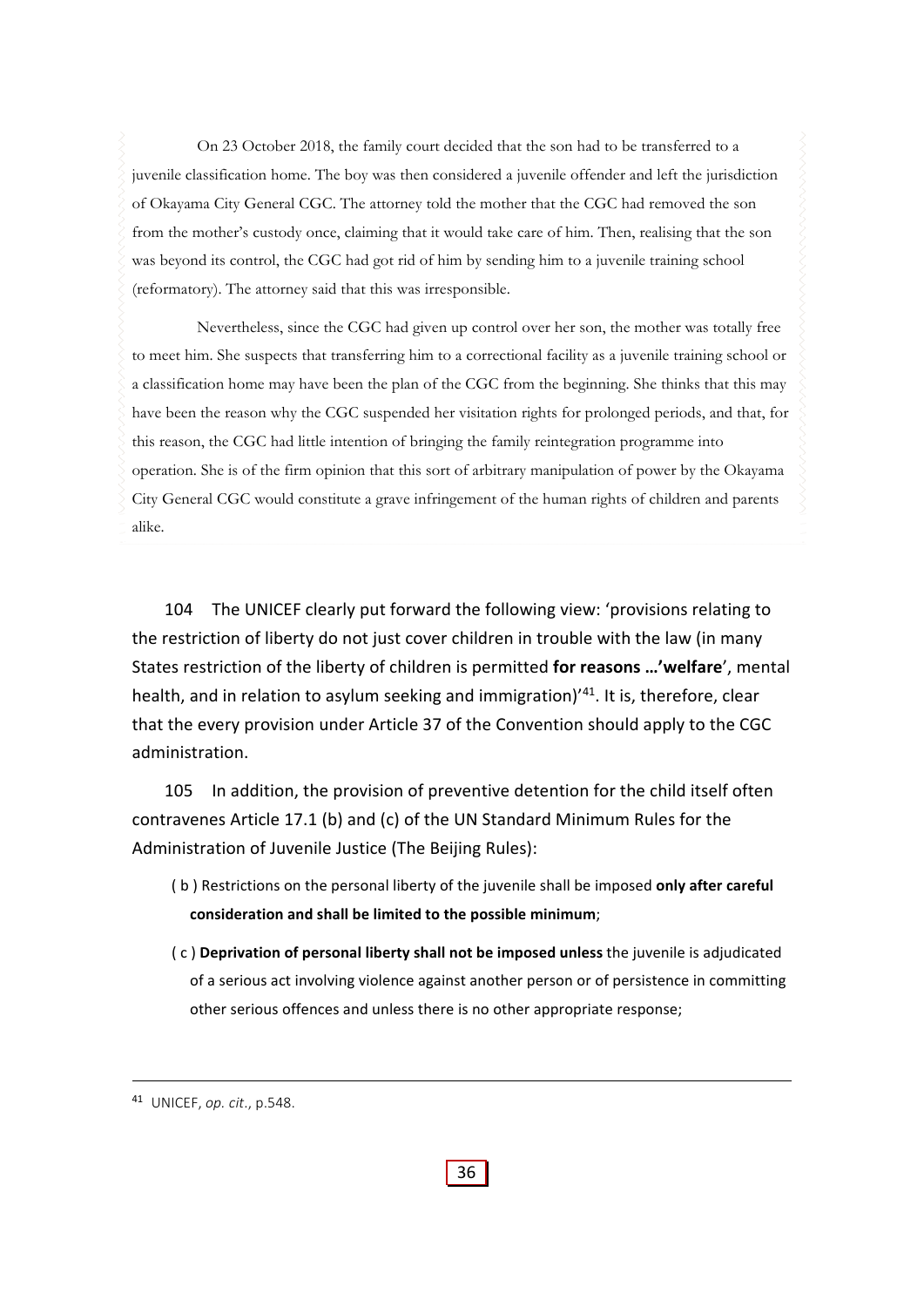106 When the CGC pursues legal procedings, the rights of the child above as expressed under Article 7.1 of the Beijing Rules are not likely to be fulfilled.

107 In short, the general policy orientation of the GOJ is precisely what Professor Krappmann worried in the Session of the Committee held in 2010: the transformation of the CGC to a de facto judicial authority means that there is a lack of protection under the Convention. Neither the original 'Government Report' nor the Reply pays any attention to the consequences of this transformation of the CGC into a de facto judicial authority, even though the GOJ had amended the CWA so that every CGC had an attendant full‐time lawyer (Article 12, Clause 3). It seems that the GOJ wants to conceal the fact that the government body had originally been created for the welfare of the child, and now inflicts uncontrolled state power to coerce the children and their families, as though they are the 'family police'.

108 Everyone understands that the police embodies and enforces state power. Thus, policemen have been trained to exercise their power more prudently, and strictly based on the legal provisions. However, 'preventive detention' that the CGC takes part in does not follow this principle at all.

#### **Recommendation 4:**

**‐ The Article 3 (1) (iii) of the Juvenile Act should be abrogated with immediate effect.** 

**‐ The Japanese Government should confirm that all the clauses of Article 37 of the Convention and the Beijing Rules are fully applicable to the CGC.** 

**‐ Thus, the detention of the Child in the ACF should be limited to being a last resort and applicable for the shortest appropriate period of time.** 

**‐ The visitation rights of the parents should always be permitted.** 

**‐ The children detained at the CGC or the ACF should always be**

**allowed to see attorneys and medical doctors of their parents' choice.**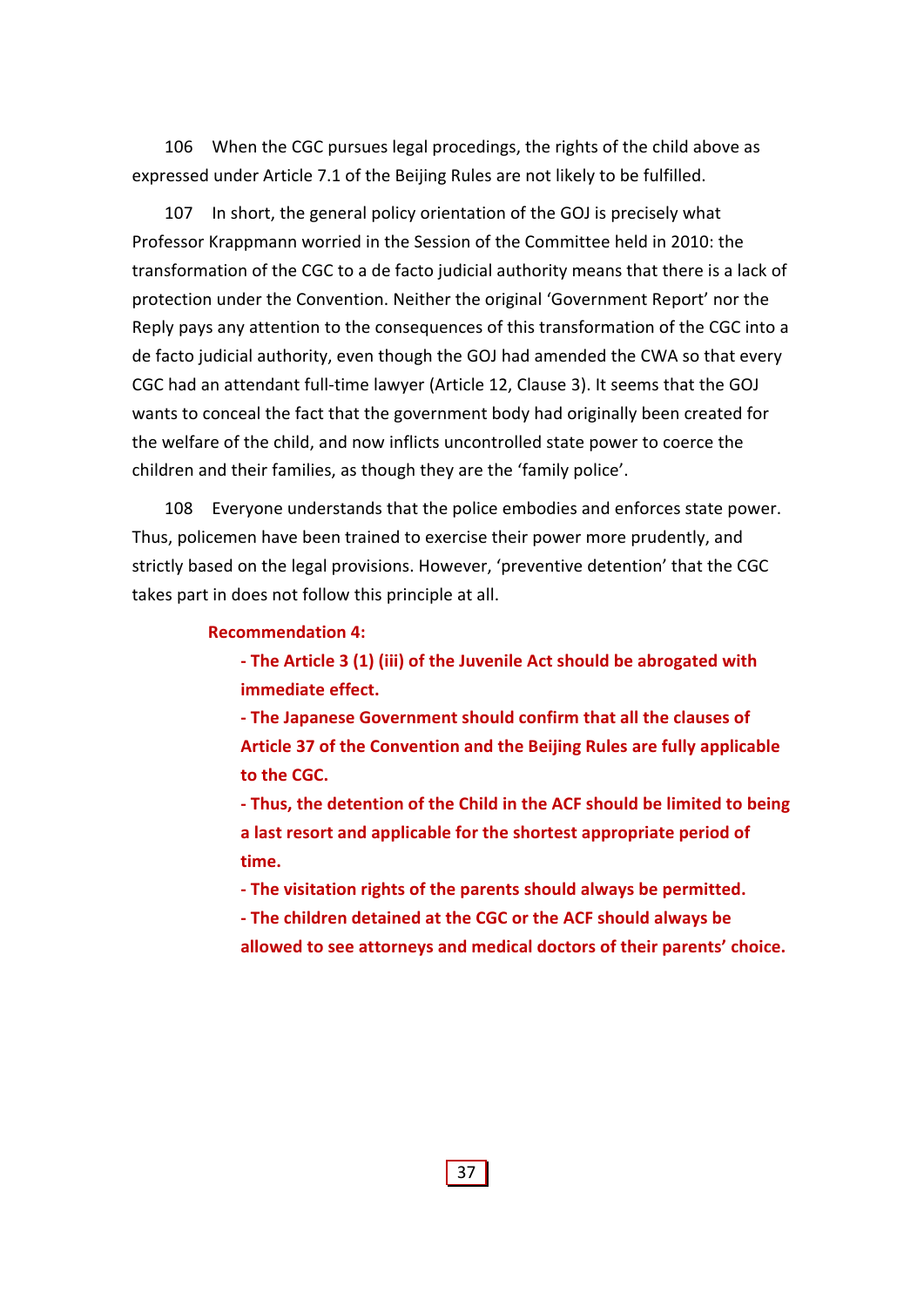## **B) The transformation of the CGC into a judicial body has created administrative redundancy that both infringes the rights of the child and impedes the eradication of serious child abuse cases**

109 Under a neo-liberalist regime, a government body offering pure welfare service is vulnerable and is quite likely to be scrapped. If the CGC assumes a judicial role, on the contrary, and begins to act like the police, it would certainly become less vulnerable. This transformation of the CGC and its role has been undertaken wiith a purposeful long‐term policy strategy of the MHLW to counter structural adjustments made under neo‐liberalism.

110 The Committee members might wonder how the activities introduced in Paragraph 37 of Reply with respect to the police and Paragraph 38 to CGC are systematically interrelated and coordinated. The answer is that there is NO coordination at all. In the proces of the judicilisation of CGC, MHLW has just expanded its turf to intrude into that of police administration, which had dealt with cases of child abuse as criminal cases since long ago, in pursuance of the Police Duties Execution Law and the Penal Code.

111 Policemen are naturally more skilful in enforcing and manipulating state power, as they are better trained to enforce the law. Citizens and the mass‐media always keep an eye on the police.

112 Furthermore, the Japanese police has its own, much more prudent 'temporary custody' provision under Article 3 (3) and (4) of 'The Police Duties Execution Act (PDEA)', which is more compatible with the Convention<sup>42</sup>:

- (3) Police protection under the provision of paragraph 1 shall last no longer than 24 hours. Provided, however, that this shall not apply in cases where a permit of a judge of the summary court (hereinafter this refers to the summary court having jurisdiction over the location of the police station to which the police official who has provided such protection is assigned) authorizing further protection is obtained.
- (4) The permit referred to in the proviso to the preceding paragraph shall be issued by the judge at the request of a police official only in the event that the judge deems there exist unavoidable circumstances, and the period of extension shall not exceed five days in total. In this permit, the unavoidable circumstances shall be stated expressly.

<sup>42</sup> http://www.japaneselawtranslation.go.jp/law/detail/?vm=&re=&id=2229&lvm=02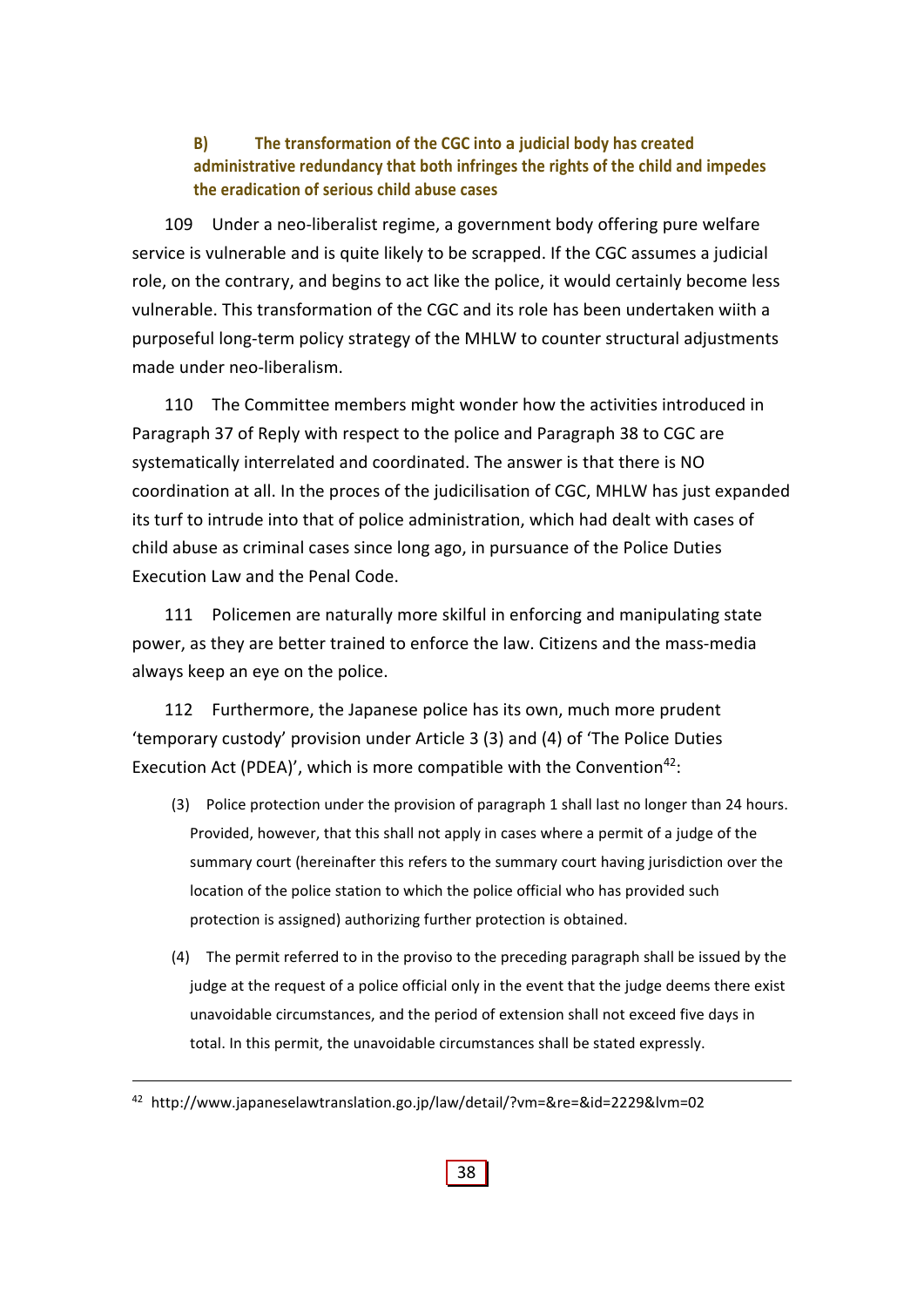113 On the contrary, Human Rights Watch revealed: '[o]ften, educational backgrounds [of the CGC personnel] *have little to do with child care*…. It is also not uncommon to find that CGC staff members previously worked in a completely different field, such as *construction or waterworks*' 43. It is therefore not possible to expect that the CGC personnel will comprehend the Convention and be conscious of human rights in operating in compliance with the Convention.

114 On top of it, as the judicial function of the CGC becomes stronger, its committment to function with the best interests of children and families becomes even weaker. Nowadays, the claim in the Reply, 'child guidance centers operated by prefectural governments, they provide support that requires specialized knowledge and skills' (Para. 104) has really only become something of the past. Currently, in Japan, public bodies that offer parents advice and consultation, without fear of their children being 'kidnapped', are few and far between.

115 As a consequence, administrative redundancy has set in: both the police and the CGC claim to handle child abuse cases, and wind up blaming each other. A girl aged five years called Yua‐chan sadly died of abuse by her parents in March 2018 in Tokyo. The police investigated the case and disclosed her diaries and memoranda while the CGC showed its indolence. However, Naoki Hayashi, the director of the Shinagawa CGC did not apologise. Hazuki‐chan, a girl aged three years died of abuse in January 2016. Masayuki Hirose, the then director of Tokorozawa CGC shifted blame and responsibility to the police. The police visited Hazuki‐chan's family twice but Hirose claimed that the police had not reported the matter to him. Why, then, did the Tokorozawa CGC not investigate the case on its own? Hirose refused to join the investigation team for her death. However, despite this administrative nonfeasance, the Prefecture of Saitama, instead of penalising him, promoted him to the directorship of the Saitama Central CGC. It was only after the death of Yua‐chan, that there rose a demand at the behest of some politicians (such as the Governor of Tokyo Metropolitan Government) for all abuse cases to be shared between the CGC and police.

116 In sum, the judicialisation of the CGC has caused administrative redundancy and has led to the lack of systematic coordination between the police and the CGC in handling child abuse cases. This stuation has created administrative void in real

#### 39

<sup>43</sup> Human Rights Watch, *op. cit.*, p. 65, (emphasis mine).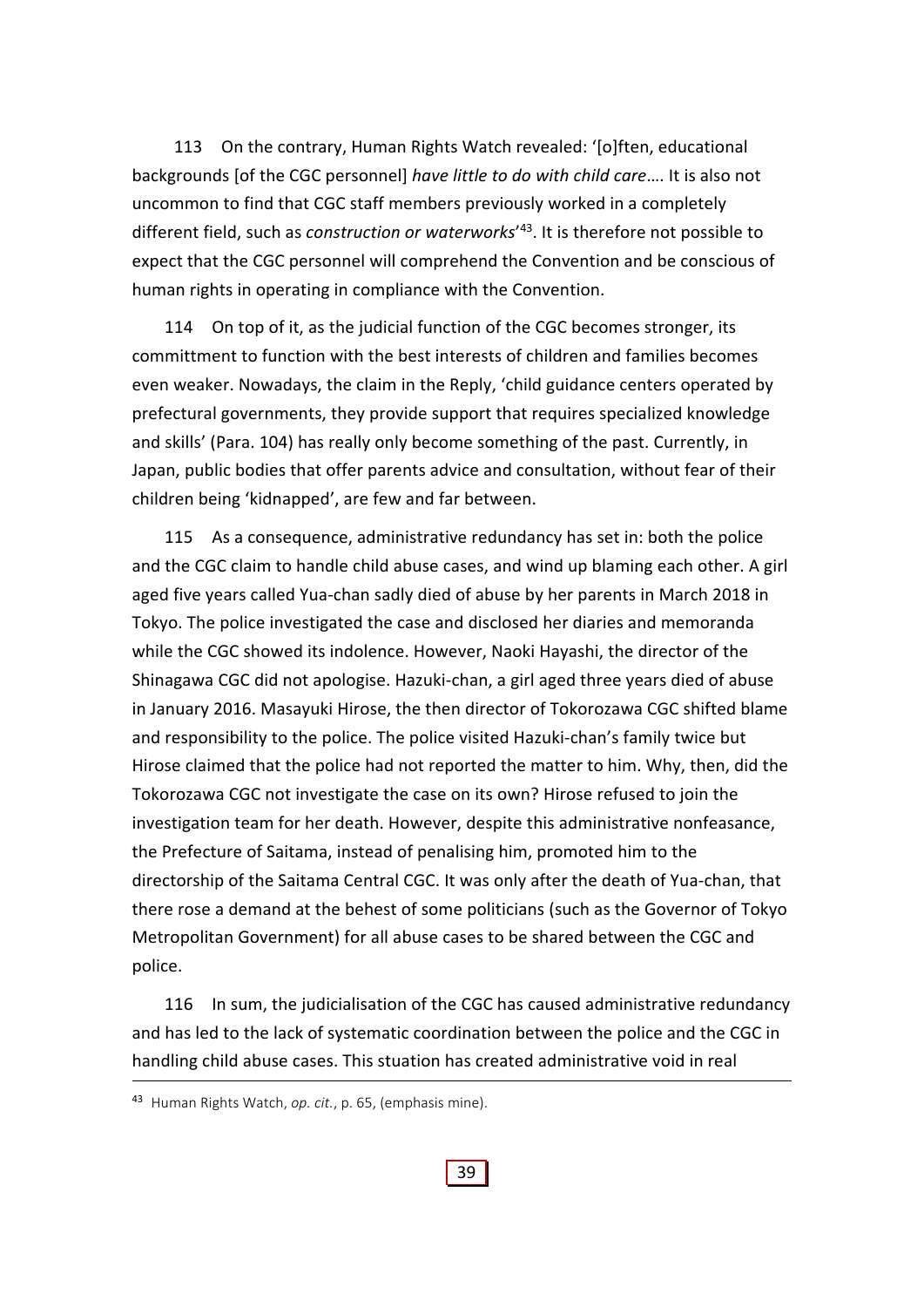welfare where parents can go and seek positive advices on child rearing, without fear of their children being removed from them.

117 It has also created an impediment to dealing with the real and serious cases of abuse, where many innocent children have been killed. However, the MHLW has no intention to give up their turf now that it has grown up to grab more than JPY 100 billion of taxpayer's money amidst huge fiscal deficit of the government coffers. The MHLW utilises this nonfeasance as a rationale to demand even more budgetary allocation and power for the CGC. There is an evident sign of moral hazard: the lazier the CGC gets, the more tax money flows into the MHLW.

118 The simplest yet most effective solution to this redundancy issue would be to sort out the functions between the CGC and the police. The CGC should deal with the welfare function (advice and consultancy on child rearing) while the police should deal with judicial functions including 'temporary custody', sending the children to the ACF, or facilitating their reformation through juvenile training school (reformatory).

## **Recommendation 5:**

**‐ The functions of the CGC and the police should clearly be bifurcated.** 

**‐ The CGC should offer advice in pursuance to the CWA, whereas the police should deal with detention, sending children to juvenile training schools, and such else. The 'temporary custody' of the children should be executed by the police in pursuance to Article 3 (3) and (4) of the PDEA.** 

**‐ The MHLW should never use the nonfeasance of the CGC as an excuse to demand more of the taxpayers' money.**

## 6. The inclusion of the Convention under Article 1 of the CWA is mere window-dressing to conceal the infringements and violations of human rights by the CGC and ACF in Japan

119 Japan is unique in that unlike some other governments that take the Convention more seriously and strive to amend their domestic laws to make them compatible with the Convention, the GOJ offers scant respect to the Convention and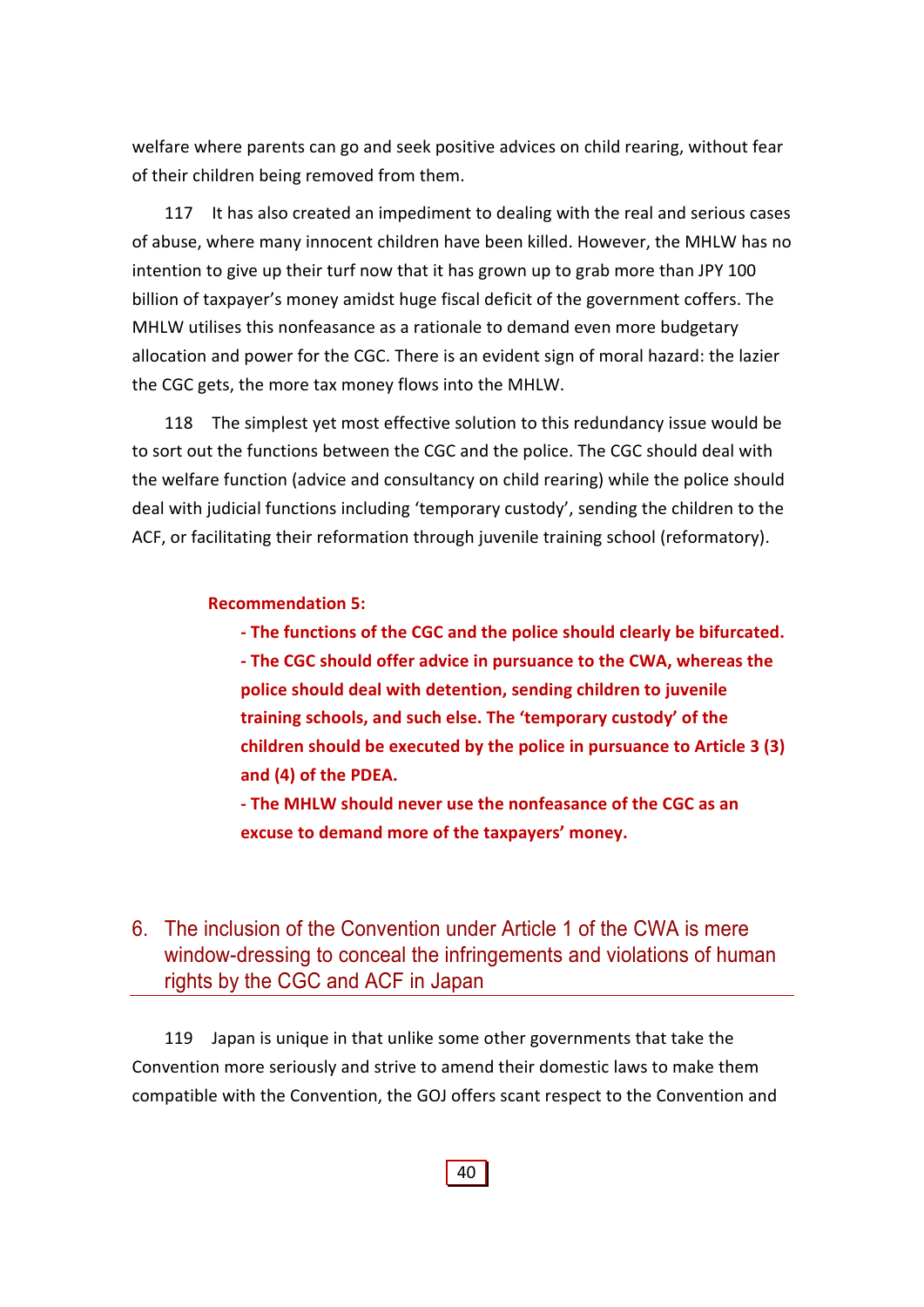shows, instead, its mean attempts to hide essential components of its juvenile legal system that infringes human rights away from international scrutiny.

120 This move of the GOJ is accompanied by window-dressing, or more precisely, deception: '[t]he GOJ also revised the Child Welfare Act in June 2016 to explicitly stipulate that all children have the right to receive appropriate care and shall be guaranteed healthy growth, development and self‐reliance in line **with the principles of the Convention**' (Paras. 6 and 8). It went on to boast, 'the GOJ believes that **necessary laws for implementing the Convention have been already established** in Japan' (Para. 6).

121 In view of what we have examined, however, we cannot take these claims of the GOJ at its face value. Are Article 33 (1) of CWA and Article 8 (2) of CAPA the laws that are necessary to implement the Convention? Are they compatible with the principles of the Convention? Do the CGCs always respect the long‐term best interests of a child and consign the child to ACF as the last resort for shortest period? These are just a few examples of domestic laws and government notices associated with them which are incompatible with, and thus impede the implementation of, the Convention.

122 If the GOJ is serious and honest about respecting the Convention, it should not indulge in such window‐dressing, but rather, aim to abrogate all the laws and government notices that are in breach of the Convention. The GOJ retains these provisions and pretends to the members of the Committee as if Japan abides by the Convention in entirety. Behind it, the children and the families in Japan are suffering greatly as a result of the infringement by the GOJ of the rights that they are granted by the Convention.

123 Here is an account of a mother of two children who were removed by the CGC on false charges of abuse, reported by an unknown person in secrecy. The MHLW encourages such reporting to the CGC, on the lines of the practice employed by the Nazi government in Germany to empower the Gestapo. She is a very courageous mother who fought against CGC directly in the family court and succeeded in recovering her happy family life by being united with her beloved children again.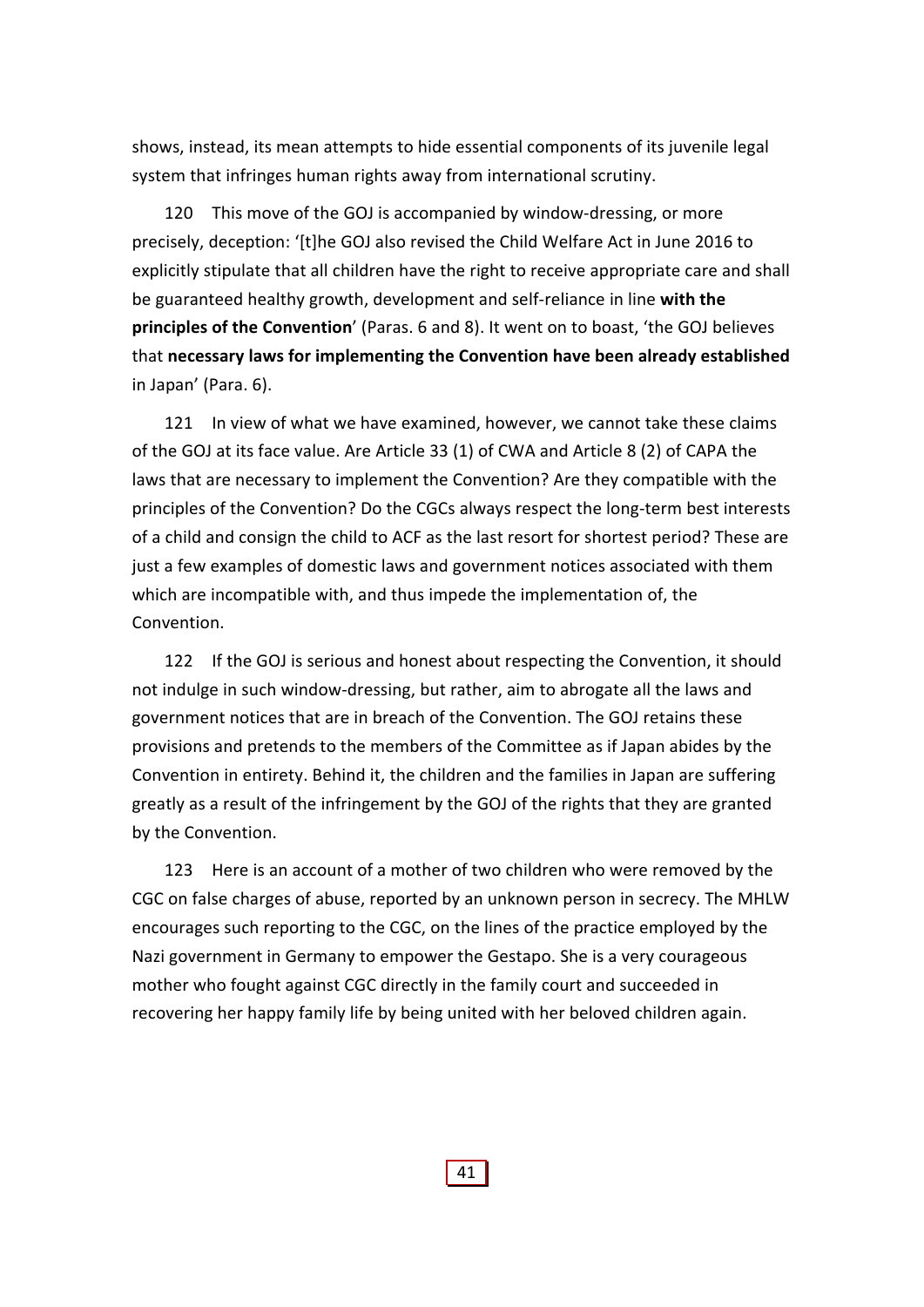**Case 4: The critical appraisal of the Child Guidance System in Japan by a mother who fought a family court battle against the CGC which had attempted to place her children in the ACF. She won the case and was reunited with her children**<sup>44</sup>

*The two children of the mother (a daughter, then Primary 2, currently Primary 3, and a son, then second year in kindergarten and currently in the third year) of the Yasuhara family were brought into the 'temporary custody' of the Kumamoto Prefectural Central CGC in September 2017 due to a groundless report that she had hit her son at a contest held in elementary school in March 2017 (the reality was that she had gone out on another engagement, and her alibi was proven by evidence). A second allegation was that she had hit her son at a photo exhibition at a nursery (while parents*  who saw them at the nursery all testified that no such thing happened). A third allegation was that she had hit her *daughter who had left something behind at home when she went to school and was likely to be late for lessons (however, elementary school rules do not allow a pupil to be escorted by parents to school; further, the child attended class on foot, and lessons were given on a first-come- -first-served bases). None of these reports had any basis. What follows is her critical appraisal of the Child Guidance System of Japan based on her actual experience of their dealings of the suspected cases of 'child abuse'.*

The CGC did not listen to our repeated appeals at all. Social worker Tashiro and section chief Nishiyama insisted that there had been abuse and never accepted our appeals. Finally, on 23 October 2017, a psychological test was performed. Section chief Wada of the psychological judging division just told me, 'I cannot return your children yet.' At the end of November 2017, the CGC told me to put them in the ACF. It was hardly acceptable at all. The CGC resorted to Article 28 plea and said that it would place my beloved children in the ACF using state power. There were no visitation rights allowed during the detainment of my children for half a year. The position that this put my family in was accepted by the family court by the end of March 2018, and the CGC released my children. We now live together happily.

Someone might be led to believe that the family court judgement on Article 28 plea would have guaranteed a fair and just judgement of a case of abuse. However, this is not true. The procedure is overwhelmingly disadvantageous for the parents.

Firstly, CGC can always claim problems in a child, based on the result of the child's psychological tests and claim that psychological abuse is taking place. Psychological tests are conducted several weeks after the temporary custody begins, when the children feel a sense of 'anxiety' because they are separated from their parents. Life in detention quarters increases their anxiety but the CGC

44 A narrative of the mother provided by the Yasuhara family mother to the JCREC.

42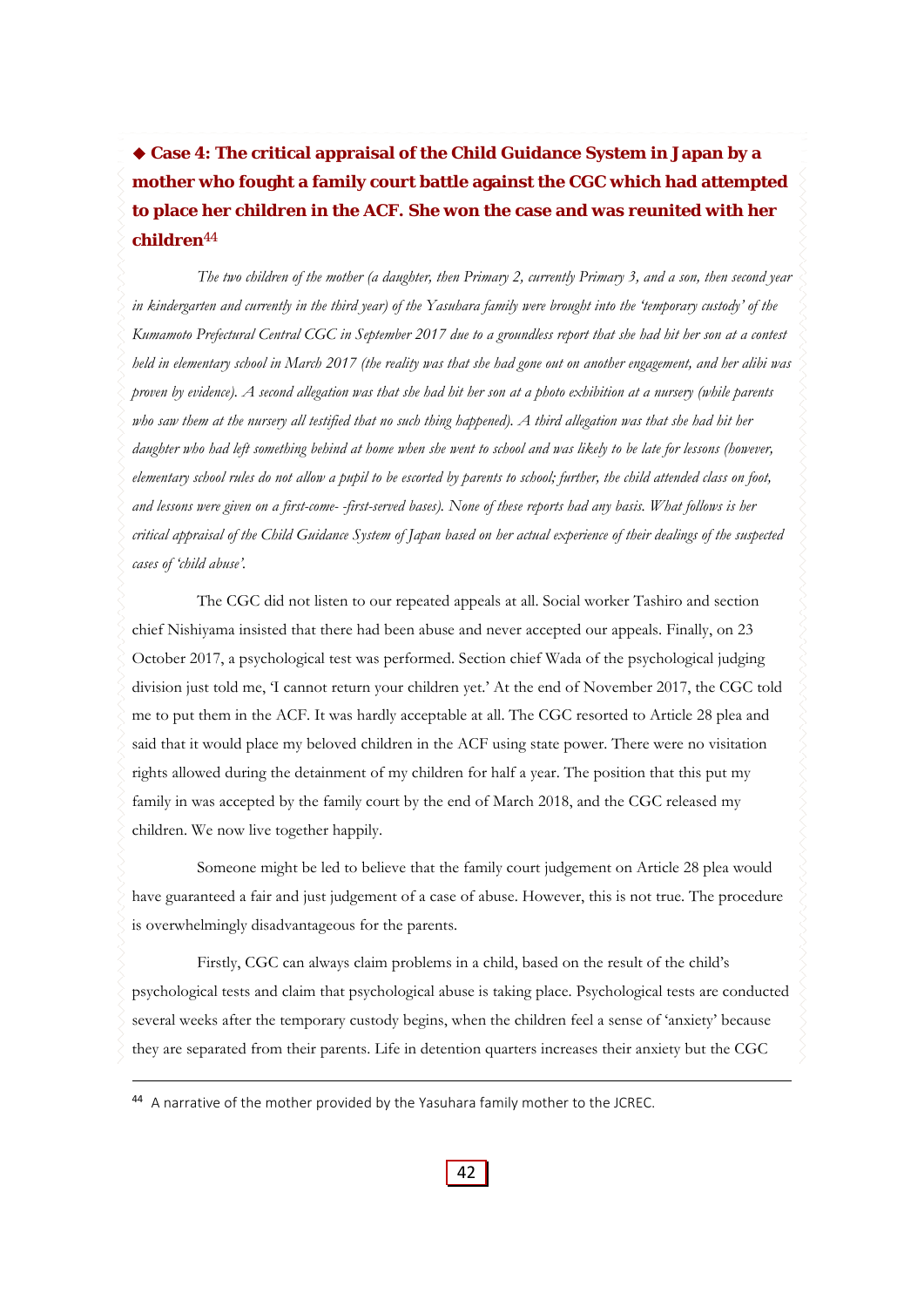blames the parents and asserts that the separation of the children from the parents is necessary for a longer period of time. When a report turns out to be a lie, and there is no possibility to prove the occurrence of physical abuse, the CGC starts claiming that 'psychological abuse' took place and attempts to send the children to the ACF.

Secondly, the Kumamoto Central CGC forced children to make false testimonies. Tashiro, a social worker of the CGC, was angered when my daughter showed her desire to return home and did not stop talking to my daughter until she was forced into 'confessing' that she was hit by her mother. Tashiro wrote in large letters: 'MY MOM KICKED ME' and had my son read it out loud. I think this must be their tactic to win cases under Article 28 plea before the family court. However, the CGC crosses its limits and overdoes it. It is difficult for the parents to present proof of not having abused their children and thus, in most cases, the children end up in the ACF. In addition, the evidence that the CGC submits to the family court includes many false and fabricated narratives which the director of the nursery and the persons concerned were all astonished to read.

The life at ACF is harsh for children. My daughter became a victim of sexual molestation at the age of eight. The hands and feet of my son were bound by the warden on his deceptive words that this was a way for my son 'to become wise'. When my children came back, they had a number of scratches in their faces. They had a hard time, and were hardly able to go to kindergarten or school. During the holidays, they watched TV all the day long, which was not something they would do when they were at home. The environment of the ACF is poor, and my children tell me unanimously that they do not want to go there ever again. I do not think that the placement of a child in the ACF would him or her happier.

Last but not the least, I believe that the idea of temporary custody is wrong. The CGC abducts children all of a sudden on the slightest of allegations without carrying out investigations comprising home visits or interviews with the parents. This administrative measure by the CGC in Japan infringes human rights gravely. The CGC does not investigate reports by itself. Therefore, there is no way to check whether a report is true or false. They extract only parts of the investigation that are useful to them, if they ever conduct an investigation at all. Then, they force a confession out of the children and the parents alike. In the nursery in which my child was placed, there were three other children and two graduates who had been abducted on the report of a specific person who had a suspicion. I indicated that my children could be taken care of by my husband who was away on an unaccompanied posting, or by my parents (grandparents to my children) or at the house of the district welfare commissioner, all of which were rejected without any basis.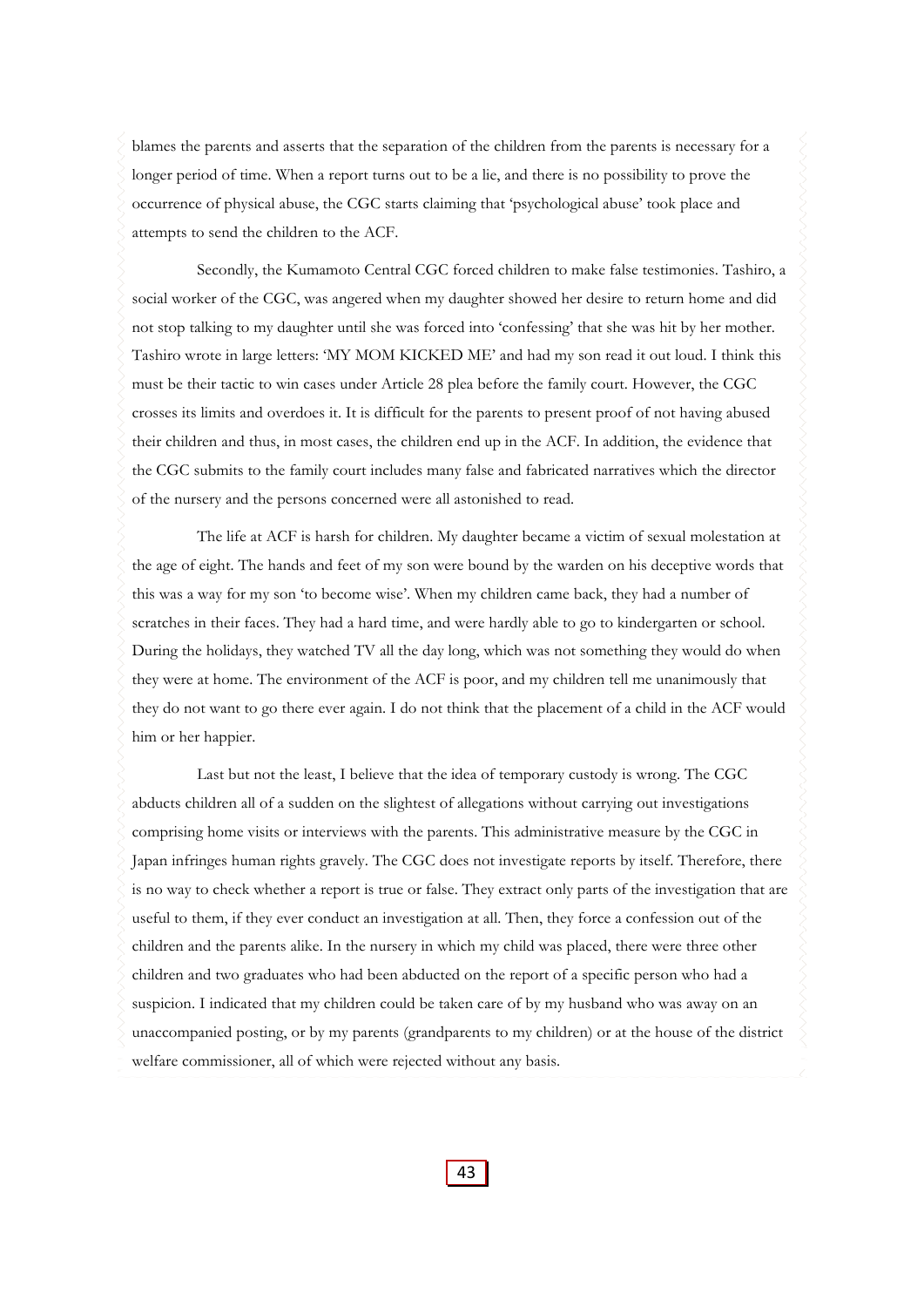The CGC is, in fact, **creating abuse cases** through its administration. There is no official body that can make a fair and just judgement of situations like this, including the family court under Article 28. There is no exception. I think that the current Child Guidance System in Japan without an organisation in which judges dispense justice, independent of the MHLW or CGC, is not beneficial to the rights of children at all.

124 The manipulative ways of those reporting cases built on false 'abuse' charges with malicious intentions, e.g. to harass their neighbour has been tolerated for long. GOJ having neglected the enforcement of the recommendation in Para. 62 of the 2010 Final Observation of the Committee, false reporting to CGC from nurseries and schools has become rampant in Japan. The system lacks proper third-party investigation mechanisms deploying the Convention as the benchmark. The judgements of the courts even constitute a part of the CGC's infringement of human rights.

125 To summarise, in most of cases, we see the following common pattern of unjust tactics and behaviours of the CGC, all of which infringe the rights granted to the citizens living in Japan by the Convention:

- 1. The CGC detains the child in its custody without both, a judicial review and the prior consent of the child's parents. It has become a source of worry and fear among Japanese families and children alike, and is often dubbed as 'abduction' or 'state‐run kidnapping'.
- 2. The CGC staff is not trained but instead often employ forgery, exaggeration, and distortion of cases in order to obtain a decision that is favourable to them in the family court. They resort to intimidation of the parents while they accept false 'abuse' charges coming from nurseries and schools without their own prudent and professional investigation.
- 3. The CGC forces parents to grovel before them, as if they are medieval lords. It wrings confessions of 'abuse' using the removed children as 'hostages', as if blackmailing the parents with threats such as 'if you want to see your child and you want your child returned to you, you must admit to the charges of "abuse"'.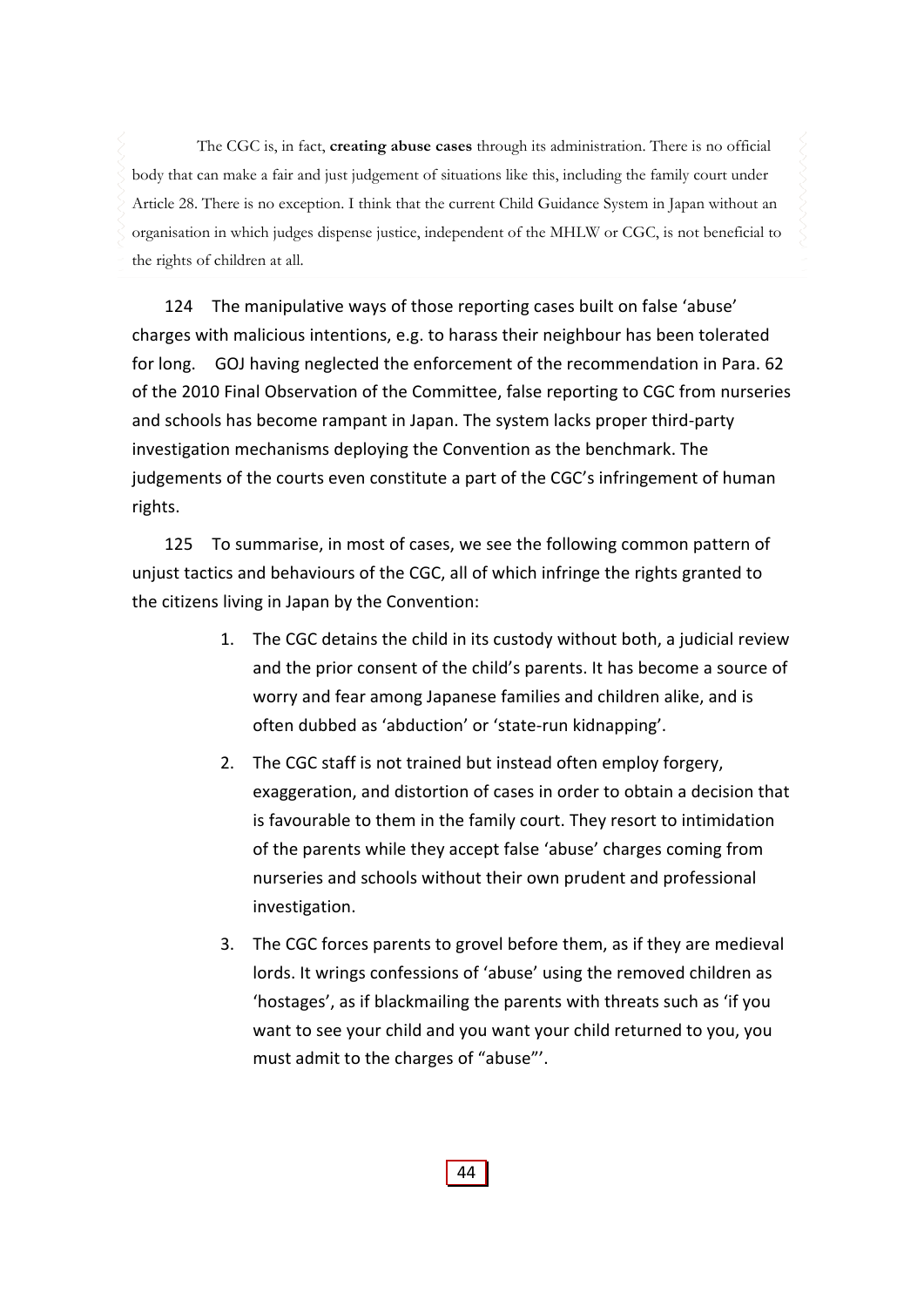- 4. The CGC loves sending any children to the ACF without any concern for their long‐term best interests. It only considers the best interests of the ACF, and strives to keep its beds full, to protect and promote its vested interest.
- 5. The emphasis on the judicial role of the CGC undermines its real welfare function, that is, to provide advice on child rearing. These judicial measures by the CGC are often poor in terms of offering human rights protection in comparison with those offered to the accused in a criminal case or by the police.
- 6. The MHLW and CGC use confessions of 'abuse' to keep increasing their abusive conduct in an attempt to grab more money from the government coffers and to expand their bureaucratic turf further. The CGC and ACF detain children for money and for the maintenance of their vested interest. They NEVER work for the children.

# 7. Concluding remarks: The JCREC plans a CLASS ACTION against MHLW and CGC as a part of our struggle to defend the rights of children and humans in general in the forthcoming reporting cycle

126 The situation prevailing in Japan may be beyond belief and acceptance by international standards, where the rule of law prevaills. 'The best interests of the child' has been replaced with a dismal pursuit of '**the best interests of the bureaucrats, CGC and ACFs**' in Japan.

127 Professor Krappmann, who served on the Committee on the Rights of the Child for eight years, expressed his candid view on the Child 'Guidance' Centre (CGC) in Japan based on his own investigation as follows $45$ :

… the Committee did not understand the concept of 'guidance' because, you see, usually we understand guidance is to give advice. The language of the Japanese government, guidance is something else, the range is up to arrest in a closed unit and an institution [ACF], where

<sup>45</sup> Interview of JCREC with Professor Krappmann made on 2 February 2018 in Berlin.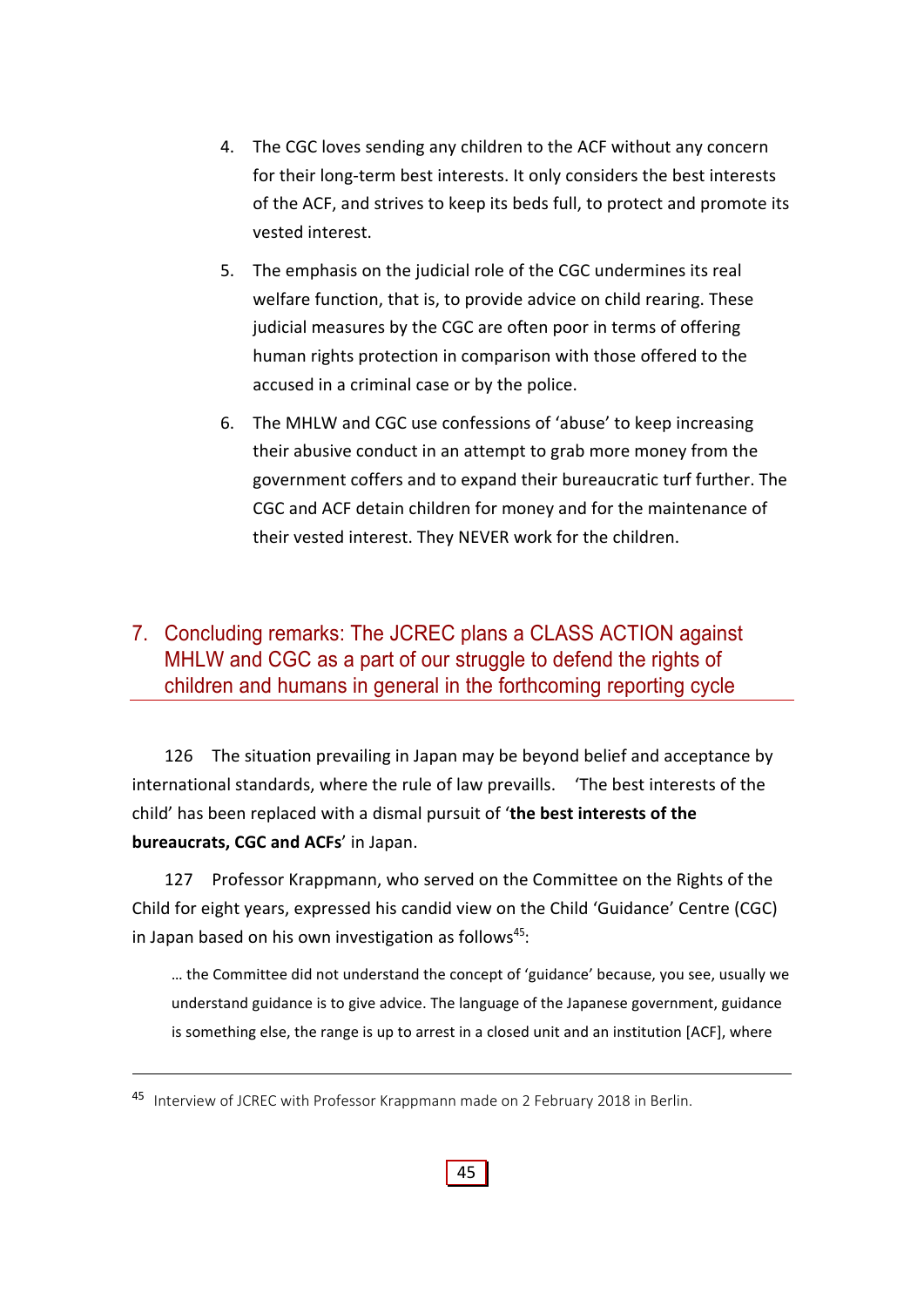children are locked up…. This is the centre of the mistreatment of children. [The removal of the children from their families in Japan is] actually I believe it's completely in breach of the Convention of the Right of Child Article 9…. I couldn't believe that such thing happens in an advanced country…I think the main idea there is … to help children stay at home with parents as long as possible….

I think it's terrible that they don't allow communication and interaction between parents and children…. It's very important because children may know that they were mistreated …but for them is children, the parents are still their parents. And they must have a possibility to talk to their parents and also in a way which will construct relation to the parents, otherwise the children will suffer all their lives.

128 Professor Krappmann stated clearly that individuals are being deprived of their 'fundamental right as human beings' by the CGC in Japan. He suggested that the Committee might consider putting up a separate header 'CHILD GUIDANCE CENTRE', under which all the recommendations pertinent to the CGC issues are included, in the Final Observation to be released in February 2019.

129 We, the JCREC, respect Professor Krappmann for his initiative in addressing the human rights issue related to the CGC and ACF before the Committee. Later, he wrote to us saying, 'I hope and wish that you are successful with your campaign **against** the guidance centres!'

130 We earnestly hope that the incumbent members of the UN Committee on the Rights of the Child will inherit this heritage of defending human rights from the arbitral infliction of state power, and give due mandates to the GOJ issuing apt recommendations, so that the rights of children and families in Japan are defended and promoted properly in line with the principles of the Convention.

131 We sincerely hope that from our second alternative report, the members of the Committee get insight into the problems pertaining to the Child Guidance Centre in Japan. We also hope that the Committee is now aware that the GOJ has hidden various instances of human rights violations and infringements caused by the legal and administrative provisions related to the CGC, and has falsified information on the situation by window‐dressing the facts.

132 In the absence of an appropriate independent body to supervise the operation of MHLW and CGC using the Convention as the benchmark, international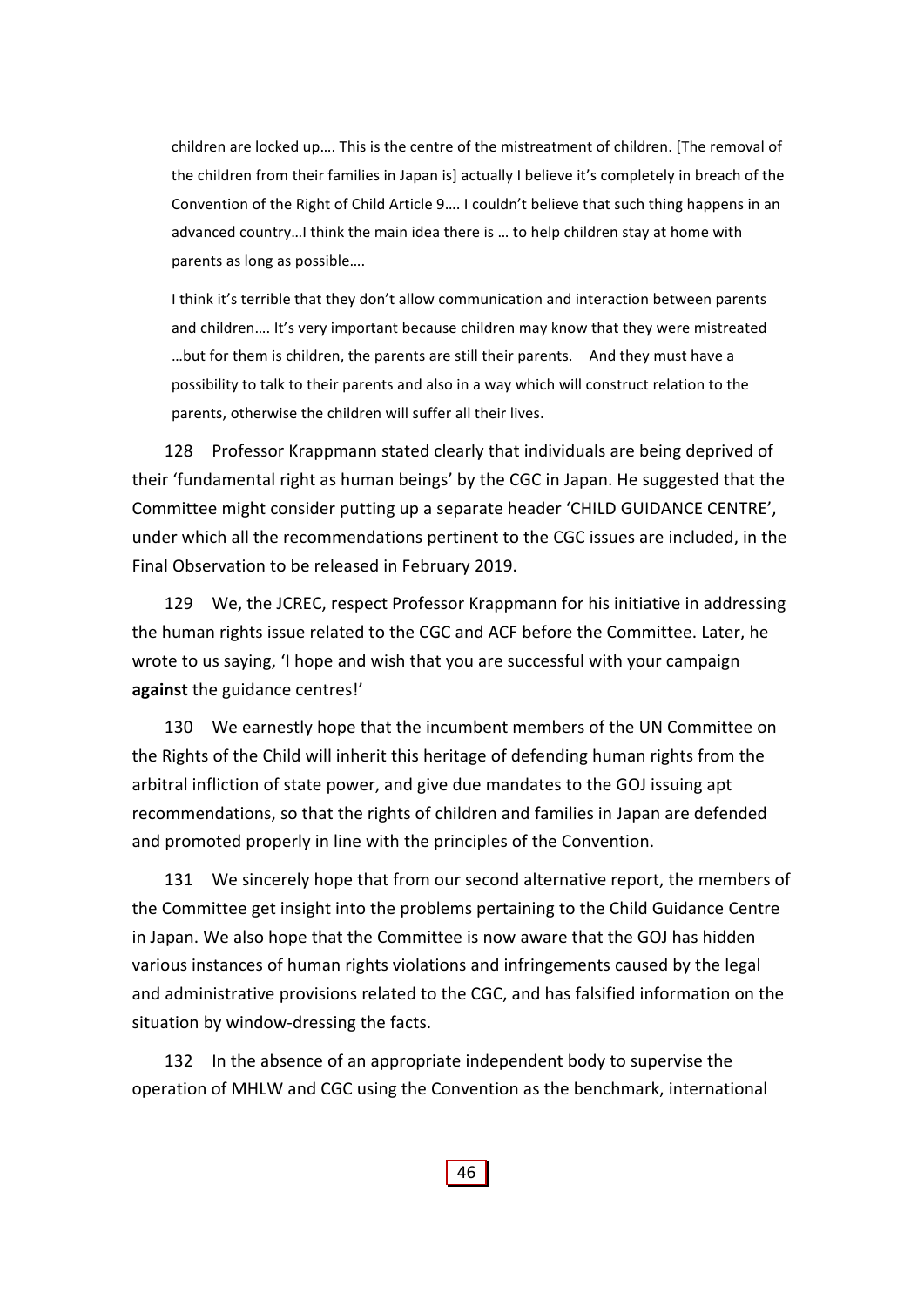intervention by the Committee is indeed the ONLY way left to defend those children and families in Japan that are currently suffering from the grave infringement of their human rights by arbitral infliction of state power.

133 For our part, in the upcoming stage of the UNCRC reporting cycle, the JCREC is planning to represent the children and families that have been victimised by the CGC to **file a class action suit** before the Tokyo District Court against both the national government (MHLW and MEXT) as well as the local governments that host the CGCs based on the Convention on the Rights of the Child and the recommendations in the Final Observations issued by the Committee both in June 2010 and that are to be issued in February 2019. There have been already more than 100 CGC victims including children and families who are in support of our proposed class action suit.

134 What we are worried about currently is the possibility of retaliation from the MHLW or CGC against those who join or support this class action suit. If this happens, we will communicate all information to the Committee so that appropriate counter action can be taken by the Committee.

135 We thank you for your attention and concern.

#### **Recommendation 6:**

**‐ The UN Committee on the Rights of the Child should explicitly declare that there are grave breaches of the Convention in the domestic law of Japan and in the mode of working of the CRC and ACF.** 

**‐ Therefore, GOJ should suspend operation of the CGC temporarily, during which its urgent and drastic restructuring tasks to make CGC fully comply with the Convention should be carried out. ‐ In achieving this, the Japanese Government should invite an international expert team to make a proposal, preferably relying on the Daphne project in the EU, and abide by their recommendations honestly.**

47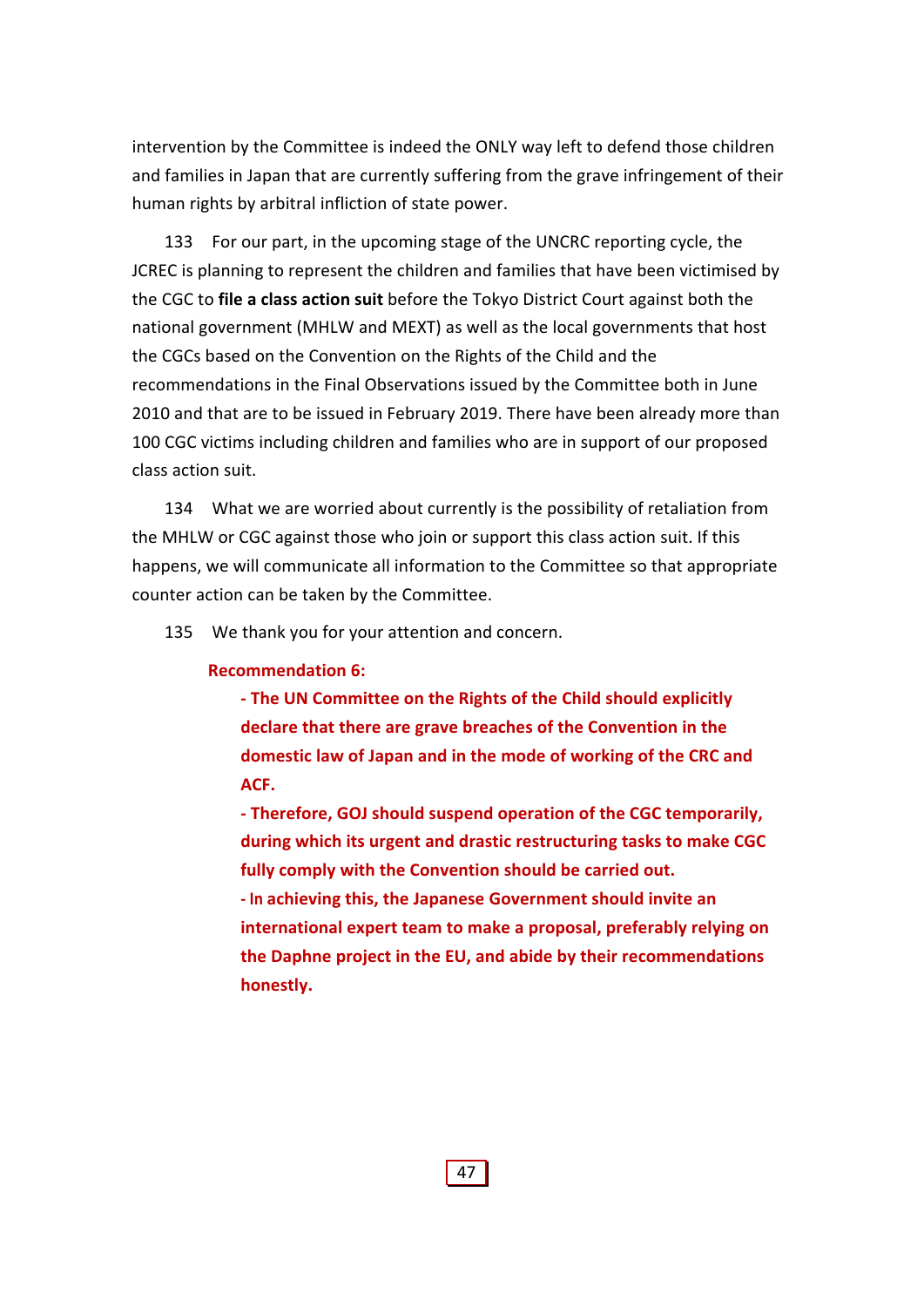# Appendix: Glossary of Abbreviations and Their Equivalent Japanese Terms

| <b>ACF</b>                     | Alternative Care Facility or 'children's institution', Jido Yogo                                                                                                 |
|--------------------------------|------------------------------------------------------------------------------------------------------------------------------------------------------------------|
|                                | Shisetsu. Most of them are formerly orphanages that were set up right after WWII. Here,                                                                          |
|                                | ACF includes nyujiin (infants' home).                                                                                                                            |
| <b>CAPA</b>                    | Act on the Prevention, etc. of Child Abuse, Jido Gyakutai no Boshi touni                                                                                         |
| Kansuru Horitsu.               |                                                                                                                                                                  |
| <b>CGC</b>                     | Child Guidance Centre(s) in Japan, Jido Sodan Sho.                                                                                                               |
| <b>CWA</b>                     | Child Welfare Act, Jido Fukushi Ho.                                                                                                                              |
| GOJ                            | Government of Japan                                                                                                                                              |
| <b>PDEA</b>                    | Police Duties Execution Act, Keisatsukan Shokumu Shikko Ho.                                                                                                      |
| <b>HRW</b>                     | Human Rights Watch (a US-based human rights organisation)                                                                                                        |
| <b>JCREC</b>                   | The Concerned Japanese Citizens for the Rights of the Child to Eradicate Child<br>Guidance Centre Sufferings, Jiso Higai wo Bokumetsu Suru Kai (our orgnisation) |
| LOI<br>February 2018.          | List of Issues that the Committee issued to the Government of Japan on 22                                                                                        |
|                                |                                                                                                                                                                  |
| <b>MEXT</b>                    | The Ministry of Education, Culture, Sport, Science and Technology of the<br>Japanese Government, Mombu Kagaku Sho.                                               |
| <b>MHLW</b><br>Rodo Sho.       | Ministry of Health, Labour and Welfare of the Japanese Government, Kosei                                                                                         |
| <b>MHW</b>                     | Former name of the Ministry of Health, Labour and Welfare (MHLW), before<br>its amalgamation with the Ministry of Labour in 2001.                                |
| MOF                            | Ministry of Finance of the Japanese Government, Zaimu Sho.                                                                                                       |
| <b>SBS</b>                     | Shaken Baby Syndrome.                                                                                                                                            |
| UN                             | United Nations.                                                                                                                                                  |
| <b>UNCRC</b><br>the main text. | United Nations Convention on the Rights of the Child. Also 'Convention' in                                                                                       |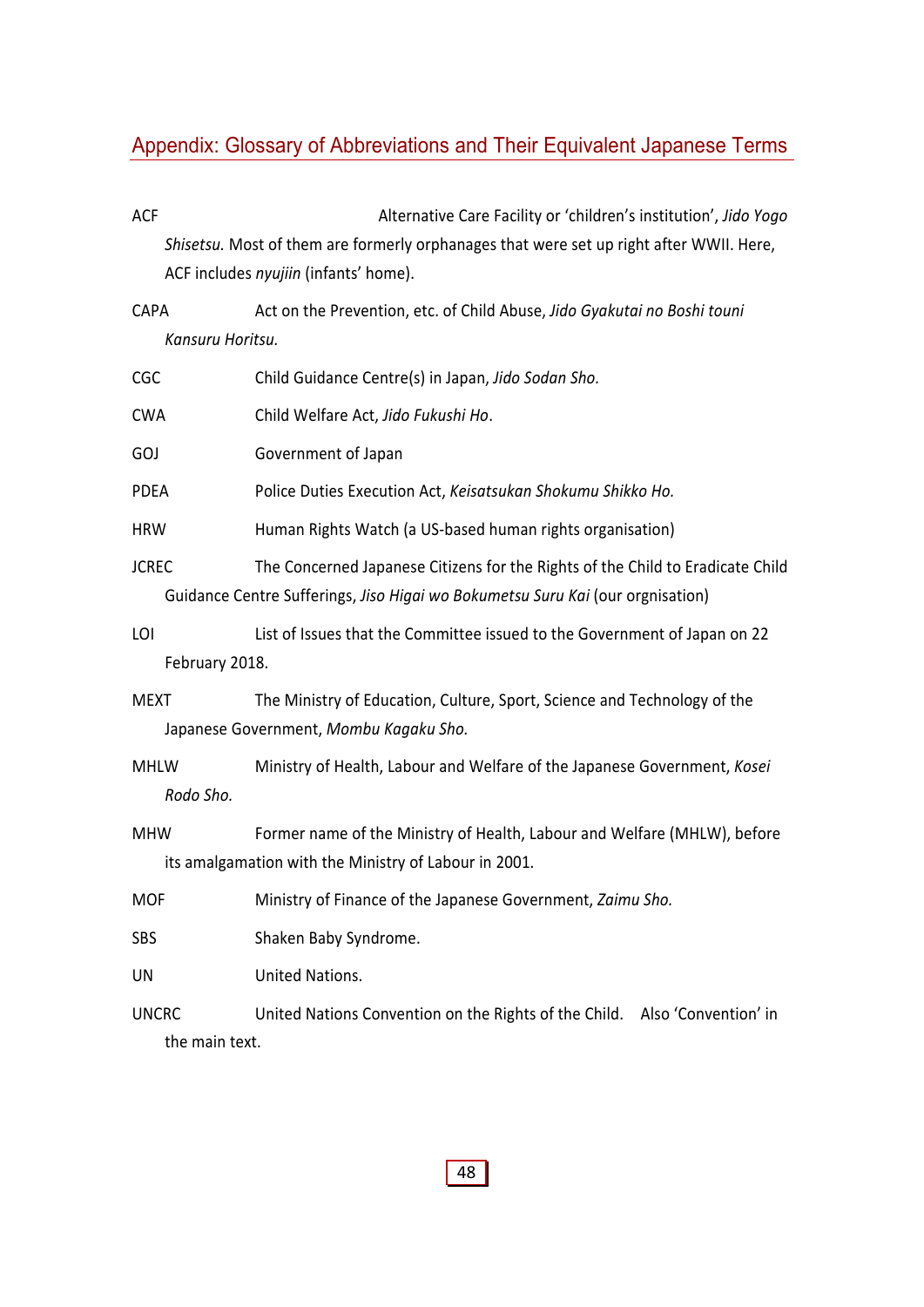## **Annex**

# 日本政府支持下的诱拐儿童受害者母亲的控告书

## Report from a Mother about her Son Kidnapped by

# Japanese Administration

联合国儿童权利委员会

我是中国人,1996 年来日本留学,1997 年我儿子在日本出生,孩子的父亲也是中 国留学生。

2005 年因家暴而判决离婚成立,小孩从三岁起,就一直由我一个人含辛茹苦地抚 育长大, 一直到 2013 年他进入了日本数一数二的滩高中(Nada High School)就 读。

我们母子俩最初从在日本兵库县的西宮市母子支援设施开始,到后来我就职于一 家小公司而得到这家公司老板的帮助,从而完全自立, 现在我和儿子都是永居者身 份。

我们母子俩在日本没有亲戚朋友,虽然也碰到好人,但也有一些人歧视我们,欺负 我们,我们也无可奈何,只能让时间来冲淡内心的痛苦。

但是我儿子从上高中不久就被日本政府下的日本兵库县西宫儿童家庭中心(Hyogo Prefecture Nishinomiya Child and Family Centre(Child Guidance Centre)) 和兵库县加古川市的播磨同仁学院(Harima Donjin Foster House)工作人员拐走, 至今不知下落,正是生不见人,死不见尸。我在日本无处申冤,日积月累已到了 悲愤至极的地步。

以下请让我来叙述一下事情的经过

◎2013 年 6 月 17 日这天傍晚兵库县西宫儿童家庭中心(以下简称儿童中心)的两 名男性工作人员,以我母子关系不良为由,把我儿子带走,从此他再也没回家。 那天晚上,儿童中心的两名两名男性工作人员来我家,一名叫角田(Kakuda)的人, 煽动我儿子离家出走。当时儿子正在跟我闹别扭,角田对我儿子吆喝让他走, 孩子 一怒之下就冲出了家门,另一名一位工作人员跟着追了出去,叫角田的人随后闯进 我家的卧室和书房,扫视了一下屋内,从抽屉里搜走了我儿子的外国人登陆证书,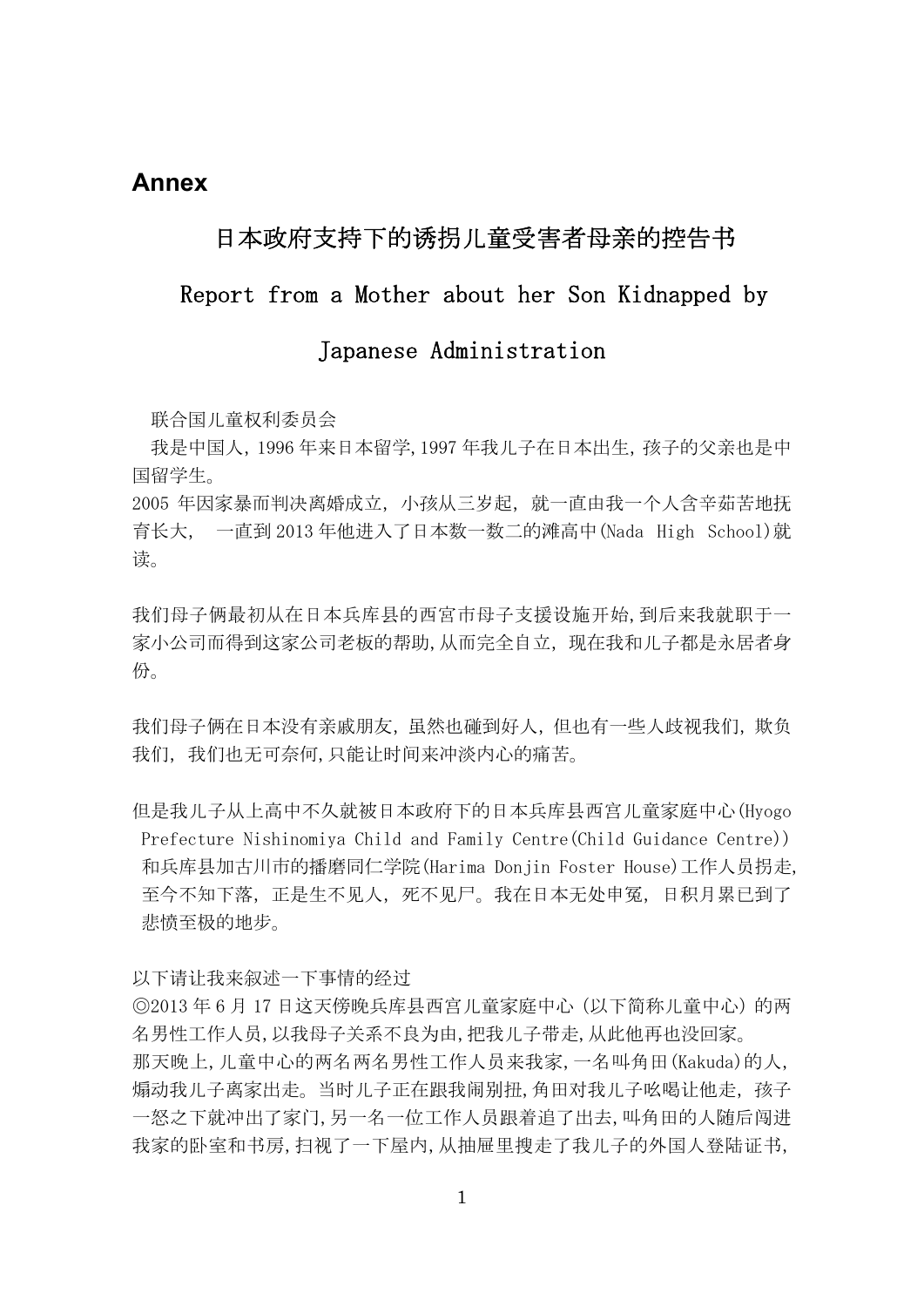我当时惊呆了,想喊住他,还没叫出声,就看见他们开车扬长而去。

后来,儿童中心给寄我了一张通知,上面写着,因为母子关系不良,对我儿子采取了 兵库县加古川市的播磨同仁学院 (儿童养护设施, 以下简称学院) 的入所的措施。

◎紧接着 2013 年 8 月的一天我与学院电话联系,告诉我儿子,他的护照要更新, 在儿子的同意下,我请了假与儿子约好了时间,准备带他一起去大阪领事馆办理我 儿子的护照更新手续。可是儿子和学院的工作人员中的任何一个人,也没有与我联 系告诉我,我儿子不能回来跟我一起去办理护照更新手续,我左等右等没等到我儿 子。打电话到学院,工作人员告诉我,我儿子和别的小朋友一起出去玩了。

后来过了几天,学院的山本千代(Chiyo Yamamoto)院长,突然领了我儿子和司机 3 人来到我家,因为事前没有联系,让我感到吃惊。

院长让司机等在我家外面,我儿子在院长面前显得非常规矩老实,在我没叫他坐下 之前,他只是默默地站在一边,和以前在家里时判若两人。

院长说了一些好话,她说了我儿子星期六,星期日和放假时,可以回家,要我让学 院的工作人员领我儿子去办理护照更新手续。院长看起来是一个 60 至 70 岁的老 妇人,我心里只是担心耽误我儿子的护照更新,叮嘱了她如何办理事项,轻易地把 我儿子的护照交给了她。大约过了 1~2 个星期,院长打电话给我, 说需要我写一 份委托书, 她给我造成了没有委任书, 领事馆不予办理护照更新的感觉, 我就写 了委托书寄给了院长。万万没想到,后来竟以我委托为由,从此我儿子的护照,我 不管怎么索要也不归还给我。

◎在儿童中心的角田在我家搜走了我儿子的外国人登陆书,和学院的山本千代院 长拿走了我儿子的护照以后,从此我见不到我儿子,连通电话都不行。每次给学院 打电话,不是说我儿子不在,就说他已睡了,请他们让我儿子给我回电话,对方总是 冷冷地说转达,结果杳无音信。

◎在我儿子上高中期间,我不计其数地到他学校门口和车站去等他,可是就是碰不 到他,我很奇怪,琢磨着是我老眼昏花看漏眼?还是儿子有意躲避我?我怕儿子在 意,也不敢去学校询问。

◎一直到儿子考大学时,2016 年 3 月我硬着头皮,连续 2 个周末到学院去求见儿 子,遭到了两名工作人员的阻拦,我从早上一直磨到傍晚,才勉强见了儿子一面, 后来得知他考大学落榜了。我向院长明确表明态度,让我儿子回家,我曾经在电话 里警告过她,如不归还我儿子护照,我要到领事馆去告她,,她说等我儿子上大学时, 就可以让儿子和我一起生活了。在学院里看到将近三年未见到的儿子,他的精神状 态很差,面黄肌瘦,头发很长,我提出要领儿子到他小时候经常看病的铃木内科诊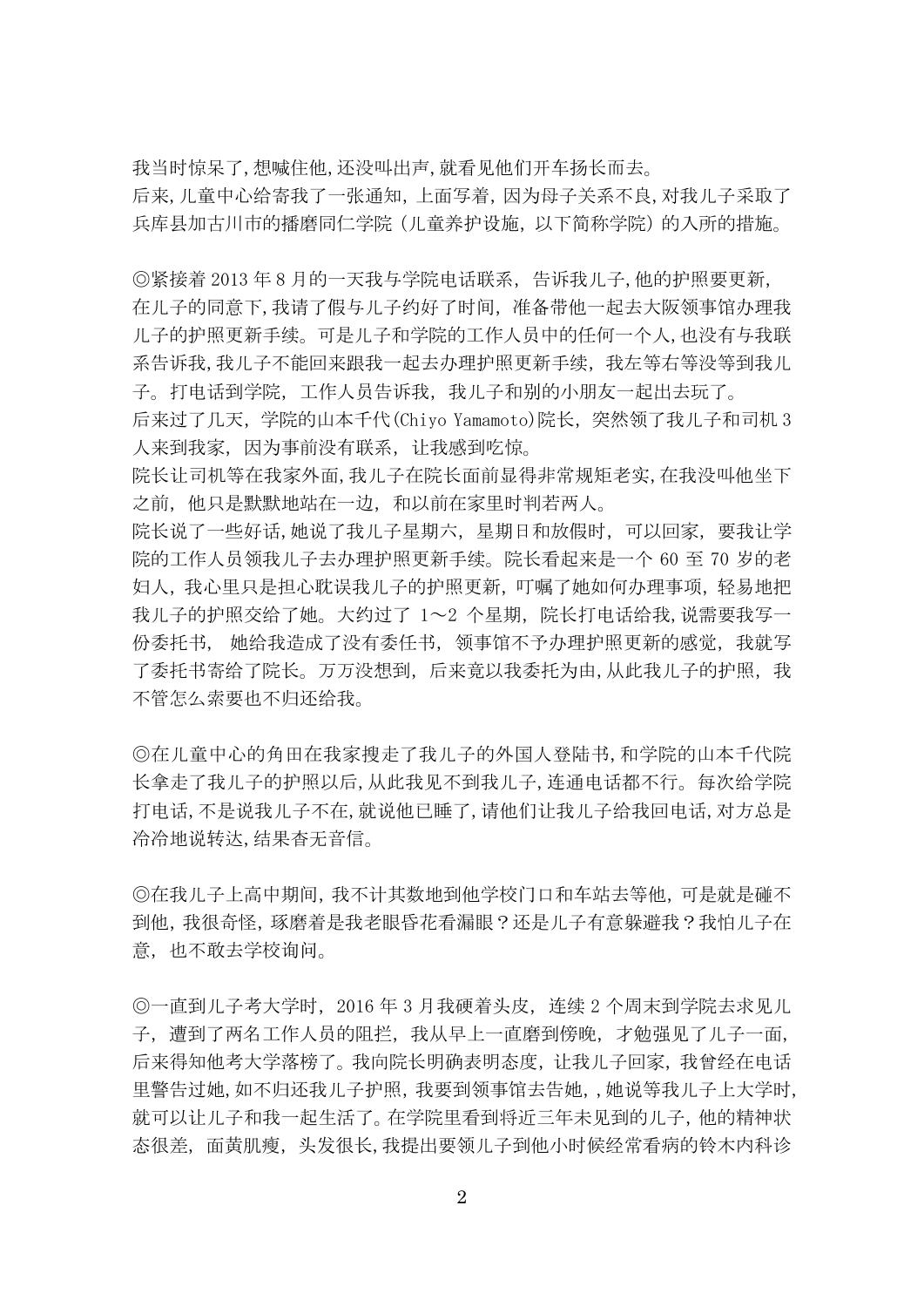疗所(Suzuki Clinic)去检查身体,后来勉强得到了许可。

◎这是唯一一次得到的许可,让我领儿子去看病,那天我到车站去接他,领他检查 了身体,吃了饭,他说那天还要赶着回去参加学院里的送别会,我就领他到附近的 女性中心和他谈了一会儿心。问他对我到底有什么不满,他抱怨在他只有小学 3 年 级时,不让他玩游戏机,他视力坏了是治不好的。那时他因为过度打游戏机,视力 已坏到了极点,他那时那么小,视力就已经这样了,我很着急,从兵库县到大阪府 的诊疗所我到处领着他去治疗眼睛,还询问了手术,回答是成人后才可以做手术。 回忆起来,也没有完全不让他玩游戏机,只是反对他没有节制地玩游戏机,一声不 想地从我的钱包里拿了钱,买了游游机,一声不想地拿了我的手机上网玩游戏,从 上午一直玩到晚上我下班回家,为此手机费用有时要高达 3 万多日元。 那天我把他送到车站,我叮嘱他以后要跟我联系,分别的时候,他回头看了我一眼, 点了头。

◎但是从那以后,我再也没见过儿子一眼,打电话到学院,院方工作人员回答他已 不在学院里了,问工作人员我儿子去哪了,工作人员回答不知道,打电话给院长,请 她转达给我儿子,让他给我回电,也从来没有回过一次电话。

◎我在忍无可忍的情况下,上告兵库县政府, 结果兵库县政府竟然完全任可了儿 童中心编织的谎言和对我的肆意诽谤,一丁点儿也没有听取我的申述,蛮横地驳回 了我的上诉。

儿童中心在辩明书中, 说我和孩子吵架, 虐待小孩, 不抚育孩子等等。这些都是我 第一次从他们那里听到的,让我无比气愤。当初他们只是以母子关系不良,挑动我 儿子离家出走,完全没有指出过这些,更没有向我核实过。也根本不顾我的反对。

◎我从儿子 3 岁起,作为一个单身母亲每天拼命地工作来维持生计,为了让他实现 小学毕业时的梦想,尽我的最大努力支持他,耗费了大量财力和精力供他上课外补 习班(日本称塾),支付了高额的入学金和学费等等,使我儿子从一个学习基础很 差的孩子进入了在日本数一数二的高中,这些污蔑从何而?我每天累得半死,根本 没有时间和精力,跟孩子无意义地争吵,也许最大的缺憾就是我不可能每天在他放 学回家后就陪着他。

◎有人利用我对孩子的正常管教,和孩子青春期的叛逆,有预谋地挑动孩子,投其 所好,拐走了我儿子。

我儿子被拐走后, 我发现以孩子名义的为了他储蓄教育费的银行卡和银行记账本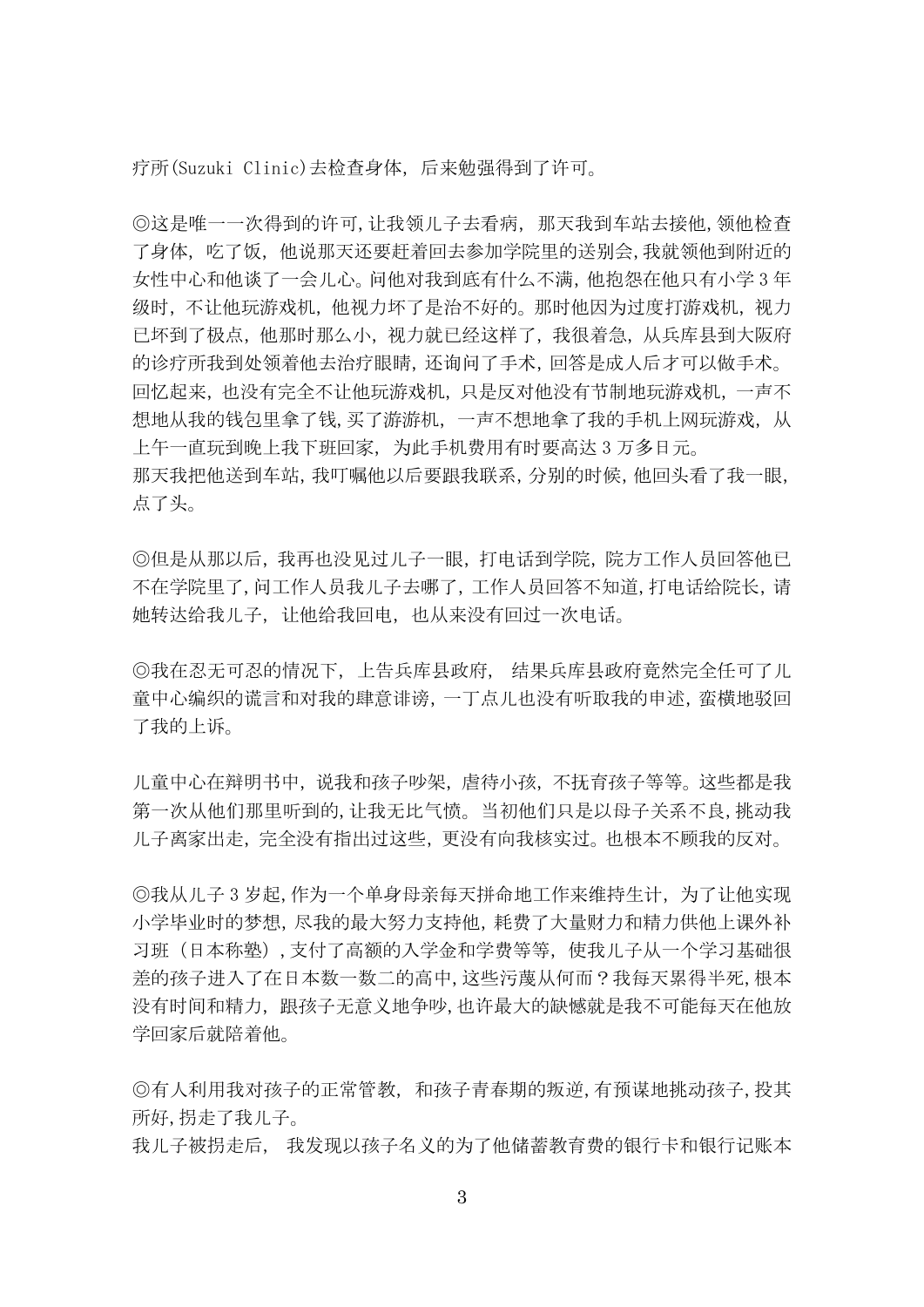家里都没有了。还发现了,小孩一个月内花费了 1 万多日元的电话费。后来在学院 的山本千代院长带孩子回家拿护照时,我询问过此事,孩子说交给院长保管了,院 长本人在场,得到了确认。山本千代院长收了银行卡,也不跟家长说一声。

◎2013 年孩子被拐走后,儿童中心或者学校老师或者警察从未有指出过我虐待和 不抚育孩子。为了自圆其说,竟然扭曲事实,太恶毒。在我上诉以后还让我儿子打 电话给我,说我说他坏话,不许我再上告法院。

◎当时只是以母子关系不良为由,在没有经得我同意的情况下,强行把我儿子送到 离家非常远的在兵库县加古川市的播磨同仁学院。而我家住在尼崎市的南武库之 荘,来回要 4 个多小时。也从来没有让家长,小孩和儿童中心(或者老师等第三 方)三方间面对面地进行沟通,进行核实和确认,儿童中心和播磨同人学院的一切 所为都是非透明的,隔离了我母子,让家长对孩子的一切一无所知。他们的辩诉与 儿子对我所言完全不符。

何况"母子关系不良"这点我当时也是不能接受的,小孩有不对的地方难道作为家 长的不可以说吗?在儿子初一时,一位中年女班主任,在三者懇谈(老师,学生,家 长)时,说我儿子在课堂上赶做外面补习班的作业,并且在课堂上自说自话,手舞 足蹈等等,把我孩子说得一无是处。

难道我只能听听而而已,我回家说孩子几句,让他以后注意,就是我和孩子吵架吗?

在我儿子刚进初中,这位班主任第一次家访时,她说他们学校上一届毕业生中有一 位学生考取了滩高中(Nada High School), 你儿子可不是这块料。当时我心里咯噔 一下,她把我孩子看扁了。我怀疑她对我们有偏见。

后来我想小孩有自己的美好梦想,我不管吃多少苦,也要为他创造条件,只要他愿 意好好地努力。

对于老师指出孩子的不是,和孩子身上一些不良之处,比如在家里以损坏物品来发 泄,擅自从我钱包里拿钱,这些都是关系到一个人的品行问题,我说了孩子,难道就 是和孩子吵架吗?

孩子拿了我给他的饭钱随便乱花,买名牌鞋,谈恋爱,玩了,上饭店里吃了,也不跟 我说,我也不知道孩子把钱花完了,却在儿童中心的申辩书中指责我不给孩子饭钱, 简直是莫须有!况且当时为什么不指出?

在小孩成长过程中,小孩身上总会表现出一些不良的东西,作为家长只能不问不管 任其发展吗?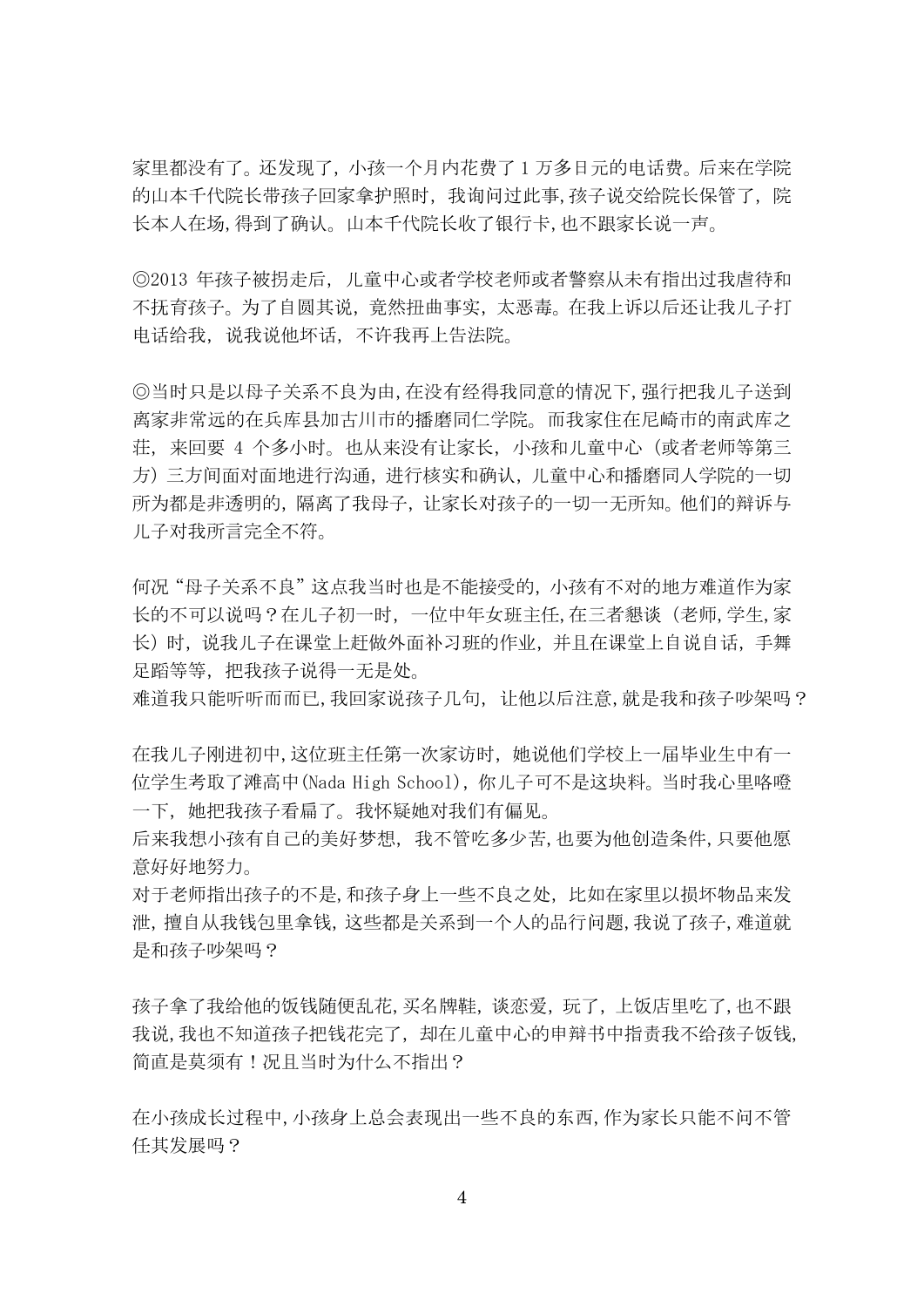特别男孩子在反抗期时,不满家长的斥责,有时以损坏家里的物品来发泄,有时离 家不归,家长也很着急,四处寻找孩子,甚至报告警察局,这些都是人之常情。没想 到他们会利用这些大做文章。

◎最后在 2017年3月,我只受到一张通知,告诉我小孩自立了而了事。彻底割断 了我母子一切联系。此时我儿子的年龄是 19 岁,我儿子从此人间蒸发了。

◎如不服兵库县的裁决,规定要在 6 个月内上诉神户地方裁判所, 被告是兵库县 政府。我找律师,打的是行政官司,我打电话给行政律师协会询问,对方问是哪里 介绍的,我说是网上查到的,遭到了对方拒绝,找了好多部门求助,凭我的力量只是 徒劳。6个月期限很快过了, 现在更找不到律师接手此事。

我写这份报告书,我真心希望你们能帮助我通法律手段,还原事实真相,以真凭实 据作出裁决。

我对兵庫県儿童家庭中心的做法感到非常愤怒,他们所做的一切都是暗箱操作。他 们的上级部门兵库县地方政府,更是官僚主义,再上级是政府,他们都是同一立场, 由政府部门裁决是很不公正的。原本我是信赖官方的,完全没有戒心, 听从他们 指挥,可是并未想到政府会是如此,他们的出发点是为了掠夺孩子,造成了家庭悲 剧。

◎他们擅自把我孩子诱拐到播磨同仁学院。我不能见孩子,就连通电话也不可以。 我根本无法知道孩子的真实内心世界,孩子的言行完全是按他们的指示,在我唯一 的一次被允许领检查身体时,孩子对我所说的话中完全没有提到儿童中心辩诉中 的内容,儿童中心的辩诉内容完全是捏造。

◎当初为了骗取我同意孩子在播磨同仁学院生活,让我儿子写了唯一的一封信,孩 子在信中告诉我,他以后星期六和星期日和放假回家,播磨同仁学院的院长也这么 说过。孩子在信中还向我了道歉。从他写的信的口气来看,推测是按照别人的指示 写的。

我考虑到孩子的上学方便度和一直不在一起生活会影响母子间的感情和处在青春 期的孩子需要多加管教,以及所说的理由我也不能接受,一直坚决反对。自从孩子 入学院后,孩子几乎没回过一次家。

◎播磨同仁学院长的言行举止非常可疑。

偷偷地保管着我儿子的银行卡,不归还我儿子的护照,从以前的说我儿子上大学时 就可以让我们母子团聚,到我儿子高中毕业考大学时,我去学院看儿子时,阻止我,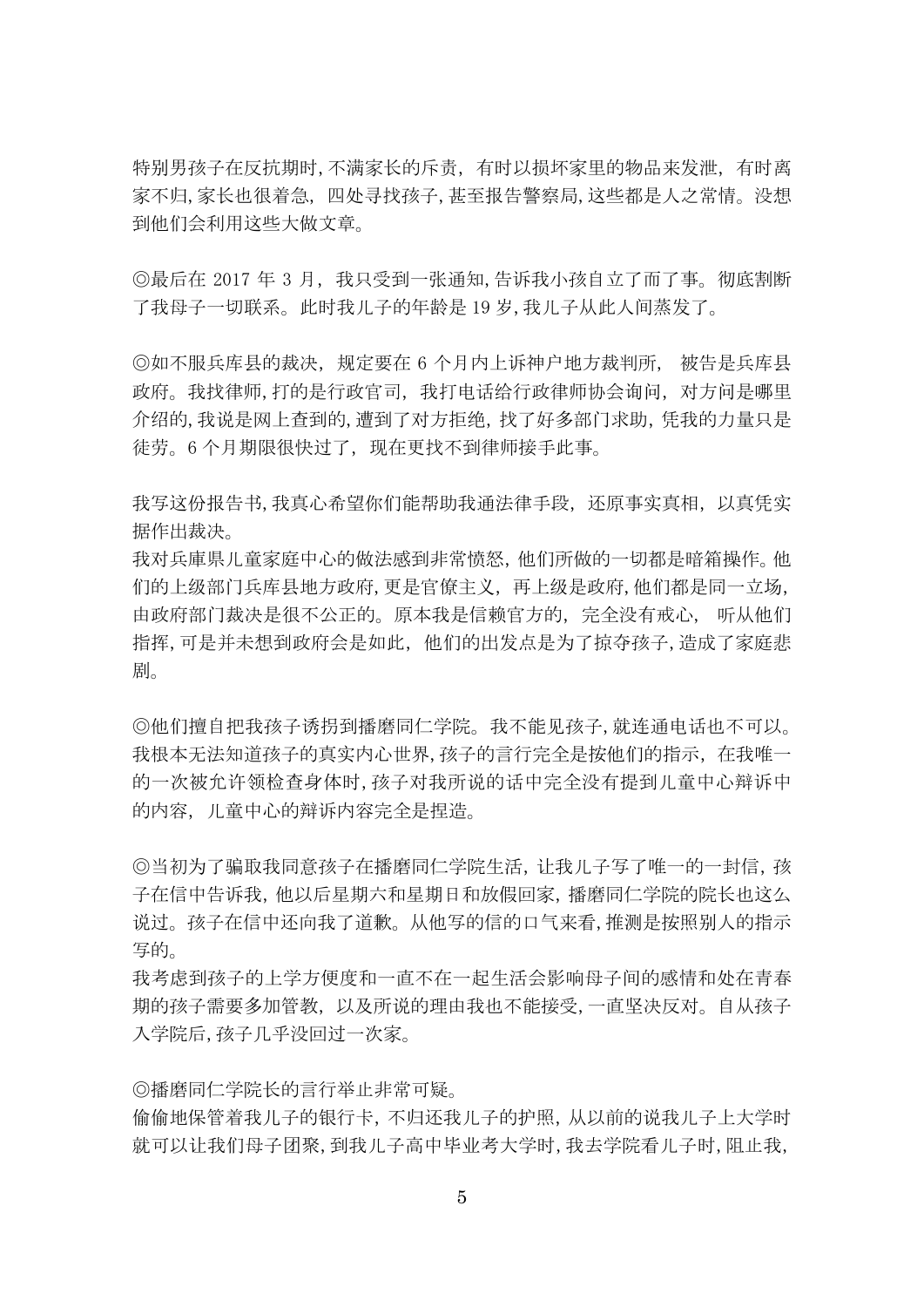还说我儿子要自立,隔离我母子。儿子上的是日本最好的高中,高中毕业后,好的 差的大学,一所都没被录取。自从我去学院看了他,他也就不住在学院了。不顾家 长的反对, 硬是要扣留孩子。后来我到处咨询才知道, 是要留他到 20 岁, 因为 20 岁以后,父母就管不到孩子了。

院长以资助孩子上大学来引诱孩子,对我孩子洗脑,以金钱来引诱孩子,以减轻孩 子负担来诱导孩子,让孩子担心我负担不起他。并且从中挑拨我母子关系,在我面 前说孩子的不是之处,在孩子面前告诉我儿子,我说孩子坏话。还为孩子找了父母, 在为上诉之前,我根本不知道这些事。我孩子一言一行都受他们控制了,院长利用 了孩子的天真幼稚以及青春期的判逆,用她那张黑手污染了纯洁的孩子。 院长是在诱拐孩子,孩子的下落一定跟她有关,他们以资助孩子为条件,换取孩子 断绝与亲身父母的来往。

◎我已走访和咨询了很多部门,不是无可奈何,爱莫能助,就是没回音。 社会上一直流传着,儿童中心和播磨同仁学院,接受一名儿童,将获取 30~40 万 日圆的补贴,日本现在少子化,可是象播磨同仁学院这样的养护设施不断地在扩建, 成千上万的儿童被隔绝于他们的亲身父母,并且趋势是越来越多的儿童会这样。 这背后到底有什么黑幕,不经历这些的家庭是不能体会这里有多么可怕。 不但有金钱利益,还要诱拐儿童,破坏家庭。

◎我不是法律专家,但是我是一个有血有肉的人,我认为他们所做的一切是反人类 的,是违反普世价值观的。

他们得到政府的支持而肆意罔为,他们所做的一切见不得阳光,所以他们所做一切 都是不透明的。退一万步来讲,我既是对孩子有什么不好的,也得拿出真凭实据, 事先说明理由让我知道,再做出决定。现在就象一个人,没有经过法廷公审,执行 了死刑后,再把他说得十恶不赦,欲加之罪,何患无辞!

我个人的力量实在太微弱,他们有政府作后台,所以只能恳求于关国际组织,作为 公正的第三方,孩子现在也成人了,让他出来,还原事实真相,作出公正裁决,制止 这种反人类行为。

最后恳求你们能给予我一个回复,我将不胜感激。

备注

本人姓名:郦靖(Jing Li)

① 地址:日本冈山县津山市

② 我儿子的姓名:张沫若 (Moro Zhang),通常称呼名:高橋一郎 (Ichirou